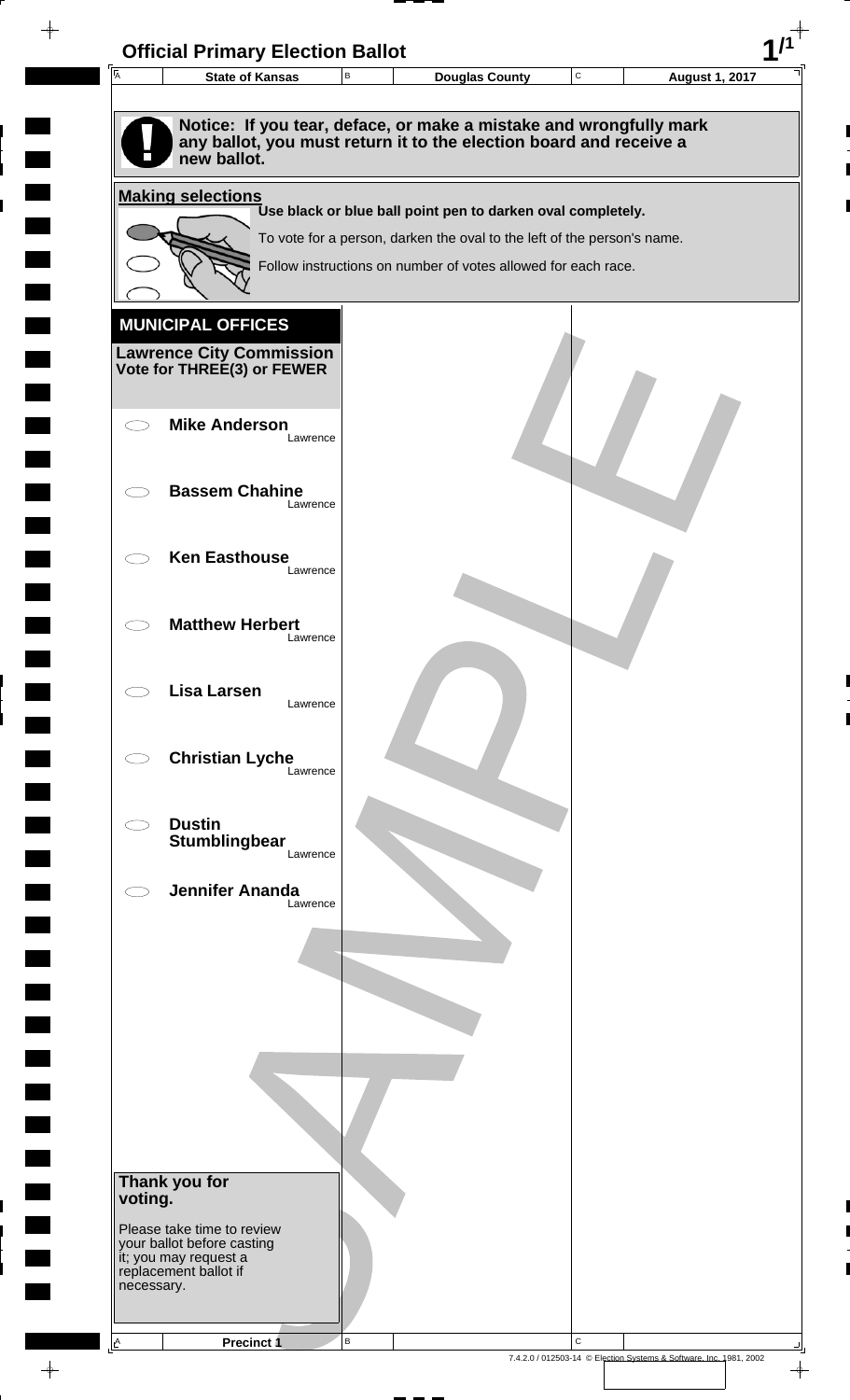| 匠          | <b>State of Kansas</b>                                   | В | <b>Douglas County</b>                                                   | C | <b>August 1, 2017</b> |
|------------|----------------------------------------------------------|---|-------------------------------------------------------------------------|---|-----------------------|
|            |                                                          |   |                                                                         |   |                       |
|            |                                                          |   | Notice: If you tear, deface, or make a mistake and wrongfully mark      |   |                       |
|            | new ballot.                                              |   | any ballot, you must return it to the election board and receive a      |   |                       |
|            |                                                          |   |                                                                         |   |                       |
|            | <b>Making selections</b>                                 |   | Use black or blue ball point pen to darken oval completely.             |   |                       |
|            |                                                          |   | To vote for a person, darken the oval to the left of the person's name. |   |                       |
|            |                                                          |   | Follow instructions on number of votes allowed for each race.           |   |                       |
|            |                                                          |   |                                                                         |   |                       |
|            | <b>MUNICIPAL OFFICES</b>                                 |   |                                                                         |   |                       |
|            | <b>Lawrence City Commission</b>                          |   |                                                                         |   |                       |
|            | Vote for THREE(3) or FEWER                               |   |                                                                         |   |                       |
|            |                                                          |   |                                                                         |   |                       |
|            | <b>Jennifer Ananda</b><br>Lawrence                       |   |                                                                         |   |                       |
|            |                                                          |   |                                                                         |   |                       |
|            | <b>Mike Anderson</b>                                     |   |                                                                         |   |                       |
|            | Lawrence                                                 |   |                                                                         |   |                       |
|            | <b>Bassem Chahine</b>                                    |   |                                                                         |   |                       |
|            | Lawrence                                                 |   |                                                                         |   |                       |
|            |                                                          |   |                                                                         |   |                       |
|            | <b>Ken Easthouse</b><br>Lawrence                         |   |                                                                         |   |                       |
|            |                                                          |   |                                                                         |   |                       |
|            | <b>Matthew Herbert</b>                                   |   |                                                                         |   |                       |
|            | Lawrence                                                 |   |                                                                         |   |                       |
|            | <b>Lisa Larsen</b>                                       |   |                                                                         |   |                       |
|            | Lawrence                                                 |   |                                                                         |   |                       |
|            |                                                          |   |                                                                         |   |                       |
|            | <b>Christian Lyche</b><br>Lawrence                       |   |                                                                         |   |                       |
|            |                                                          |   |                                                                         |   |                       |
|            | <b>Dustin</b>                                            |   |                                                                         |   |                       |
|            | Stumblingbear<br>Lawrence                                |   |                                                                         |   |                       |
|            |                                                          |   |                                                                         |   |                       |
|            |                                                          |   |                                                                         |   |                       |
|            |                                                          |   |                                                                         |   |                       |
|            |                                                          |   |                                                                         |   |                       |
|            |                                                          |   |                                                                         |   |                       |
|            |                                                          |   |                                                                         |   |                       |
|            |                                                          |   |                                                                         |   |                       |
|            |                                                          |   |                                                                         |   |                       |
|            | Thank you for                                            |   |                                                                         |   |                       |
| voting.    |                                                          |   |                                                                         |   |                       |
|            | Please take time to review<br>your ballot before casting |   |                                                                         |   |                       |
|            | it; you may request a<br>replacement ballot if           |   |                                                                         |   |                       |
| necessary. |                                                          |   |                                                                         |   |                       |
|            |                                                          |   |                                                                         |   |                       |

 $\blacksquare$ 

 $\blacksquare$ 

 $\begin{array}{c} \hline \end{array}$ 

 $\begin{array}{c} \begin{array}{c} \hline \end{array} \end{array}$ 

 $\frac{1}{\sqrt{2\pi}}\int_{0}^{\pi}\frac{1}{\sqrt{2\pi}}\left( \frac{1}{\sqrt{2\pi}}\right) \frac{d\mu}{d\mu}d\mu$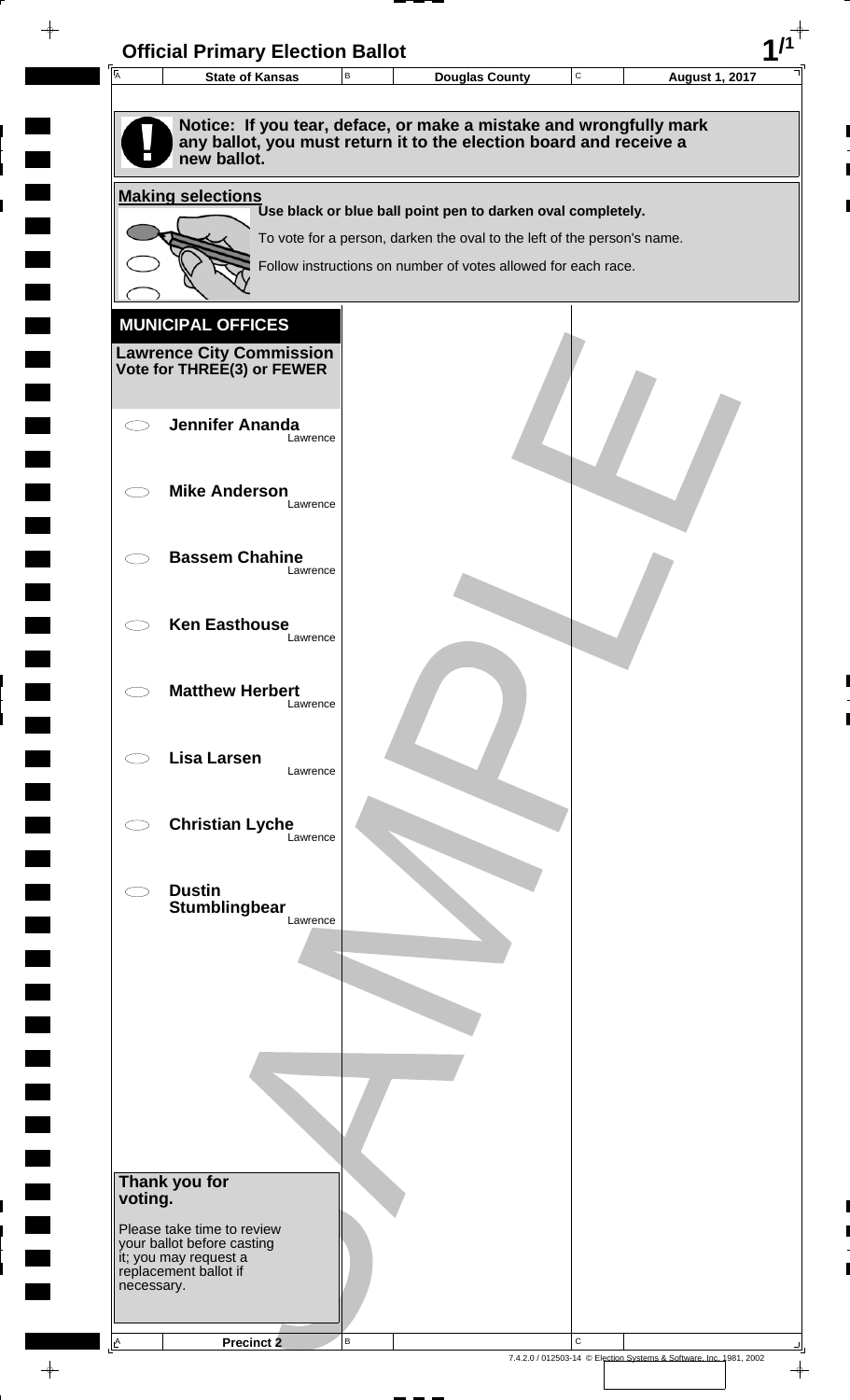| $\overline{A}$           | <b>State of Kansas</b>                                        | $\, {\sf B}$ | <b>Douglas County</b>                                                                                                                    | $\mathtt{C}$ | <b>August 1, 2017</b> |
|--------------------------|---------------------------------------------------------------|--------------|------------------------------------------------------------------------------------------------------------------------------------------|--------------|-----------------------|
|                          | new ballot.                                                   |              | Notice: If you tear, deface, or make a mistake and wrongfully mark<br>any ballot, you must return it to the election board and receive a |              |                       |
|                          | <b>Making selections</b>                                      |              |                                                                                                                                          |              |                       |
|                          |                                                               |              | Use black or blue ball point pen to darken oval completely.<br>To vote for a person, darken the oval to the left of the person's name.   |              |                       |
|                          |                                                               |              | Follow instructions on number of votes allowed for each race.                                                                            |              |                       |
|                          |                                                               |              |                                                                                                                                          |              |                       |
|                          | <b>MUNICIPAL OFFICES</b>                                      |              |                                                                                                                                          |              |                       |
|                          | <b>Lawrence City Commission</b><br>Vote for THREE(3) or FEWER |              |                                                                                                                                          |              |                       |
|                          |                                                               |              |                                                                                                                                          |              |                       |
|                          | <b>Bassem Chahine</b><br>Lawrence                             |              |                                                                                                                                          |              |                       |
|                          | <b>Ken Easthouse</b>                                          |              |                                                                                                                                          |              |                       |
|                          | Lawrence                                                      |              |                                                                                                                                          |              |                       |
|                          | <b>Matthew Herbert</b>                                        |              |                                                                                                                                          |              |                       |
|                          | Lawrence                                                      |              |                                                                                                                                          |              |                       |
|                          | Lisa Larsen<br>Lawrence                                       |              |                                                                                                                                          |              |                       |
|                          |                                                               |              |                                                                                                                                          |              |                       |
|                          | <b>Christian Lyche</b><br>Lawrence                            |              |                                                                                                                                          |              |                       |
|                          |                                                               |              |                                                                                                                                          |              |                       |
|                          | <b>Dustin</b><br>Stumblingbear                                |              |                                                                                                                                          |              |                       |
|                          | Lawrence                                                      |              |                                                                                                                                          |              |                       |
|                          | <b>Jennifer Ananda</b><br>Lawrence                            |              |                                                                                                                                          |              |                       |
|                          | <b>Mike Anderson</b>                                          |              |                                                                                                                                          |              |                       |
|                          | Lawrence                                                      |              |                                                                                                                                          |              |                       |
|                          |                                                               |              |                                                                                                                                          |              |                       |
|                          |                                                               |              |                                                                                                                                          |              |                       |
|                          |                                                               |              |                                                                                                                                          |              |                       |
|                          |                                                               |              |                                                                                                                                          |              |                       |
|                          |                                                               |              |                                                                                                                                          |              |                       |
|                          |                                                               |              |                                                                                                                                          |              |                       |
|                          |                                                               |              |                                                                                                                                          |              |                       |
| Thank you for<br>voting. |                                                               |              |                                                                                                                                          |              |                       |
|                          | Please take time to review<br>your ballot before casting      |              |                                                                                                                                          |              |                       |
|                          | it; you may request a<br>replacement ballot if                |              |                                                                                                                                          |              |                       |
| necessary.               |                                                               |              |                                                                                                                                          |              |                       |

 $\frac{1}{\sqrt{2\pi}}$ 

 $\overline{\phantom{a}}$ 

 $\blacksquare$ 

 $\blacksquare$ 

 $\begin{array}{c} \hline \end{array}$ 

 $\begin{array}{c} \hline \end{array}$ 

 $\blacksquare$ 

7.4.2.0 / 012503-14 © Election Systems & Software, Inc. 1981, 2002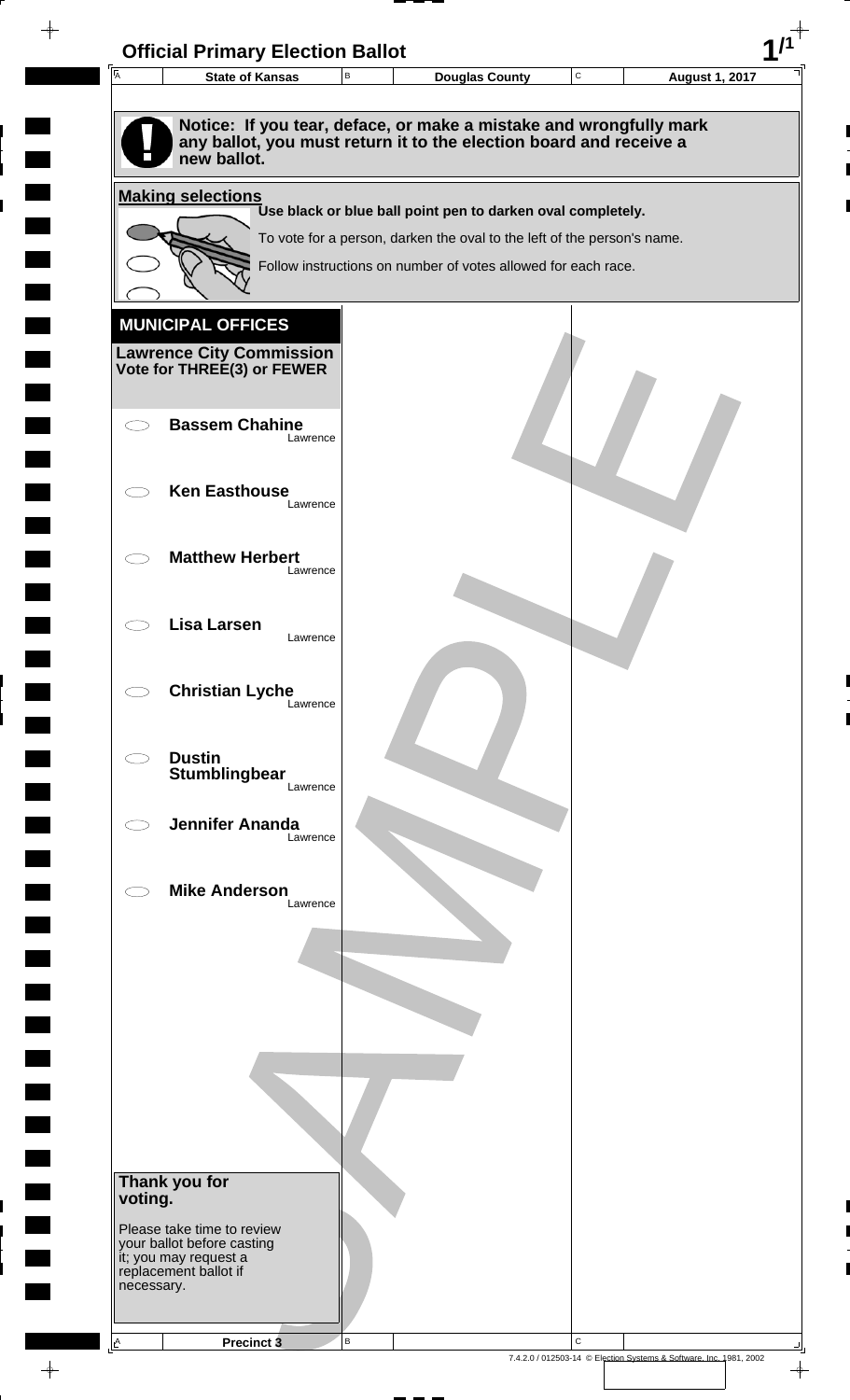|            | <b>State of Kansas</b>                                                                                                                                  | $\sf B$ | <b>Douglas County</b>                                                                                                                    | $\mathbf C$ | <b>August 1, 2017</b> |
|------------|---------------------------------------------------------------------------------------------------------------------------------------------------------|---------|------------------------------------------------------------------------------------------------------------------------------------------|-------------|-----------------------|
|            |                                                                                                                                                         |         |                                                                                                                                          |             |                       |
|            | Notice: If you tear, deface, or make a mistake and wrongfully mark<br>any ballot, you must return it to the election board and receive a<br>new ballot. |         |                                                                                                                                          |             |                       |
|            | <b>Making selections</b>                                                                                                                                |         |                                                                                                                                          |             |                       |
|            |                                                                                                                                                         |         | Use black or blue ball point pen to darken oval completely.                                                                              |             |                       |
|            |                                                                                                                                                         |         | To vote for a person, darken the oval to the left of the person's name.<br>Follow instructions on number of votes allowed for each race. |             |                       |
|            |                                                                                                                                                         |         |                                                                                                                                          |             |                       |
|            | <b>MUNICIPAL OFFICES</b>                                                                                                                                |         |                                                                                                                                          |             |                       |
|            | <b>Lawrence City Commission</b>                                                                                                                         |         |                                                                                                                                          |             |                       |
|            | Vote for THREE(3) or FEWER                                                                                                                              |         |                                                                                                                                          |             |                       |
|            |                                                                                                                                                         |         |                                                                                                                                          |             |                       |
|            | <b>Mike Anderson</b><br>Lawrence                                                                                                                        |         |                                                                                                                                          |             |                       |
|            |                                                                                                                                                         |         |                                                                                                                                          |             |                       |
|            | <b>Bassem Chahine</b><br>Lawrence                                                                                                                       |         |                                                                                                                                          |             |                       |
|            |                                                                                                                                                         |         |                                                                                                                                          |             |                       |
|            | <b>Ken Easthouse</b><br>Lawrence                                                                                                                        |         |                                                                                                                                          |             |                       |
|            |                                                                                                                                                         |         |                                                                                                                                          |             |                       |
|            | <b>Matthew Herbert</b><br>Lawrence                                                                                                                      |         |                                                                                                                                          |             |                       |
|            |                                                                                                                                                         |         |                                                                                                                                          |             |                       |
|            | <b>Lisa Larsen</b><br>Lawrence                                                                                                                          |         |                                                                                                                                          |             |                       |
|            |                                                                                                                                                         |         |                                                                                                                                          |             |                       |
|            | <b>Christian Lyche</b>                                                                                                                                  |         |                                                                                                                                          |             |                       |
|            | Lawrence                                                                                                                                                |         |                                                                                                                                          |             |                       |
|            | <b>Dustin</b>                                                                                                                                           |         |                                                                                                                                          |             |                       |
|            | Stumblingbear<br>Lawrence                                                                                                                               |         |                                                                                                                                          |             |                       |
|            | <b>Jennifer Ananda</b>                                                                                                                                  |         |                                                                                                                                          |             |                       |
|            | Lawrence                                                                                                                                                |         |                                                                                                                                          |             |                       |
|            |                                                                                                                                                         |         |                                                                                                                                          |             |                       |
|            |                                                                                                                                                         |         |                                                                                                                                          |             |                       |
|            |                                                                                                                                                         |         |                                                                                                                                          |             |                       |
|            |                                                                                                                                                         |         |                                                                                                                                          |             |                       |
|            |                                                                                                                                                         |         |                                                                                                                                          |             |                       |
|            |                                                                                                                                                         |         |                                                                                                                                          |             |                       |
|            |                                                                                                                                                         |         |                                                                                                                                          |             |                       |
|            |                                                                                                                                                         |         |                                                                                                                                          |             |                       |
| voting.    | Thank you for                                                                                                                                           |         |                                                                                                                                          |             |                       |
|            | Please take time to review<br>your ballot before casting                                                                                                |         |                                                                                                                                          |             |                       |
|            | it; you may request a<br>replacement ballot if                                                                                                          |         |                                                                                                                                          |             |                       |
| necessary. |                                                                                                                                                         |         |                                                                                                                                          |             |                       |

 $\blacksquare$ 

 $\blacksquare$ 

 $\begin{array}{c} \hline \end{array}$ 

 $\begin{array}{c} \hline \end{array}$ 

 $\blacksquare$ 

 $\begin{array}{c}\n\downarrow \\
\downarrow \\
\downarrow\n\end{array}$ 

 $\begin{bmatrix} 1 \\ 1 \end{bmatrix}$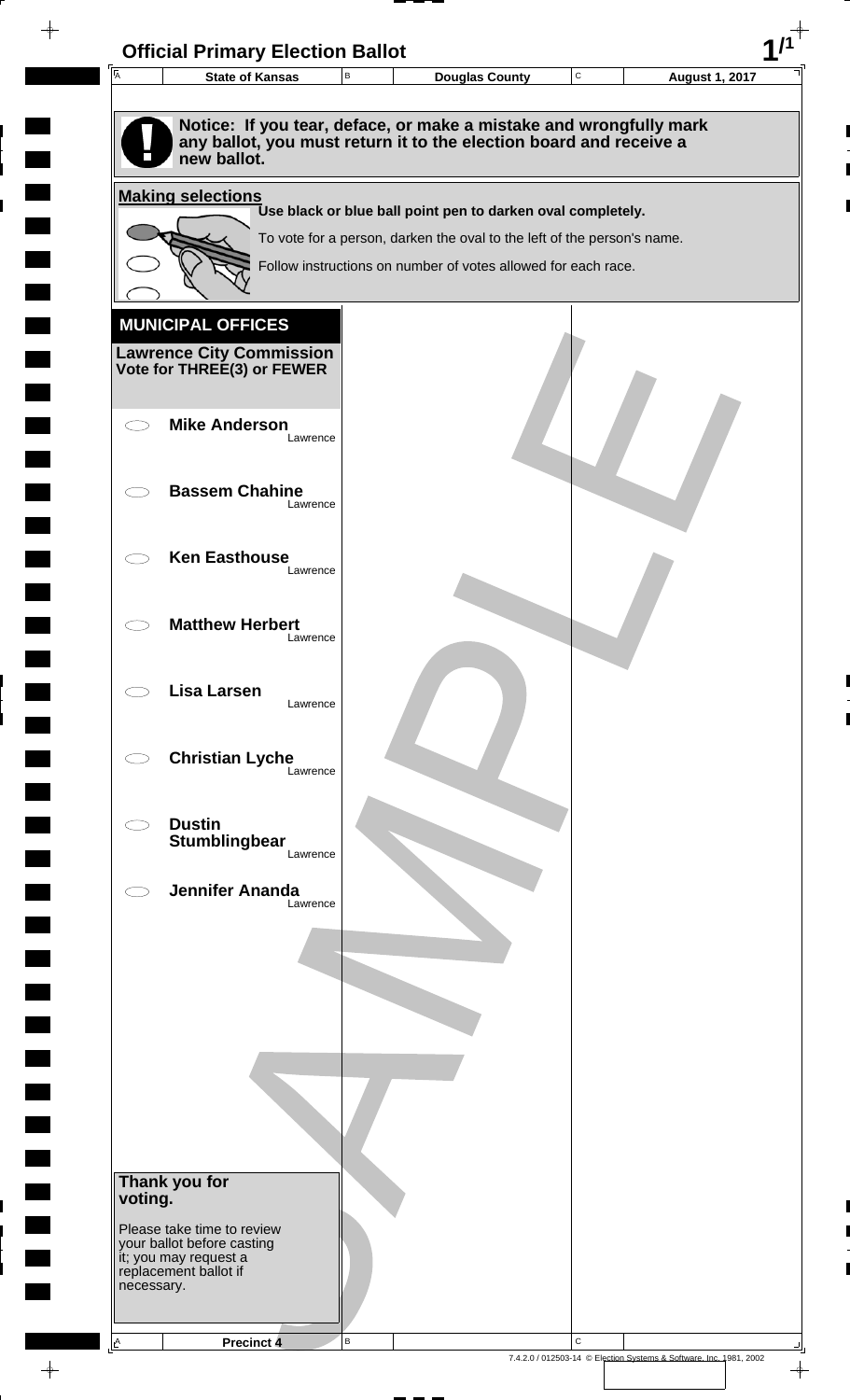

 $\overline{\phantom{a}}$ 

**Contract** 

 $\overline{\phantom{0}}$ 

 $\overline{\phantom{0}}$ 

 $\rightarrow$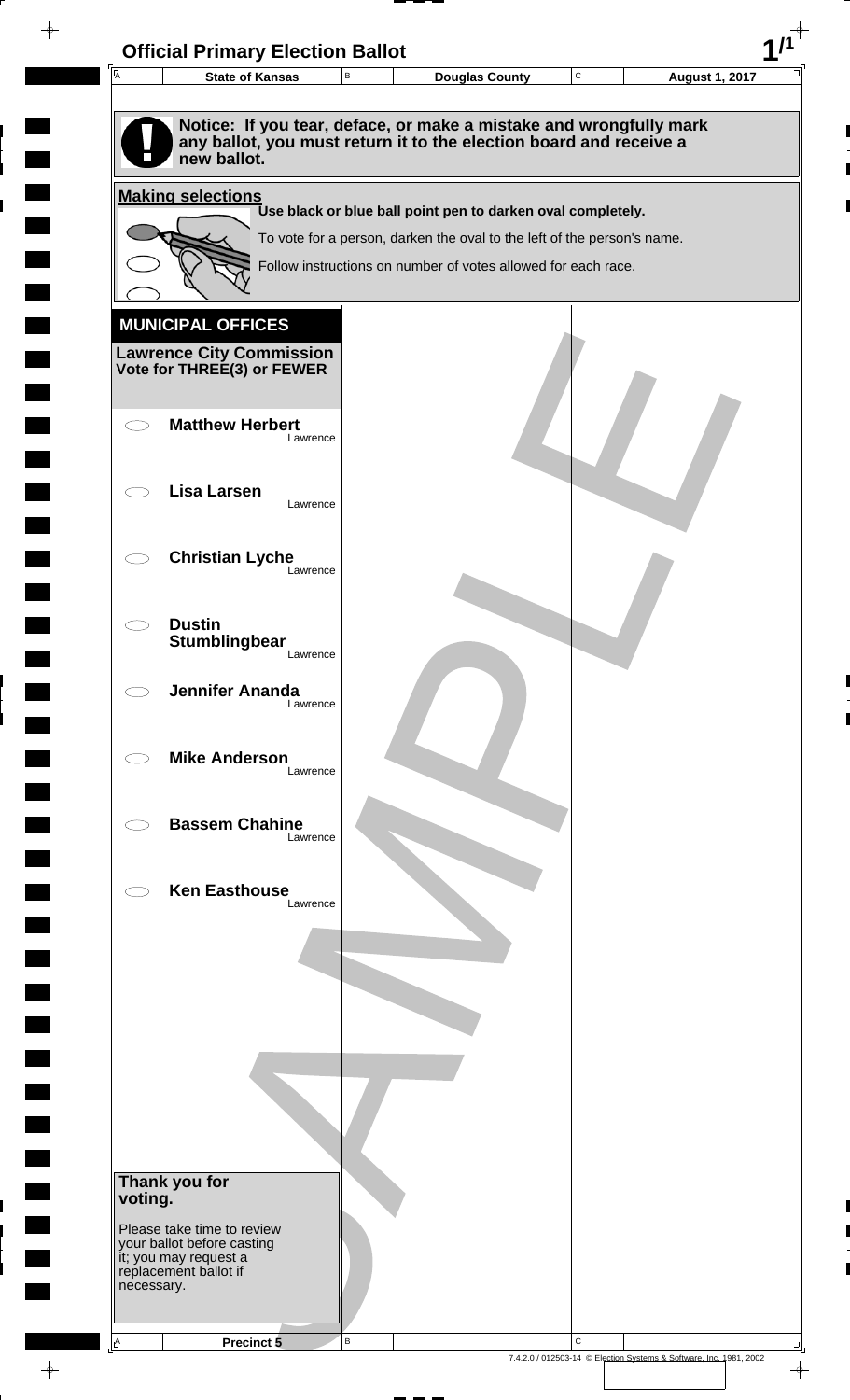

 $\rightarrow$ 

 $\overline{\phantom{a}}$ 

**Contract** 

 $\overline{\phantom{a}}$ 

**The State** 

 $\blacksquare$ 

 $\overline{\phantom{0}}$ 

 $\overline{\phantom{a}}$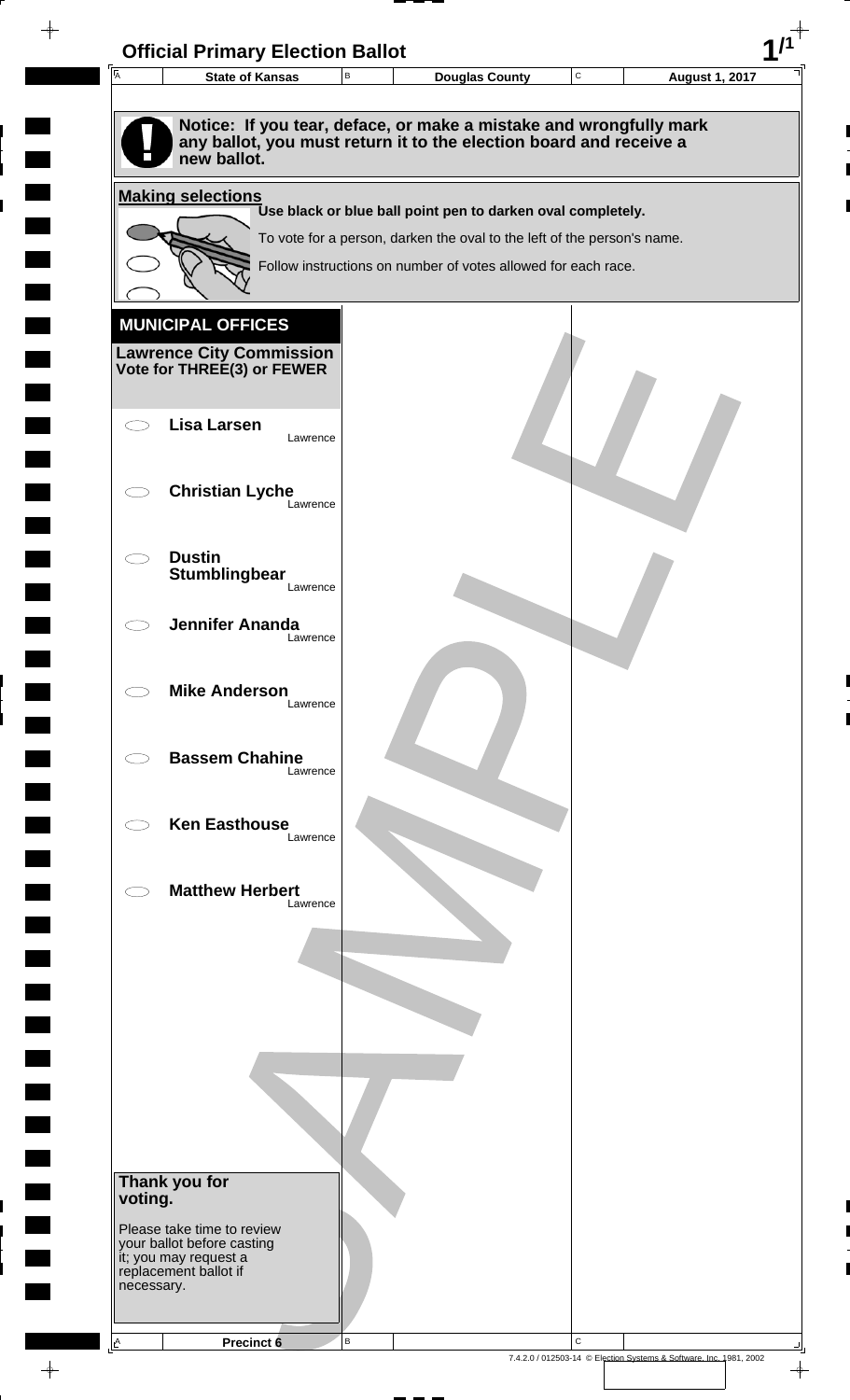| $\overline{\mathsf{A}}$ | <b>State of Kansas</b>                                     |          | B | <b>Douglas County</b>                                                                                                                    | $\mathbf C$ | <b>August 1, 2017</b> |  |
|-------------------------|------------------------------------------------------------|----------|---|------------------------------------------------------------------------------------------------------------------------------------------|-------------|-----------------------|--|
|                         |                                                            |          |   |                                                                                                                                          |             |                       |  |
|                         | new ballot.                                                |          |   | Notice: If you tear, deface, or make a mistake and wrongfully mark<br>any ballot, you must return it to the election board and receive a |             |                       |  |
|                         | <b>Making selections</b>                                   |          |   |                                                                                                                                          |             |                       |  |
|                         |                                                            |          |   | Use black or blue ball point pen to darken oval completely.                                                                              |             |                       |  |
|                         |                                                            |          |   | To vote for a person, darken the oval to the left of the person's name.                                                                  |             |                       |  |
|                         |                                                            |          |   | Follow instructions on number of votes allowed for each race.                                                                            |             |                       |  |
|                         |                                                            |          |   |                                                                                                                                          |             |                       |  |
|                         | <b>MUNICIPAL OFFICES</b>                                   |          |   |                                                                                                                                          |             |                       |  |
|                         | <b>Lawrence City Commission Vote for THREE(3) or FEWER</b> |          |   |                                                                                                                                          |             |                       |  |
|                         |                                                            |          |   |                                                                                                                                          |             |                       |  |
|                         | <b>Christian Lyche</b>                                     |          |   |                                                                                                                                          |             |                       |  |
|                         |                                                            | Lawrence |   |                                                                                                                                          |             |                       |  |
|                         | <b>Dustin</b>                                              |          |   |                                                                                                                                          |             |                       |  |
|                         | Stumblingbear                                              | Lawrence |   |                                                                                                                                          |             |                       |  |
|                         |                                                            |          |   |                                                                                                                                          |             |                       |  |
|                         | <b>Jennifer Ananda</b>                                     | Lawrence |   |                                                                                                                                          |             |                       |  |
|                         |                                                            |          |   |                                                                                                                                          |             |                       |  |
|                         | <b>Mike Anderson</b>                                       |          |   |                                                                                                                                          |             |                       |  |
|                         |                                                            | Lawrence |   |                                                                                                                                          |             |                       |  |
|                         | <b>Bassem Chahine</b>                                      |          |   |                                                                                                                                          |             |                       |  |
|                         |                                                            | Lawrence |   |                                                                                                                                          |             |                       |  |
|                         |                                                            |          |   |                                                                                                                                          |             |                       |  |
|                         | <b>Ken Easthouse</b>                                       | Lawrence |   |                                                                                                                                          |             |                       |  |
|                         |                                                            |          |   |                                                                                                                                          |             |                       |  |
|                         | <b>Matthew Herbert</b>                                     |          |   |                                                                                                                                          |             |                       |  |
|                         |                                                            | Lawrence |   |                                                                                                                                          |             |                       |  |
|                         | <b>Lisa Larsen</b>                                         |          |   |                                                                                                                                          |             |                       |  |
|                         |                                                            | Lawrence |   |                                                                                                                                          |             |                       |  |
|                         |                                                            |          |   |                                                                                                                                          |             |                       |  |
|                         |                                                            |          |   |                                                                                                                                          |             |                       |  |
|                         |                                                            |          |   |                                                                                                                                          |             |                       |  |
|                         |                                                            |          |   |                                                                                                                                          |             |                       |  |
|                         |                                                            |          |   |                                                                                                                                          |             |                       |  |
|                         |                                                            |          |   |                                                                                                                                          |             |                       |  |
|                         |                                                            |          |   |                                                                                                                                          |             |                       |  |
|                         |                                                            |          |   |                                                                                                                                          |             |                       |  |
|                         | Thank you for                                              |          |   |                                                                                                                                          |             |                       |  |
| voting.                 |                                                            |          |   |                                                                                                                                          |             |                       |  |
|                         | Please take time to review                                 |          |   |                                                                                                                                          |             |                       |  |
|                         | your ballot before casting<br>it; you may request a        |          |   |                                                                                                                                          |             |                       |  |
| necessary.              | replacement ballot if                                      |          |   |                                                                                                                                          |             |                       |  |
|                         |                                                            |          |   |                                                                                                                                          |             |                       |  |
|                         |                                                            |          |   |                                                                                                                                          |             |                       |  |

 $\blacksquare$ 

 $\blacksquare$ 

 $\begin{array}{c} \begin{array}{c} \hline \end{array} \end{array}$ 

 $\frac{1}{\sqrt{2\pi}}\int_{0}^{\pi}\frac{1}{\sqrt{2\pi}}\left( \frac{1}{\sqrt{2\pi}}\right) \frac{d\mu}{d\mu}d\mu$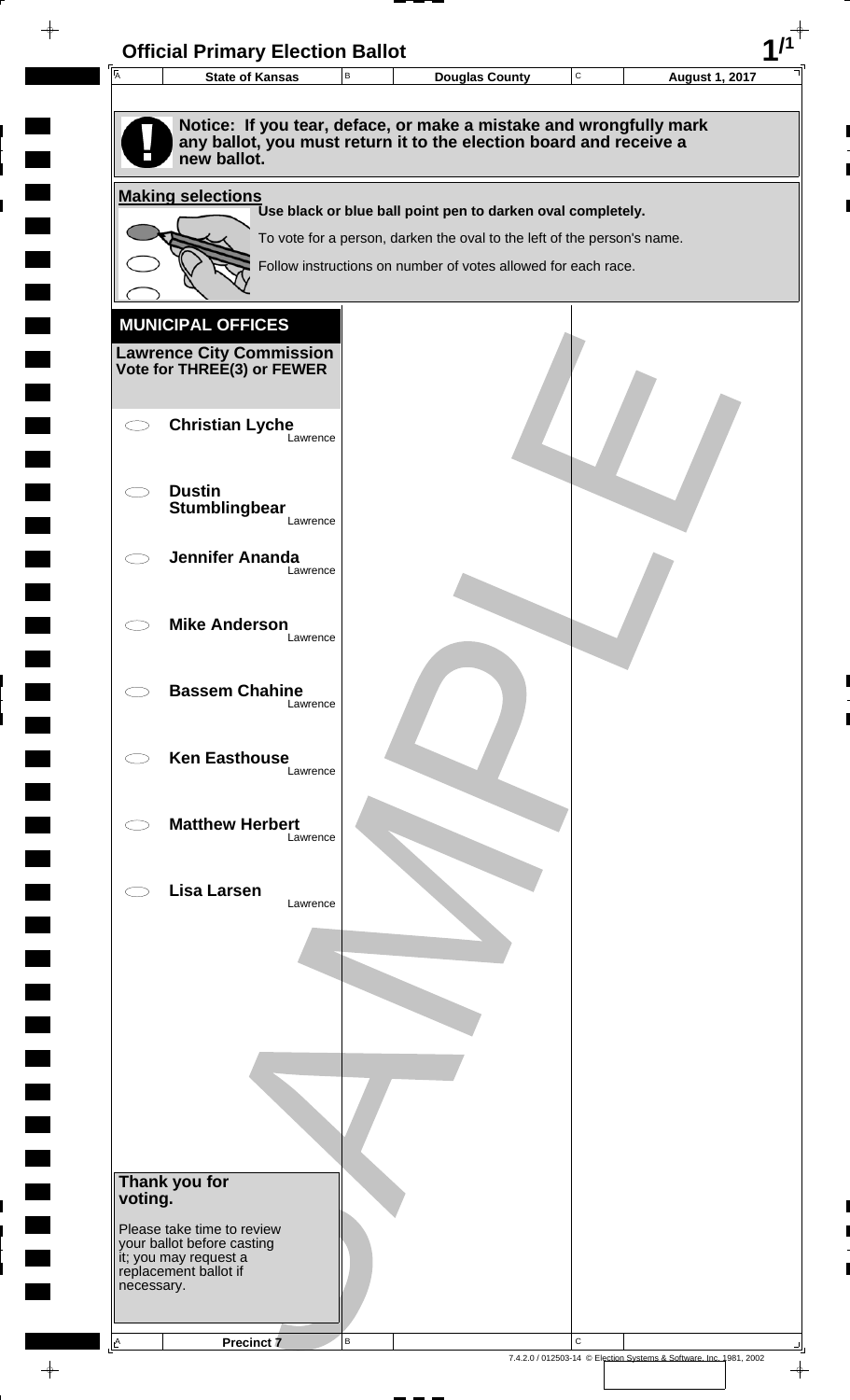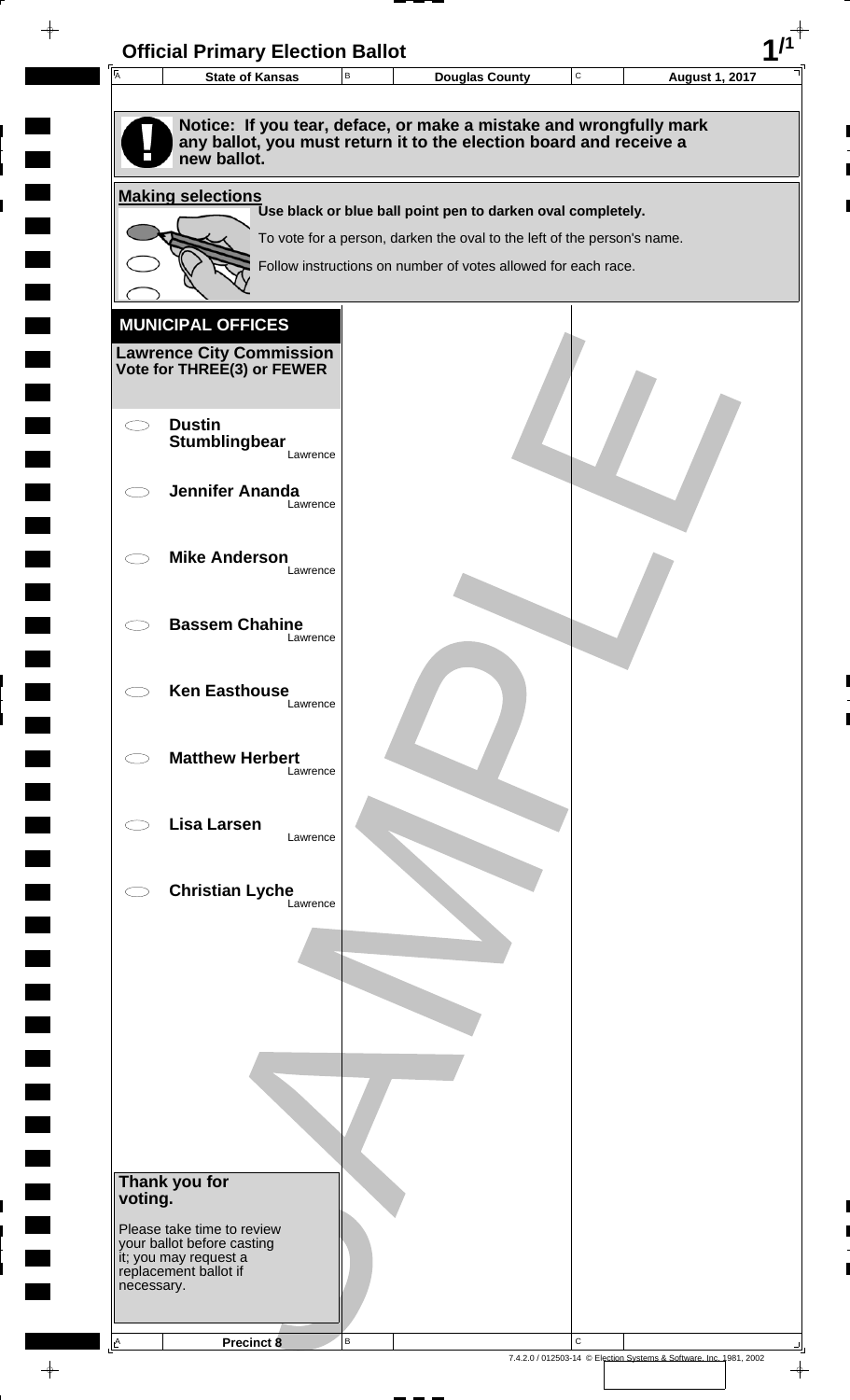| 匠          | <b>State of Kansas</b>                                   | В | <b>Douglas County</b>                                                   | C | <b>August 1, 2017</b> |
|------------|----------------------------------------------------------|---|-------------------------------------------------------------------------|---|-----------------------|
|            |                                                          |   |                                                                         |   |                       |
|            |                                                          |   | Notice: If you tear, deface, or make a mistake and wrongfully mark      |   |                       |
|            | new ballot.                                              |   | any ballot, you must return it to the election board and receive a      |   |                       |
|            | <b>Making selections</b>                                 |   |                                                                         |   |                       |
|            |                                                          |   | Use black or blue ball point pen to darken oval completely.             |   |                       |
|            |                                                          |   | To vote for a person, darken the oval to the left of the person's name. |   |                       |
|            |                                                          |   | Follow instructions on number of votes allowed for each race.           |   |                       |
|            |                                                          |   |                                                                         |   |                       |
|            | <b>MUNICIPAL OFFICES</b>                                 |   |                                                                         |   |                       |
|            | <b>Lawrence City Commission</b>                          |   |                                                                         |   |                       |
|            | Vote for THREE(3) or FEWER                               |   |                                                                         |   |                       |
|            |                                                          |   |                                                                         |   |                       |
|            | <b>Jennifer Ananda</b><br>Lawrence                       |   |                                                                         |   |                       |
|            |                                                          |   |                                                                         |   |                       |
|            | <b>Mike Anderson</b><br>Lawrence                         |   |                                                                         |   |                       |
|            |                                                          |   |                                                                         |   |                       |
|            | <b>Bassem Chahine</b>                                    |   |                                                                         |   |                       |
|            | Lawrence                                                 |   |                                                                         |   |                       |
|            |                                                          |   |                                                                         |   |                       |
|            | <b>Ken Easthouse</b><br>Lawrence                         |   |                                                                         |   |                       |
|            |                                                          |   |                                                                         |   |                       |
|            | <b>Matthew Herbert</b>                                   |   |                                                                         |   |                       |
|            | Lawrence                                                 |   |                                                                         |   |                       |
|            | <b>Lisa Larsen</b>                                       |   |                                                                         |   |                       |
|            | Lawrence                                                 |   |                                                                         |   |                       |
|            |                                                          |   |                                                                         |   |                       |
|            | <b>Christian Lyche</b><br>Lawrence                       |   |                                                                         |   |                       |
|            |                                                          |   |                                                                         |   |                       |
|            | <b>Dustin</b>                                            |   |                                                                         |   |                       |
|            | Stumblingbear<br>Lawrence                                |   |                                                                         |   |                       |
|            |                                                          |   |                                                                         |   |                       |
|            |                                                          |   |                                                                         |   |                       |
|            |                                                          |   |                                                                         |   |                       |
|            |                                                          |   |                                                                         |   |                       |
|            |                                                          |   |                                                                         |   |                       |
|            |                                                          |   |                                                                         |   |                       |
|            |                                                          |   |                                                                         |   |                       |
|            |                                                          |   |                                                                         |   |                       |
|            | Thank you for                                            |   |                                                                         |   |                       |
| voting.    |                                                          |   |                                                                         |   |                       |
|            | Please take time to review<br>your ballot before casting |   |                                                                         |   |                       |
|            | it; you may request a<br>replacement ballot if           |   |                                                                         |   |                       |
| necessary. |                                                          |   |                                                                         |   |                       |
|            |                                                          |   |                                                                         |   |                       |

 $\blacksquare$ 

 $\blacksquare$ 

 $\begin{array}{c} \hline \end{array}$ 

 $\begin{array}{c} \begin{array}{c} \hline \end{array} \end{array}$ 

 $\frac{1}{\sqrt{2\pi}}\int_{0}^{\pi}\frac{1}{\sqrt{2\pi}}\left( \frac{1}{\sqrt{2\pi}}\right) \frac{d\mu}{d\mu}d\mu$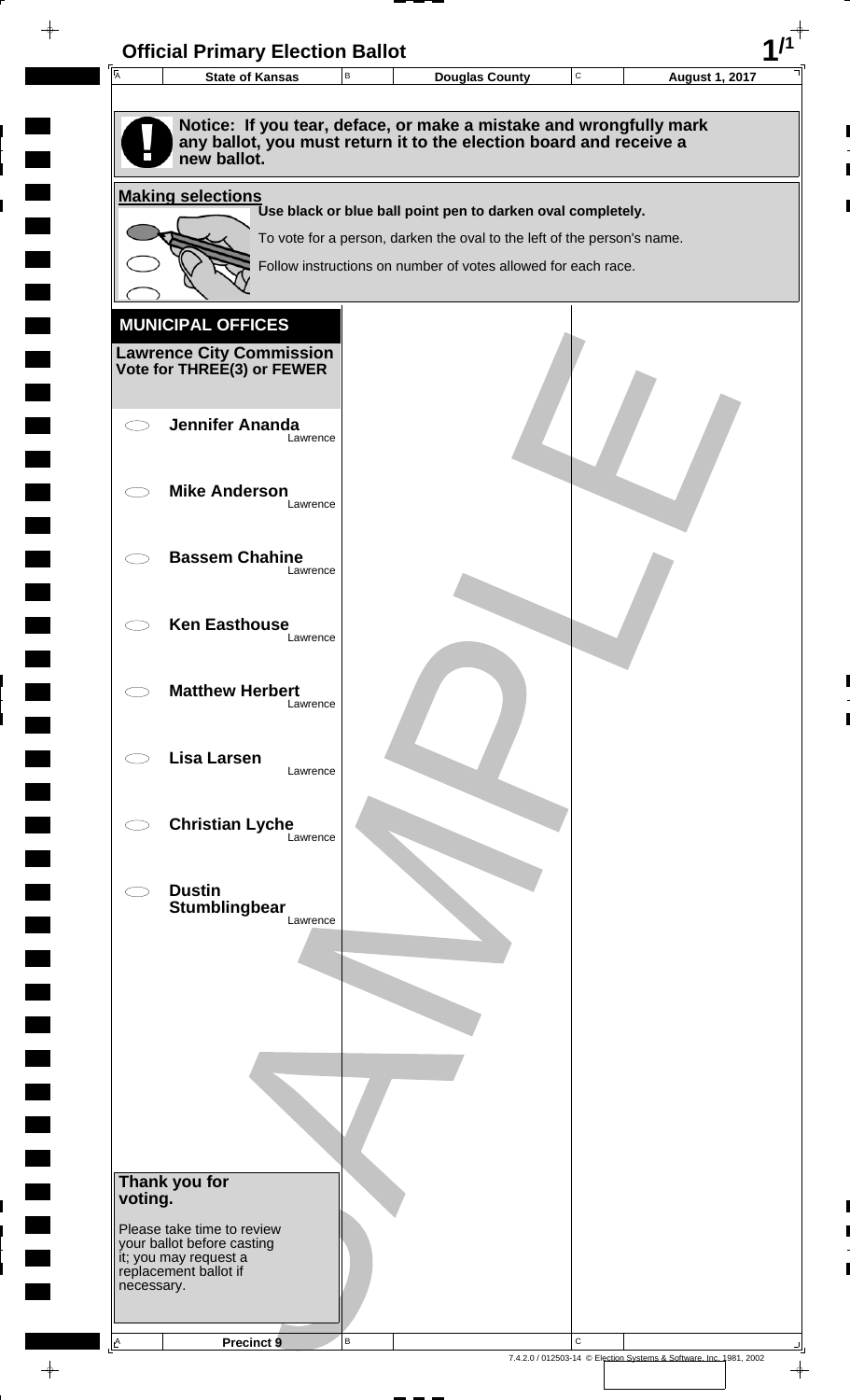| $\overline{A}$ | <b>State of Kansas</b>                                                                                                                                  | В        | <b>Douglas County</b>                                                   | $\mathbf C$ | <b>August 1, 2017</b> |
|----------------|---------------------------------------------------------------------------------------------------------------------------------------------------------|----------|-------------------------------------------------------------------------|-------------|-----------------------|
|                |                                                                                                                                                         |          |                                                                         |             |                       |
|                | Notice: If you tear, deface, or make a mistake and wrongfully mark<br>any ballot, you must return it to the election board and receive a<br>new ballot. |          |                                                                         |             |                       |
|                | <b>Making selections</b>                                                                                                                                |          |                                                                         |             |                       |
|                |                                                                                                                                                         |          | Use black or blue ball point pen to darken oval completely.             |             |                       |
|                |                                                                                                                                                         |          | To vote for a person, darken the oval to the left of the person's name. |             |                       |
|                |                                                                                                                                                         |          | Follow instructions on number of votes allowed for each race.           |             |                       |
|                |                                                                                                                                                         |          |                                                                         |             |                       |
|                | <b>MUNICIPAL OFFICES</b>                                                                                                                                |          |                                                                         |             |                       |
|                | <b>Lawrence City Commission Vote for THREE(3) or FEWER</b>                                                                                              |          |                                                                         |             |                       |
|                |                                                                                                                                                         |          |                                                                         |             |                       |
|                | <b>Mike Anderson</b>                                                                                                                                    |          |                                                                         |             |                       |
|                |                                                                                                                                                         | Lawrence |                                                                         |             |                       |
|                | <b>Bassem Chahine</b>                                                                                                                                   |          |                                                                         |             |                       |
|                |                                                                                                                                                         | Lawrence |                                                                         |             |                       |
|                |                                                                                                                                                         |          |                                                                         |             |                       |
|                | <b>Ken Easthouse</b>                                                                                                                                    | Lawrence |                                                                         |             |                       |
|                |                                                                                                                                                         |          |                                                                         |             |                       |
|                | <b>Matthew Herbert</b>                                                                                                                                  |          |                                                                         |             |                       |
|                |                                                                                                                                                         | Lawrence |                                                                         |             |                       |
|                | <b>Lisa Larsen</b>                                                                                                                                      |          |                                                                         |             |                       |
|                |                                                                                                                                                         | Lawrence |                                                                         |             |                       |
|                |                                                                                                                                                         |          |                                                                         |             |                       |
|                | <b>Christian Lyche</b>                                                                                                                                  | Lawrence |                                                                         |             |                       |
|                |                                                                                                                                                         |          |                                                                         |             |                       |
|                | <b>Dustin</b>                                                                                                                                           |          |                                                                         |             |                       |
|                | <b>Stumblingbear</b>                                                                                                                                    | Lawrence |                                                                         |             |                       |
|                | <b>Jennifer Ananda</b>                                                                                                                                  |          |                                                                         |             |                       |
|                |                                                                                                                                                         | Lawrence |                                                                         |             |                       |
|                |                                                                                                                                                         |          |                                                                         |             |                       |
|                |                                                                                                                                                         |          |                                                                         |             |                       |
|                |                                                                                                                                                         |          |                                                                         |             |                       |
|                |                                                                                                                                                         |          |                                                                         |             |                       |
|                |                                                                                                                                                         |          |                                                                         |             |                       |
|                |                                                                                                                                                         |          |                                                                         |             |                       |
|                |                                                                                                                                                         |          |                                                                         |             |                       |
|                |                                                                                                                                                         |          |                                                                         |             |                       |
|                | Thank you for                                                                                                                                           |          |                                                                         |             |                       |
| voting.        |                                                                                                                                                         |          |                                                                         |             |                       |
|                | Please take time to review<br>your ballot before casting                                                                                                |          |                                                                         |             |                       |
|                | it; you may request a<br>replacement ballot if                                                                                                          |          |                                                                         |             |                       |
| necessary.     |                                                                                                                                                         |          |                                                                         |             |                       |
|                |                                                                                                                                                         |          |                                                                         |             |                       |
|                |                                                                                                                                                         | B        |                                                                         | $\mathbf C$ |                       |

 $\blacksquare$ 

 $\blacksquare$ 

 $\begin{array}{c} \hline \end{array}$ 

 $\begin{array}{c} \hline \end{array}$ 

 $\blacksquare$ 

 $\begin{array}{c}\n\downarrow \\
\downarrow \\
\downarrow\n\end{array}$ 

 $\begin{bmatrix} 1 \\ 1 \end{bmatrix}$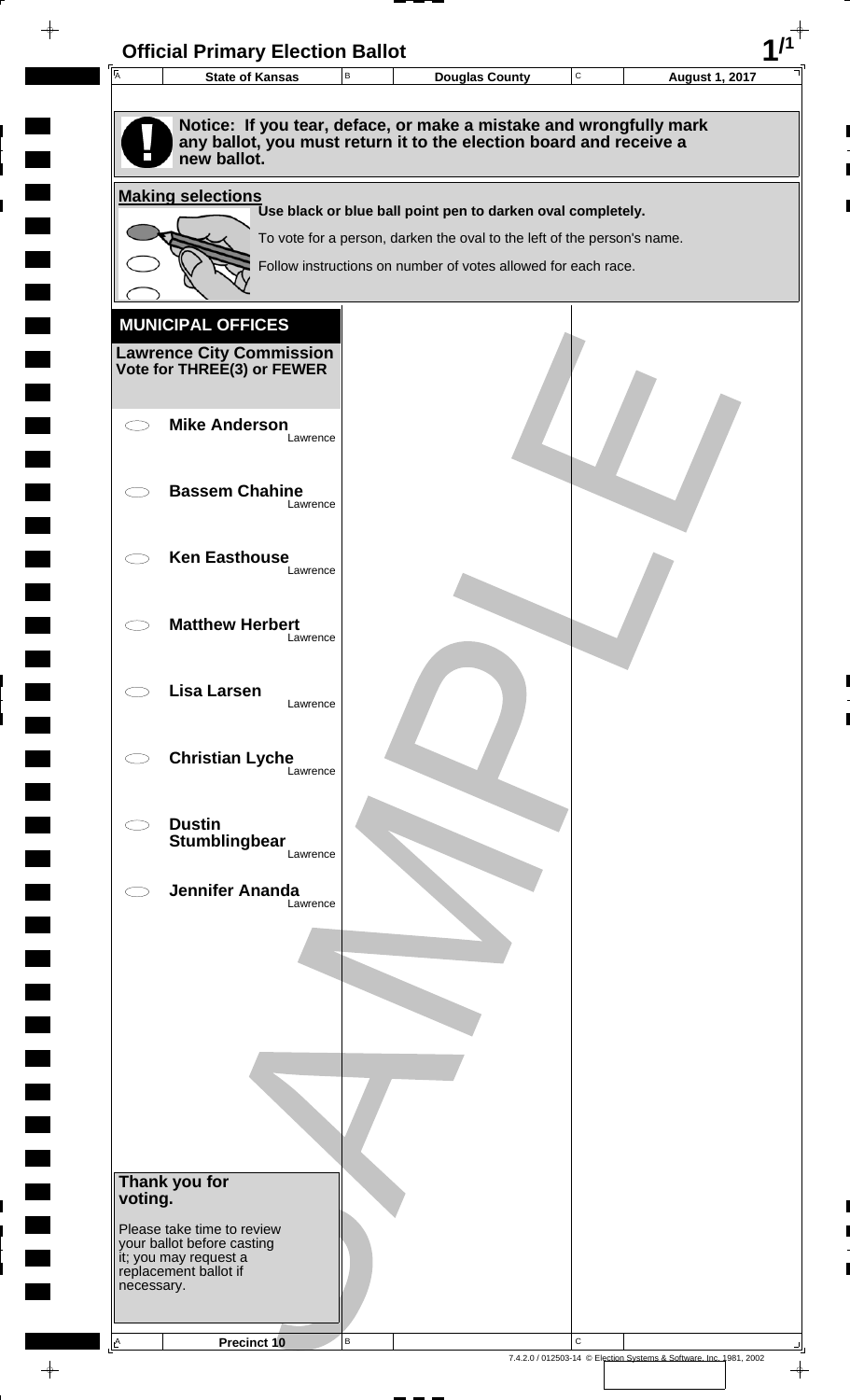| Notice: If you tear, deface, or make a mistake and wrongfully mark<br>any ballot, you must return it to the election board and receive a<br>new ballot.<br>Use black or blue ball point pen to darken oval completely.<br>To vote for a person, darken the oval to the left of the person's name.<br>Follow instructions on number of votes allowed for each race.<br><b>Bassem Chahine</b><br>Lawrence<br><b>Ken Easthouse</b><br>Lawrence<br><b>Matthew Herbert</b><br>Lawrence<br><b>Lisa Larsen</b><br>Lawrence<br><b>Christian Lyche</b><br>Lawrence<br><b>Dustin</b><br>Stumblingbear<br>Lawrence<br><b>Jennifer Ananda</b><br>Lawrence<br><b>Mike Anderson</b><br>Lawrence | <b>Making selections</b><br><b>MUNICIPAL OFFICES</b><br><b>Lawrence City Commission</b><br>Vote for THREE(3) or FEWER<br>Thank you for<br>voting.<br>Please take time to review<br>your ballot before casting<br>it; you may request a<br>replacement ballot if | $\overline{\mathsf{A}}$ | <b>State of Kansas</b> | $\, {\bf B}$ | <b>Douglas County</b> | C | <b>August 1, 2017</b> |
|-----------------------------------------------------------------------------------------------------------------------------------------------------------------------------------------------------------------------------------------------------------------------------------------------------------------------------------------------------------------------------------------------------------------------------------------------------------------------------------------------------------------------------------------------------------------------------------------------------------------------------------------------------------------------------------|-----------------------------------------------------------------------------------------------------------------------------------------------------------------------------------------------------------------------------------------------------------------|-------------------------|------------------------|--------------|-----------------------|---|-----------------------|
|                                                                                                                                                                                                                                                                                                                                                                                                                                                                                                                                                                                                                                                                                   |                                                                                                                                                                                                                                                                 |                         |                        |              |                       |   |                       |
|                                                                                                                                                                                                                                                                                                                                                                                                                                                                                                                                                                                                                                                                                   |                                                                                                                                                                                                                                                                 |                         |                        |              |                       |   |                       |
|                                                                                                                                                                                                                                                                                                                                                                                                                                                                                                                                                                                                                                                                                   |                                                                                                                                                                                                                                                                 |                         |                        |              |                       |   |                       |
|                                                                                                                                                                                                                                                                                                                                                                                                                                                                                                                                                                                                                                                                                   |                                                                                                                                                                                                                                                                 |                         |                        |              |                       |   |                       |
|                                                                                                                                                                                                                                                                                                                                                                                                                                                                                                                                                                                                                                                                                   |                                                                                                                                                                                                                                                                 |                         |                        |              |                       |   |                       |
|                                                                                                                                                                                                                                                                                                                                                                                                                                                                                                                                                                                                                                                                                   |                                                                                                                                                                                                                                                                 |                         |                        |              |                       |   |                       |
|                                                                                                                                                                                                                                                                                                                                                                                                                                                                                                                                                                                                                                                                                   |                                                                                                                                                                                                                                                                 |                         |                        |              |                       |   |                       |
|                                                                                                                                                                                                                                                                                                                                                                                                                                                                                                                                                                                                                                                                                   |                                                                                                                                                                                                                                                                 |                         |                        |              |                       |   |                       |
|                                                                                                                                                                                                                                                                                                                                                                                                                                                                                                                                                                                                                                                                                   |                                                                                                                                                                                                                                                                 |                         |                        |              |                       |   |                       |
|                                                                                                                                                                                                                                                                                                                                                                                                                                                                                                                                                                                                                                                                                   |                                                                                                                                                                                                                                                                 |                         |                        |              |                       |   |                       |
|                                                                                                                                                                                                                                                                                                                                                                                                                                                                                                                                                                                                                                                                                   |                                                                                                                                                                                                                                                                 |                         |                        |              |                       |   |                       |
|                                                                                                                                                                                                                                                                                                                                                                                                                                                                                                                                                                                                                                                                                   |                                                                                                                                                                                                                                                                 |                         |                        |              |                       |   |                       |
|                                                                                                                                                                                                                                                                                                                                                                                                                                                                                                                                                                                                                                                                                   |                                                                                                                                                                                                                                                                 |                         |                        |              |                       |   |                       |
|                                                                                                                                                                                                                                                                                                                                                                                                                                                                                                                                                                                                                                                                                   |                                                                                                                                                                                                                                                                 |                         |                        |              |                       |   |                       |
|                                                                                                                                                                                                                                                                                                                                                                                                                                                                                                                                                                                                                                                                                   |                                                                                                                                                                                                                                                                 |                         |                        |              |                       |   |                       |
|                                                                                                                                                                                                                                                                                                                                                                                                                                                                                                                                                                                                                                                                                   |                                                                                                                                                                                                                                                                 |                         |                        |              |                       |   |                       |
|                                                                                                                                                                                                                                                                                                                                                                                                                                                                                                                                                                                                                                                                                   |                                                                                                                                                                                                                                                                 |                         |                        |              |                       |   |                       |
|                                                                                                                                                                                                                                                                                                                                                                                                                                                                                                                                                                                                                                                                                   |                                                                                                                                                                                                                                                                 |                         |                        |              |                       |   |                       |
|                                                                                                                                                                                                                                                                                                                                                                                                                                                                                                                                                                                                                                                                                   |                                                                                                                                                                                                                                                                 |                         |                        |              |                       |   |                       |
|                                                                                                                                                                                                                                                                                                                                                                                                                                                                                                                                                                                                                                                                                   |                                                                                                                                                                                                                                                                 |                         |                        |              |                       |   |                       |
|                                                                                                                                                                                                                                                                                                                                                                                                                                                                                                                                                                                                                                                                                   |                                                                                                                                                                                                                                                                 |                         |                        |              |                       |   |                       |
|                                                                                                                                                                                                                                                                                                                                                                                                                                                                                                                                                                                                                                                                                   |                                                                                                                                                                                                                                                                 |                         |                        |              |                       |   |                       |
|                                                                                                                                                                                                                                                                                                                                                                                                                                                                                                                                                                                                                                                                                   |                                                                                                                                                                                                                                                                 |                         |                        |              |                       |   |                       |
|                                                                                                                                                                                                                                                                                                                                                                                                                                                                                                                                                                                                                                                                                   |                                                                                                                                                                                                                                                                 |                         |                        |              |                       |   |                       |
|                                                                                                                                                                                                                                                                                                                                                                                                                                                                                                                                                                                                                                                                                   |                                                                                                                                                                                                                                                                 |                         |                        |              |                       |   |                       |
|                                                                                                                                                                                                                                                                                                                                                                                                                                                                                                                                                                                                                                                                                   |                                                                                                                                                                                                                                                                 |                         |                        |              |                       |   |                       |
|                                                                                                                                                                                                                                                                                                                                                                                                                                                                                                                                                                                                                                                                                   |                                                                                                                                                                                                                                                                 |                         |                        |              |                       |   |                       |
|                                                                                                                                                                                                                                                                                                                                                                                                                                                                                                                                                                                                                                                                                   |                                                                                                                                                                                                                                                                 |                         |                        |              |                       |   |                       |
|                                                                                                                                                                                                                                                                                                                                                                                                                                                                                                                                                                                                                                                                                   |                                                                                                                                                                                                                                                                 |                         |                        |              |                       |   |                       |
|                                                                                                                                                                                                                                                                                                                                                                                                                                                                                                                                                                                                                                                                                   |                                                                                                                                                                                                                                                                 |                         |                        |              |                       |   |                       |
|                                                                                                                                                                                                                                                                                                                                                                                                                                                                                                                                                                                                                                                                                   |                                                                                                                                                                                                                                                                 |                         |                        |              |                       |   |                       |
| necessary.                                                                                                                                                                                                                                                                                                                                                                                                                                                                                                                                                                                                                                                                        |                                                                                                                                                                                                                                                                 |                         |                        |              |                       |   |                       |

 $\frac{1}{\sqrt{2\pi}}$ 

 $\overline{\phantom{a}}$ 

 $\blacksquare$ 

 $\blacksquare$ 

 $\begin{array}{c} \hline \end{array}$ 

 $\begin{array}{c} \hline \end{array}$ 

 $\blacksquare$ 

7.4.2.0 / 012503-14 © Election Systems & Software, Inc. 1981, 2002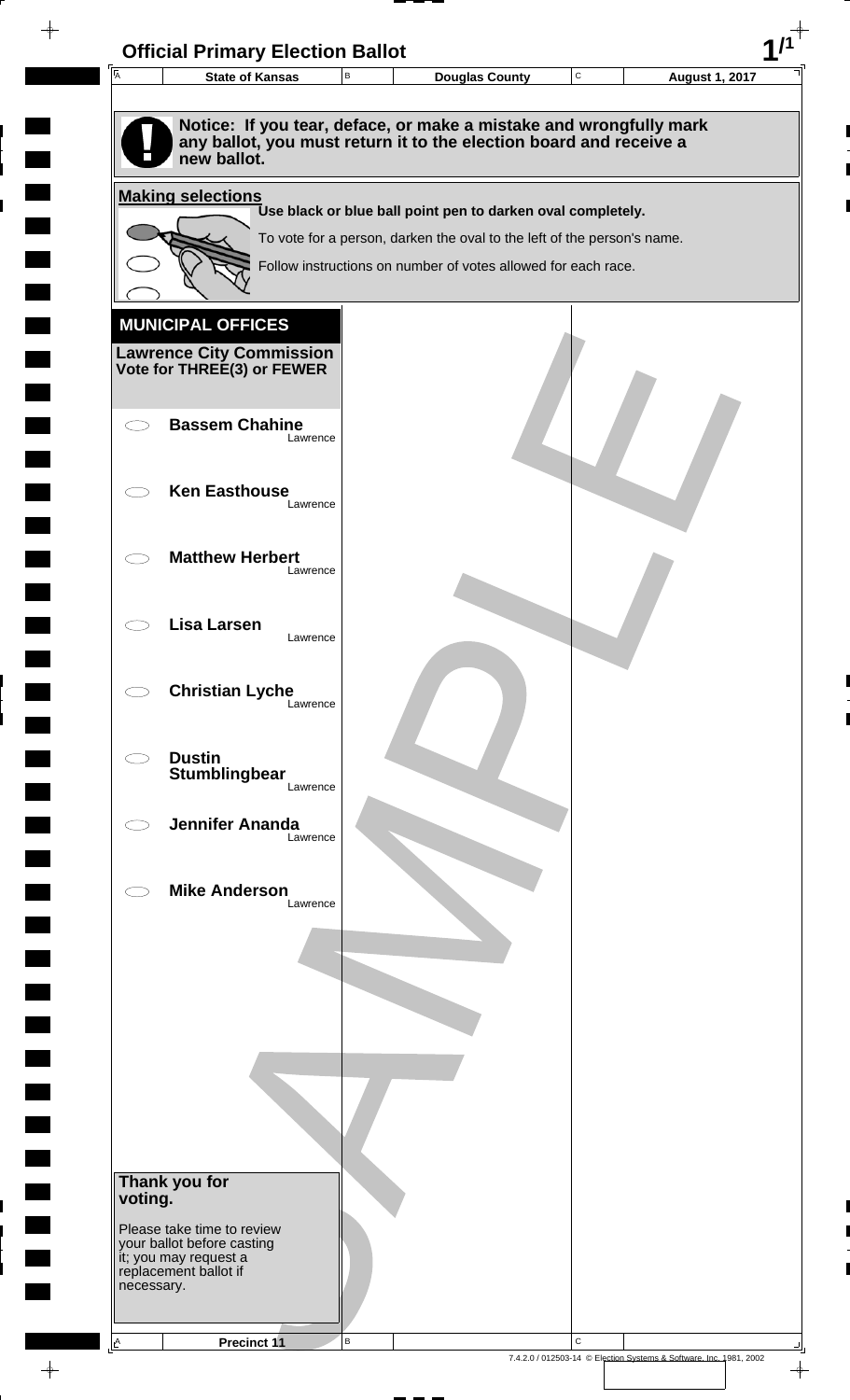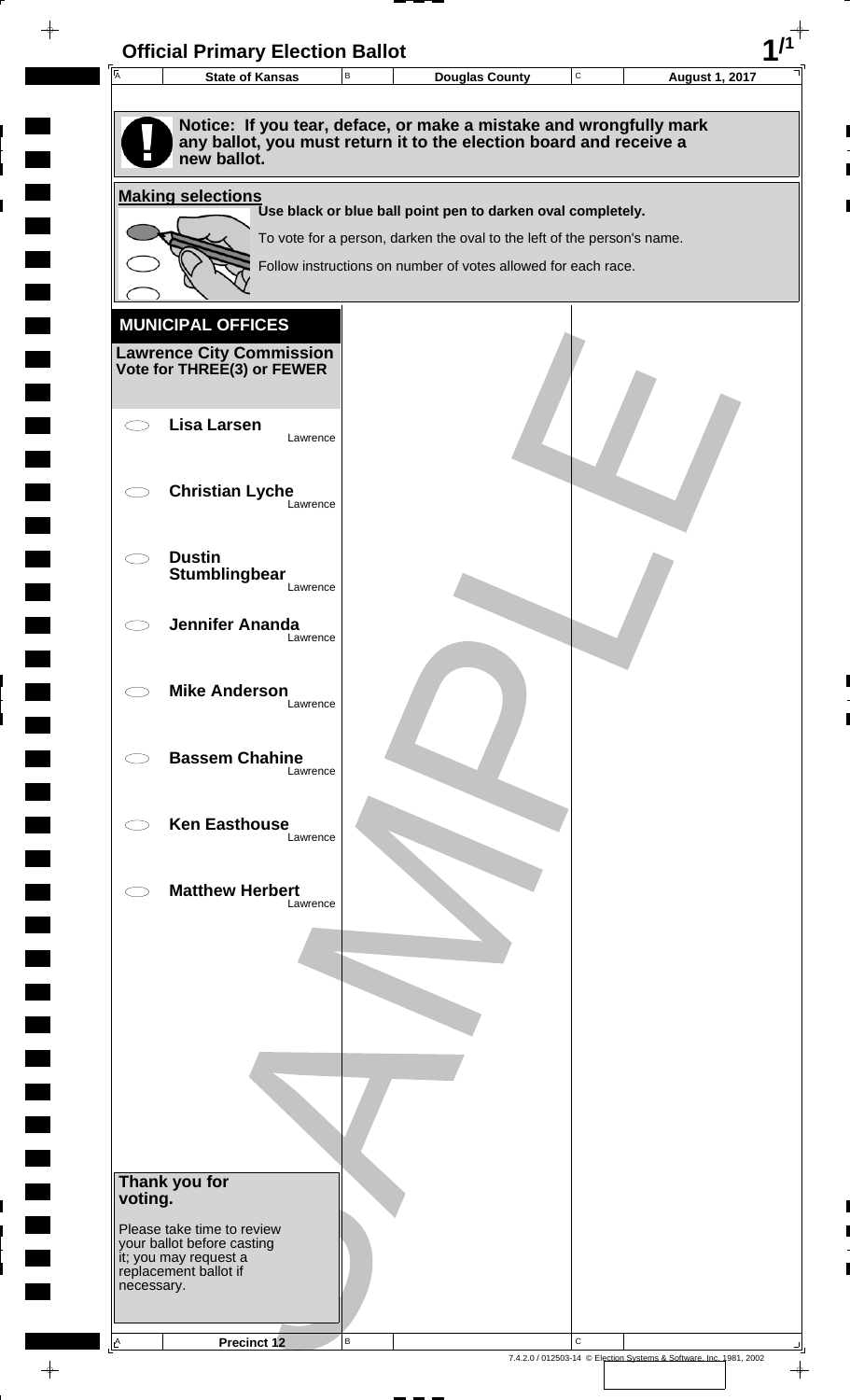| $\overline{A}$ | <b>State of Kansas</b>                                                            | В | Douglas County                                                          | $\mathbf C$ | <b>August 1, 2017</b> |
|----------------|-----------------------------------------------------------------------------------|---|-------------------------------------------------------------------------|-------------|-----------------------|
|                |                                                                                   |   | Notice: If you tear, deface, or make a mistake and wrongfully mark      |             |                       |
|                | new ballot.                                                                       |   | any ballot, you must return it to the election board and receive a      |             |                       |
|                | <b>Making selections</b>                                                          |   | Use black or blue ball point pen to darken oval completely.             |             |                       |
|                |                                                                                   |   | To vote for a person, darken the oval to the left of the person's name. |             |                       |
|                |                                                                                   |   | Follow instructions on number of votes allowed for each race.           |             |                       |
|                | <b>MUNICIPAL OFFICES</b>                                                          |   |                                                                         |             |                       |
|                | <b>Lawrence City Commission Vote for THREE(3) or FEWER</b>                        |   |                                                                         |             |                       |
|                |                                                                                   |   |                                                                         |             |                       |
|                | <b>Matthew Herbert</b><br>Lawrence                                                |   |                                                                         |             |                       |
|                | <b>Lisa Larsen</b><br>Lawrence                                                    |   |                                                                         |             |                       |
|                |                                                                                   |   |                                                                         |             |                       |
|                | <b>Christian Lyche</b><br>Lawrence                                                |   |                                                                         |             |                       |
|                | <b>Dustin</b>                                                                     |   |                                                                         |             |                       |
|                | Stumblingbear<br>Lawrence                                                         |   |                                                                         |             |                       |
|                | <b>Jennifer Ananda</b><br>Lawrence                                                |   |                                                                         |             |                       |
|                |                                                                                   |   |                                                                         |             |                       |
|                | <b>Mike Anderson</b><br>Lawrence                                                  |   |                                                                         |             |                       |
|                | <b>Bassem Chahine</b><br>Lawrence                                                 |   |                                                                         |             |                       |
|                |                                                                                   |   |                                                                         |             |                       |
|                | <b>Ken Easthouse</b><br>Lawrence                                                  |   |                                                                         |             |                       |
|                |                                                                                   |   |                                                                         |             |                       |
|                |                                                                                   |   |                                                                         |             |                       |
|                |                                                                                   |   |                                                                         |             |                       |
|                |                                                                                   |   |                                                                         |             |                       |
|                |                                                                                   |   |                                                                         |             |                       |
|                |                                                                                   |   |                                                                         |             |                       |
| voting.        | Thank you for                                                                     |   |                                                                         |             |                       |
|                | Please take time to review<br>your ballot before casting<br>it; you may request a |   |                                                                         |             |                       |
| necessary.     | replacement ballot if                                                             |   |                                                                         |             |                       |
|                |                                                                                   |   |                                                                         |             |                       |

 $\blacksquare$ 

 $\blacksquare$ 

 $\begin{array}{c} \hline \end{array}$ 

 $\begin{array}{c} \hline \end{array}$ 

 $\blacksquare$ 

 $\frac{1}{\sqrt{2\pi}}$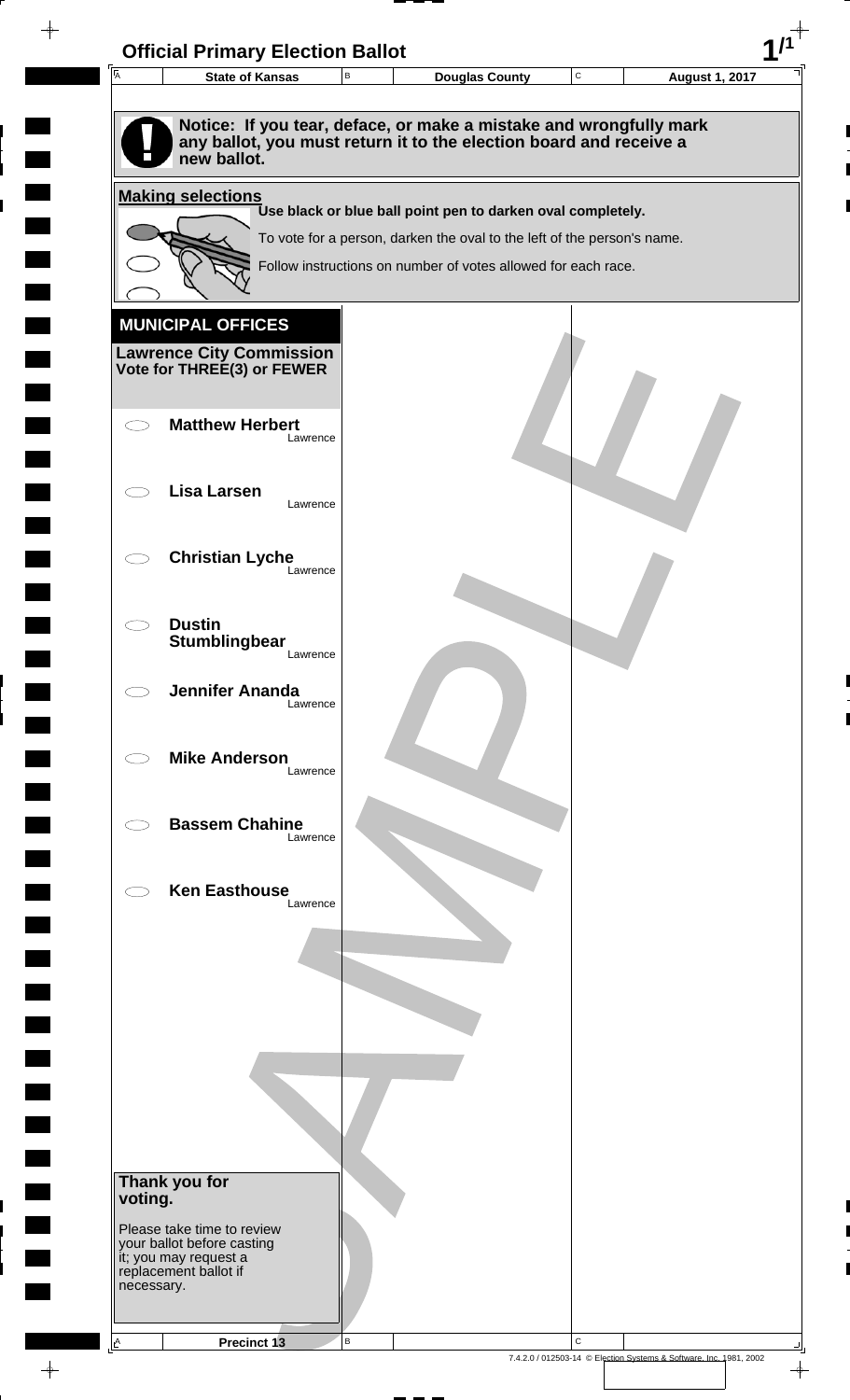

 $\overline{\phantom{a}}$ 

**Contract** 

 $\blacksquare$ 

 $\overline{\phantom{0}}$ 

 $\overline{\phantom{a}}$ 

 $\rightarrow$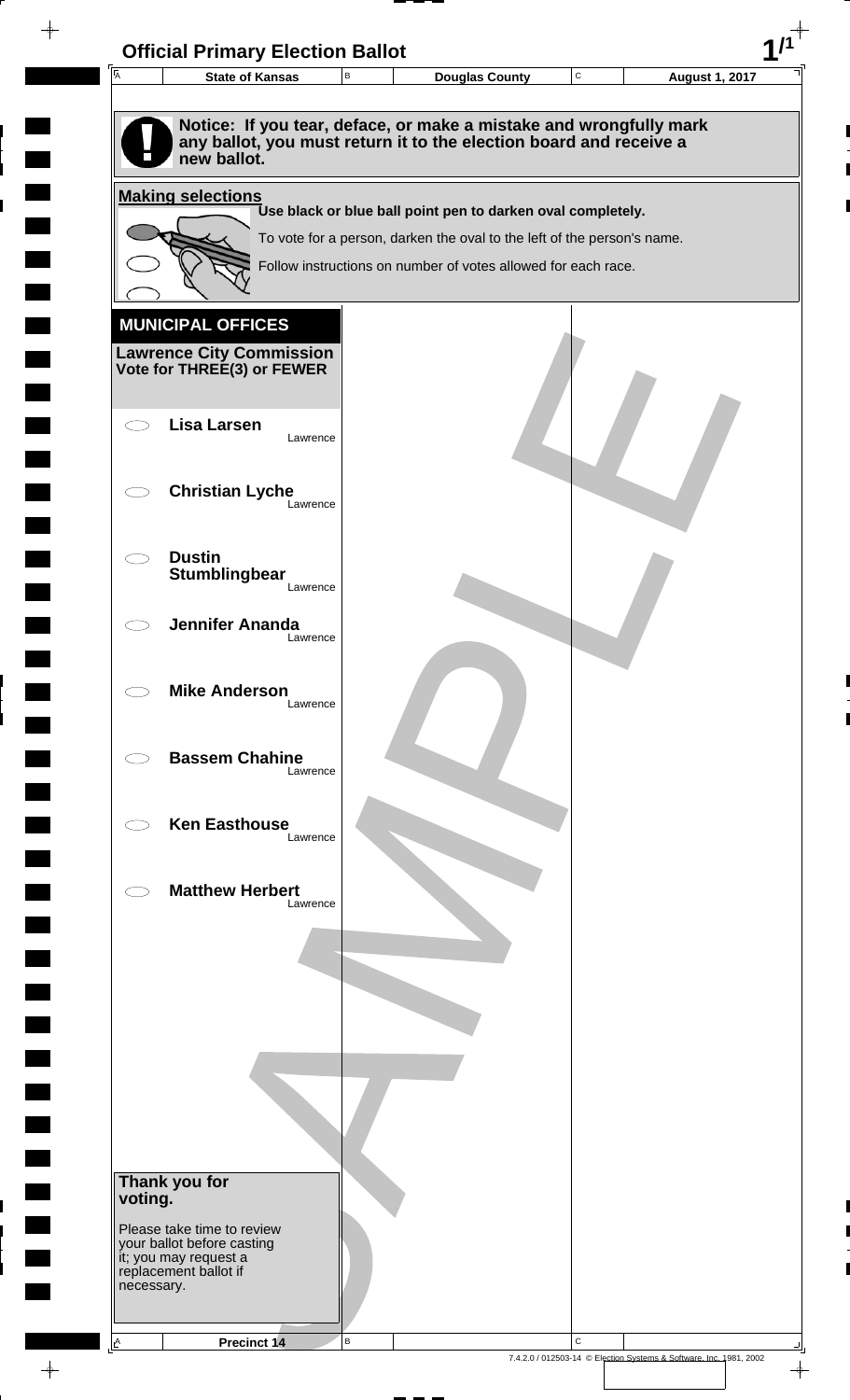| $\overline{\mathsf{A}}$ | <b>State of Kansas</b>                                     |          | B | <b>Douglas County</b>                                                                                                                    | $\mathbf C$ | <b>August 1, 2017</b> |
|-------------------------|------------------------------------------------------------|----------|---|------------------------------------------------------------------------------------------------------------------------------------------|-------------|-----------------------|
|                         |                                                            |          |   |                                                                                                                                          |             |                       |
|                         | new ballot.                                                |          |   | Notice: If you tear, deface, or make a mistake and wrongfully mark<br>any ballot, you must return it to the election board and receive a |             |                       |
|                         | <b>Making selections</b>                                   |          |   |                                                                                                                                          |             |                       |
|                         |                                                            |          |   | Use black or blue ball point pen to darken oval completely.                                                                              |             |                       |
|                         |                                                            |          |   | To vote for a person, darken the oval to the left of the person's name.                                                                  |             |                       |
|                         |                                                            |          |   | Follow instructions on number of votes allowed for each race.                                                                            |             |                       |
|                         |                                                            |          |   |                                                                                                                                          |             |                       |
|                         | <b>MUNICIPAL OFFICES</b>                                   |          |   |                                                                                                                                          |             |                       |
|                         | <b>Lawrence City Commission Vote for THREE(3) or FEWER</b> |          |   |                                                                                                                                          |             |                       |
|                         |                                                            |          |   |                                                                                                                                          |             |                       |
|                         | <b>Christian Lyche</b>                                     |          |   |                                                                                                                                          |             |                       |
|                         |                                                            | Lawrence |   |                                                                                                                                          |             |                       |
|                         | <b>Dustin</b>                                              |          |   |                                                                                                                                          |             |                       |
|                         | Stumblingbear                                              | Lawrence |   |                                                                                                                                          |             |                       |
|                         |                                                            |          |   |                                                                                                                                          |             |                       |
|                         | <b>Jennifer Ananda</b>                                     | Lawrence |   |                                                                                                                                          |             |                       |
|                         |                                                            |          |   |                                                                                                                                          |             |                       |
|                         | <b>Mike Anderson</b>                                       |          |   |                                                                                                                                          |             |                       |
|                         |                                                            | Lawrence |   |                                                                                                                                          |             |                       |
|                         | <b>Bassem Chahine</b>                                      |          |   |                                                                                                                                          |             |                       |
|                         |                                                            | Lawrence |   |                                                                                                                                          |             |                       |
|                         |                                                            |          |   |                                                                                                                                          |             |                       |
|                         | <b>Ken Easthouse</b>                                       | Lawrence |   |                                                                                                                                          |             |                       |
|                         |                                                            |          |   |                                                                                                                                          |             |                       |
|                         | <b>Matthew Herbert</b>                                     |          |   |                                                                                                                                          |             |                       |
|                         |                                                            | Lawrence |   |                                                                                                                                          |             |                       |
|                         | <b>Lisa Larsen</b>                                         |          |   |                                                                                                                                          |             |                       |
|                         |                                                            | Lawrence |   |                                                                                                                                          |             |                       |
|                         |                                                            |          |   |                                                                                                                                          |             |                       |
|                         |                                                            |          |   |                                                                                                                                          |             |                       |
|                         |                                                            |          |   |                                                                                                                                          |             |                       |
|                         |                                                            |          |   |                                                                                                                                          |             |                       |
|                         |                                                            |          |   |                                                                                                                                          |             |                       |
|                         |                                                            |          |   |                                                                                                                                          |             |                       |
|                         |                                                            |          |   |                                                                                                                                          |             |                       |
|                         |                                                            |          |   |                                                                                                                                          |             |                       |
|                         | Thank you for                                              |          |   |                                                                                                                                          |             |                       |
| voting.                 |                                                            |          |   |                                                                                                                                          |             |                       |
|                         | Please take time to review                                 |          |   |                                                                                                                                          |             |                       |
|                         | your ballot before casting<br>it; you may request a        |          |   |                                                                                                                                          |             |                       |
| necessary.              | replacement ballot if                                      |          |   |                                                                                                                                          |             |                       |
|                         |                                                            |          |   |                                                                                                                                          |             |                       |
|                         |                                                            |          |   |                                                                                                                                          |             |                       |

 $\blacksquare$ 

 $\blacksquare$ 

 $\begin{array}{c} \begin{array}{c} \hline \end{array} \end{array}$ 

 $\frac{1}{\sqrt{2\pi}}\int_{0}^{\pi}\frac{1}{\sqrt{2\pi}}\left( \frac{1}{\sqrt{2\pi}}\right) \frac{d\mu}{d\mu}d\mu$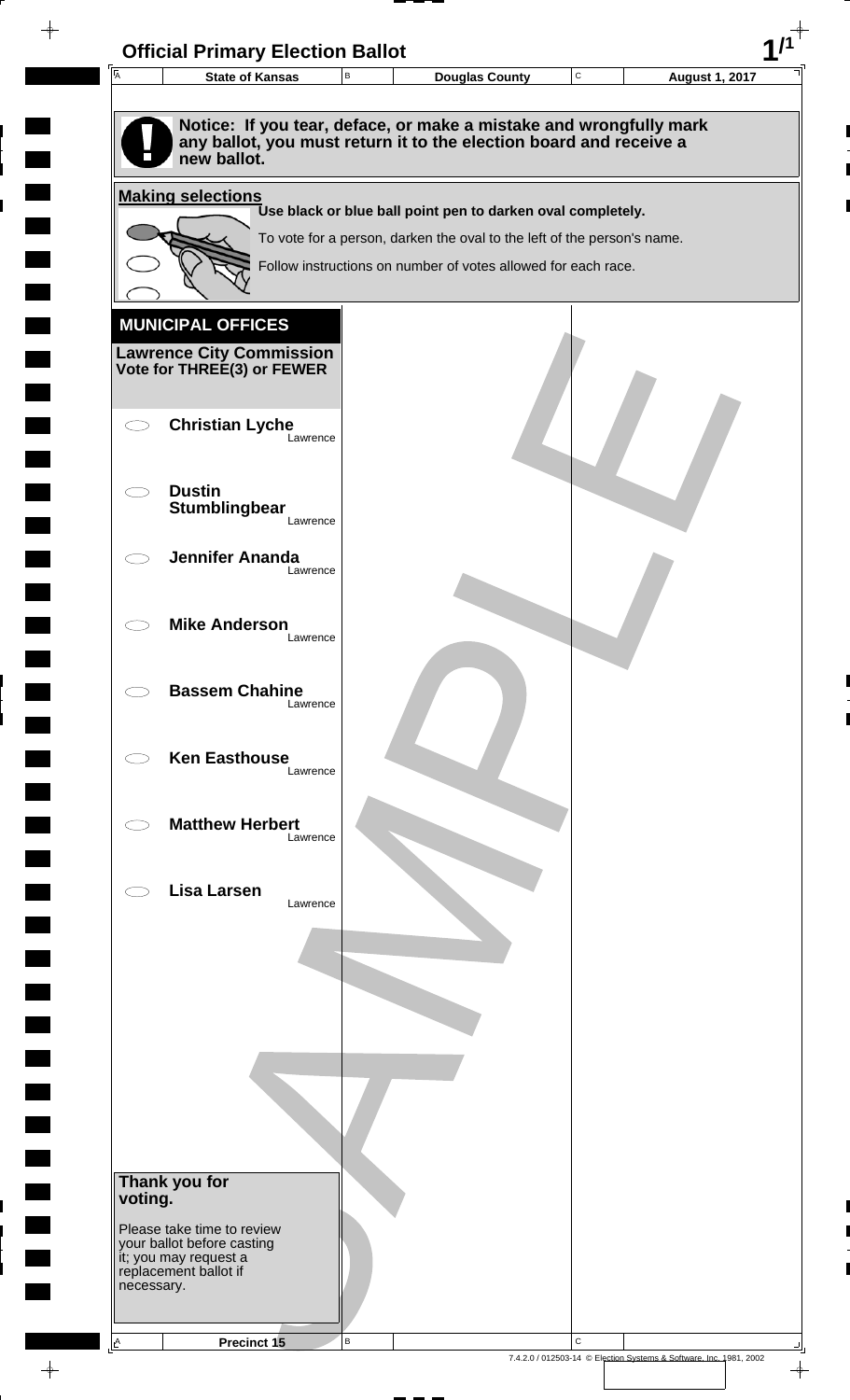

 $\rightarrow$ 

 $\overline{\phantom{a}}$ 

**Contract** 

 $\overline{\phantom{0}}$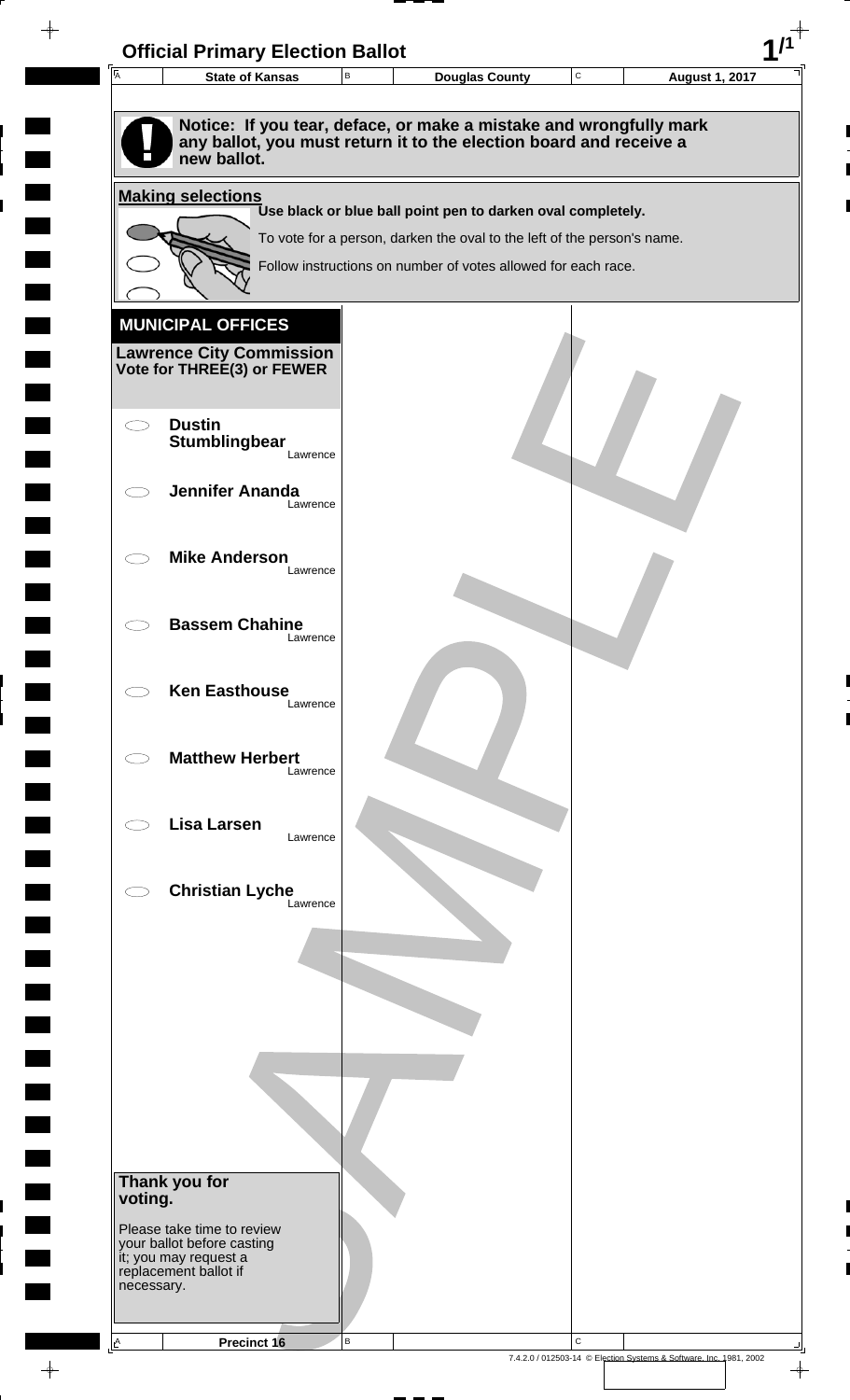| 匠                        | <b>State of Kansas</b>                              | В | <b>Douglas County</b>                                                   | C | <b>August 1, 2017</b> |
|--------------------------|-----------------------------------------------------|---|-------------------------------------------------------------------------|---|-----------------------|
|                          |                                                     |   |                                                                         |   |                       |
|                          |                                                     |   | Notice: If you tear, deface, or make a mistake and wrongfully mark      |   |                       |
|                          | new ballot.                                         |   | any ballot, you must return it to the election board and receive a      |   |                       |
|                          | <b>Making selections</b>                            |   |                                                                         |   |                       |
|                          |                                                     |   | Use black or blue ball point pen to darken oval completely.             |   |                       |
|                          |                                                     |   | To vote for a person, darken the oval to the left of the person's name. |   |                       |
|                          |                                                     |   | Follow instructions on number of votes allowed for each race.           |   |                       |
|                          |                                                     |   |                                                                         |   |                       |
|                          | <b>MUNICIPAL OFFICES</b>                            |   |                                                                         |   |                       |
|                          | <b>Lawrence City Commission</b>                     |   |                                                                         |   |                       |
|                          | Vote for THREE(3) or FEWER                          |   |                                                                         |   |                       |
|                          |                                                     |   |                                                                         |   |                       |
|                          | <b>Jennifer Ananda</b><br>Lawrence                  |   |                                                                         |   |                       |
|                          |                                                     |   |                                                                         |   |                       |
|                          | <b>Mike Anderson</b>                                |   |                                                                         |   |                       |
|                          | Lawrence                                            |   |                                                                         |   |                       |
|                          | <b>Bassem Chahine</b>                               |   |                                                                         |   |                       |
|                          | Lawrence                                            |   |                                                                         |   |                       |
|                          |                                                     |   |                                                                         |   |                       |
|                          | <b>Ken Easthouse</b><br>Lawrence                    |   |                                                                         |   |                       |
|                          |                                                     |   |                                                                         |   |                       |
|                          | <b>Matthew Herbert</b>                              |   |                                                                         |   |                       |
|                          | Lawrence                                            |   |                                                                         |   |                       |
|                          |                                                     |   |                                                                         |   |                       |
|                          | <b>Lisa Larsen</b><br>Lawrence                      |   |                                                                         |   |                       |
|                          |                                                     |   |                                                                         |   |                       |
|                          | <b>Christian Lyche</b><br>Lawrence                  |   |                                                                         |   |                       |
|                          |                                                     |   |                                                                         |   |                       |
|                          | <b>Dustin</b>                                       |   |                                                                         |   |                       |
|                          | Stumblingbear<br>Lawrence                           |   |                                                                         |   |                       |
|                          |                                                     |   |                                                                         |   |                       |
|                          |                                                     |   |                                                                         |   |                       |
|                          |                                                     |   |                                                                         |   |                       |
|                          |                                                     |   |                                                                         |   |                       |
|                          |                                                     |   |                                                                         |   |                       |
|                          |                                                     |   |                                                                         |   |                       |
|                          |                                                     |   |                                                                         |   |                       |
|                          |                                                     |   |                                                                         |   |                       |
|                          |                                                     |   |                                                                         |   |                       |
| Thank you for<br>voting. |                                                     |   |                                                                         |   |                       |
|                          | Please take time to review                          |   |                                                                         |   |                       |
|                          | your ballot before casting<br>it; you may request a |   |                                                                         |   |                       |
| necessary.               | replacement ballot if                               |   |                                                                         |   |                       |
|                          |                                                     |   |                                                                         |   |                       |

 $\blacksquare$ 

 $\blacksquare$ 

 $\begin{array}{c} \hline \end{array}$ 

 $\begin{array}{c} \begin{array}{c} \hline \end{array} \end{array}$ 

 $\frac{1}{\sqrt{2\pi}}\int_{0}^{\pi}\frac{1}{\sqrt{2\pi}}\left( \frac{1}{\sqrt{2\pi}}\right) \frac{d\mu}{d\mu}d\mu$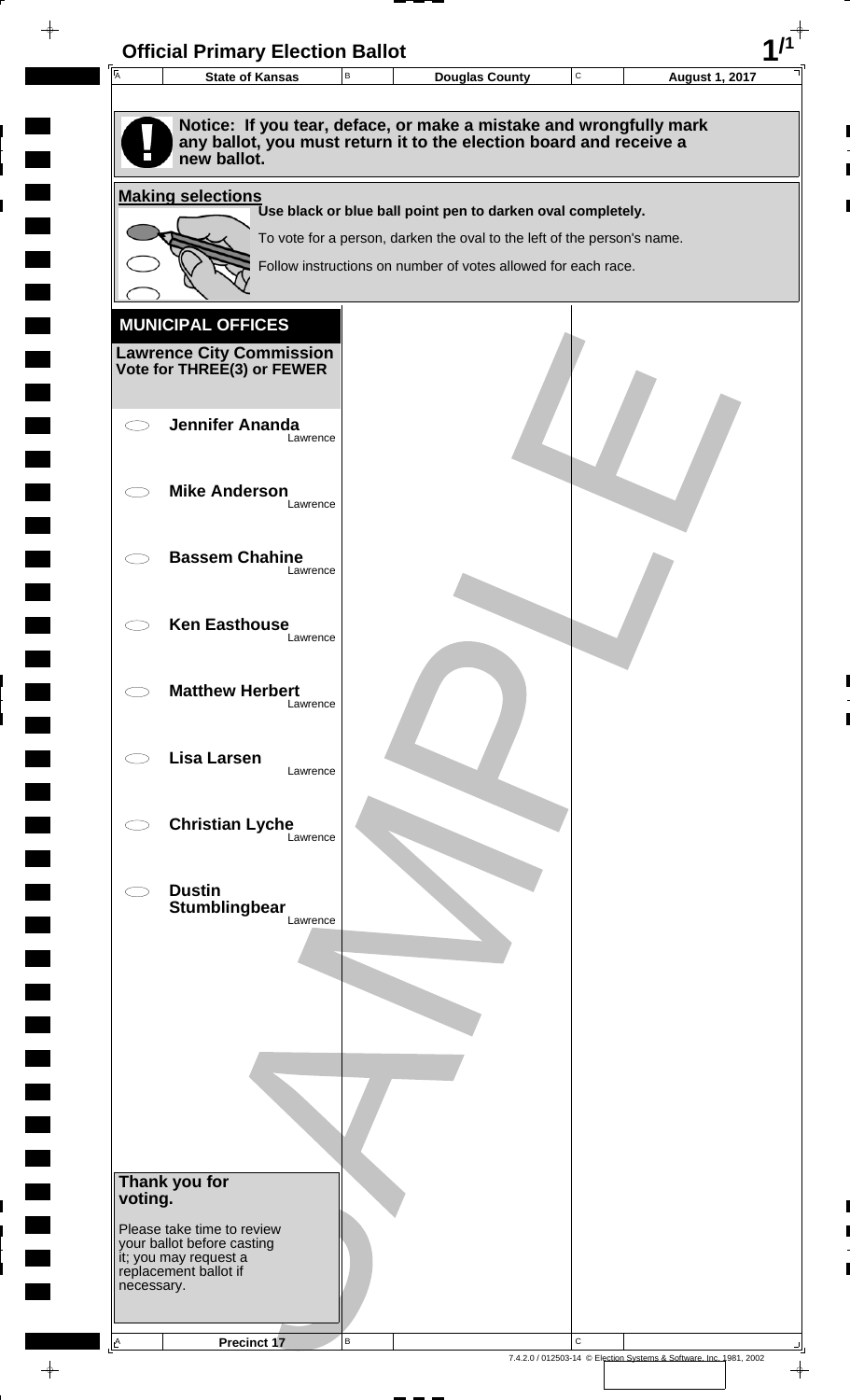| $\overline{A}$ | <b>State of Kansas</b>                                                                                                                                  | В        | <b>Douglas County</b>                                                   | $\mathbf C$ | <b>August 1, 2017</b> |  |
|----------------|---------------------------------------------------------------------------------------------------------------------------------------------------------|----------|-------------------------------------------------------------------------|-------------|-----------------------|--|
|                |                                                                                                                                                         |          |                                                                         |             |                       |  |
|                | Notice: If you tear, deface, or make a mistake and wrongfully mark<br>any ballot, you must return it to the election board and receive a<br>new ballot. |          |                                                                         |             |                       |  |
|                | <b>Making selections</b>                                                                                                                                |          |                                                                         |             |                       |  |
|                |                                                                                                                                                         |          | Use black or blue ball point pen to darken oval completely.             |             |                       |  |
|                |                                                                                                                                                         |          | To vote for a person, darken the oval to the left of the person's name. |             |                       |  |
|                |                                                                                                                                                         |          | Follow instructions on number of votes allowed for each race.           |             |                       |  |
|                |                                                                                                                                                         |          |                                                                         |             |                       |  |
|                | <b>MUNICIPAL OFFICES</b>                                                                                                                                |          |                                                                         |             |                       |  |
|                | <b>Lawrence City Commission Vote for THREE(3) or FEWER</b>                                                                                              |          |                                                                         |             |                       |  |
|                |                                                                                                                                                         |          |                                                                         |             |                       |  |
|                | <b>Mike Anderson</b>                                                                                                                                    |          |                                                                         |             |                       |  |
|                |                                                                                                                                                         | Lawrence |                                                                         |             |                       |  |
|                | <b>Bassem Chahine</b>                                                                                                                                   |          |                                                                         |             |                       |  |
|                |                                                                                                                                                         | Lawrence |                                                                         |             |                       |  |
|                |                                                                                                                                                         |          |                                                                         |             |                       |  |
|                | <b>Ken Easthouse</b>                                                                                                                                    | Lawrence |                                                                         |             |                       |  |
|                |                                                                                                                                                         |          |                                                                         |             |                       |  |
|                | <b>Matthew Herbert</b>                                                                                                                                  |          |                                                                         |             |                       |  |
|                |                                                                                                                                                         | Lawrence |                                                                         |             |                       |  |
|                | <b>Lisa Larsen</b>                                                                                                                                      |          |                                                                         |             |                       |  |
|                |                                                                                                                                                         | Lawrence |                                                                         |             |                       |  |
|                |                                                                                                                                                         |          |                                                                         |             |                       |  |
|                | <b>Christian Lyche</b>                                                                                                                                  | Lawrence |                                                                         |             |                       |  |
|                |                                                                                                                                                         |          |                                                                         |             |                       |  |
|                | <b>Dustin</b><br><b>Stumblingbear</b>                                                                                                                   |          |                                                                         |             |                       |  |
|                |                                                                                                                                                         | Lawrence |                                                                         |             |                       |  |
|                | <b>Jennifer Ananda</b>                                                                                                                                  |          |                                                                         |             |                       |  |
|                |                                                                                                                                                         | Lawrence |                                                                         |             |                       |  |
|                |                                                                                                                                                         |          |                                                                         |             |                       |  |
|                |                                                                                                                                                         |          |                                                                         |             |                       |  |
|                |                                                                                                                                                         |          |                                                                         |             |                       |  |
|                |                                                                                                                                                         |          |                                                                         |             |                       |  |
|                |                                                                                                                                                         |          |                                                                         |             |                       |  |
|                |                                                                                                                                                         |          |                                                                         |             |                       |  |
|                |                                                                                                                                                         |          |                                                                         |             |                       |  |
|                |                                                                                                                                                         |          |                                                                         |             |                       |  |
|                | Thank you for                                                                                                                                           |          |                                                                         |             |                       |  |
| voting.        |                                                                                                                                                         |          |                                                                         |             |                       |  |
|                | Please take time to review<br>your ballot before casting                                                                                                |          |                                                                         |             |                       |  |
|                | it; you may request a<br>replacement ballot if                                                                                                          |          |                                                                         |             |                       |  |
| necessary.     |                                                                                                                                                         |          |                                                                         |             |                       |  |
|                |                                                                                                                                                         |          |                                                                         |             |                       |  |
| $\triangle$    | <b>Precinct 18</b>                                                                                                                                      | B        |                                                                         | $\mathbf C$ |                       |  |

 $\blacksquare$ 

 $\blacksquare$ 

 $\begin{array}{c} \hline \end{array}$ 

 $\begin{array}{c} \hline \end{array}$ 

 $\blacksquare$ 

 $\begin{array}{c}\n\downarrow \\
\downarrow \\
\downarrow\n\end{array}$ 

 $\begin{bmatrix} 1 \\ 1 \end{bmatrix}$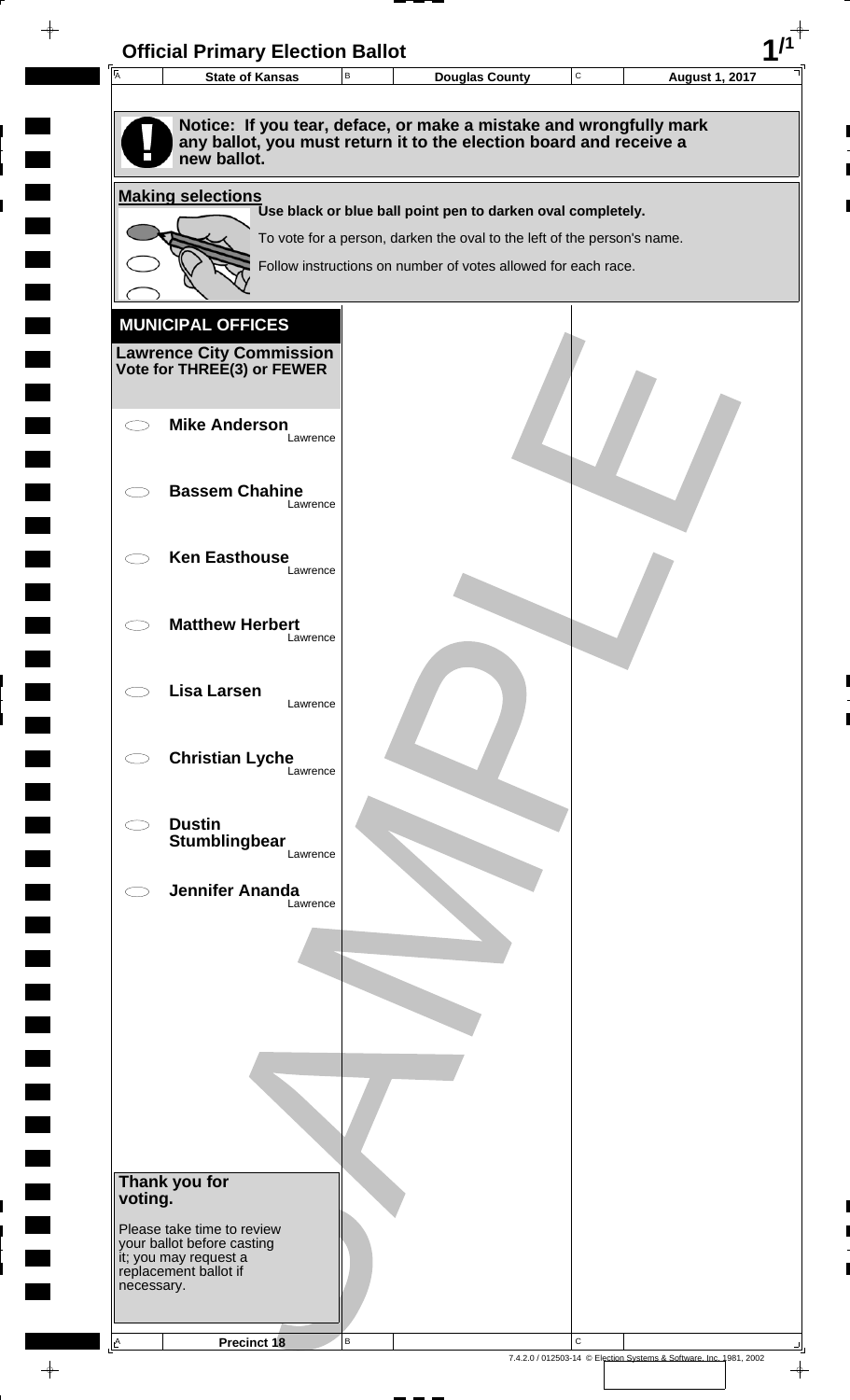| Notice: If you tear, deface, or make a mistake and wrongfully mark<br>any ballot, you must return it to the election board and receive a<br>new ballot.<br><b>Making selections</b><br>Use black or blue ball point pen to darken oval completely.<br>To vote for a person, darken the oval to the left of the person's name.<br>Follow instructions on number of votes allowed for each race.<br><b>MUNICIPAL OFFICES</b><br><b>Lawrence City Commission</b><br>Vote for THREE(3) or FEWER<br><b>Bassem Chahine</b><br>Lawrence<br><b>Ken Easthouse</b><br>Lawrence<br><b>Matthew Herbert</b><br>Lawrence<br><b>Lisa Larsen</b><br>Lawrence<br><b>Christian Lyche</b><br>Lawrence<br><b>Dustin</b><br>Stumblingbear<br>Lawrence<br><b>Jennifer Ananda</b><br>Lawrence<br><b>Mike Anderson</b><br>Lawrence<br>Thank you for<br>voting. |  |
|----------------------------------------------------------------------------------------------------------------------------------------------------------------------------------------------------------------------------------------------------------------------------------------------------------------------------------------------------------------------------------------------------------------------------------------------------------------------------------------------------------------------------------------------------------------------------------------------------------------------------------------------------------------------------------------------------------------------------------------------------------------------------------------------------------------------------------------|--|
|                                                                                                                                                                                                                                                                                                                                                                                                                                                                                                                                                                                                                                                                                                                                                                                                                                        |  |
|                                                                                                                                                                                                                                                                                                                                                                                                                                                                                                                                                                                                                                                                                                                                                                                                                                        |  |
|                                                                                                                                                                                                                                                                                                                                                                                                                                                                                                                                                                                                                                                                                                                                                                                                                                        |  |
|                                                                                                                                                                                                                                                                                                                                                                                                                                                                                                                                                                                                                                                                                                                                                                                                                                        |  |
|                                                                                                                                                                                                                                                                                                                                                                                                                                                                                                                                                                                                                                                                                                                                                                                                                                        |  |
|                                                                                                                                                                                                                                                                                                                                                                                                                                                                                                                                                                                                                                                                                                                                                                                                                                        |  |
|                                                                                                                                                                                                                                                                                                                                                                                                                                                                                                                                                                                                                                                                                                                                                                                                                                        |  |
|                                                                                                                                                                                                                                                                                                                                                                                                                                                                                                                                                                                                                                                                                                                                                                                                                                        |  |
|                                                                                                                                                                                                                                                                                                                                                                                                                                                                                                                                                                                                                                                                                                                                                                                                                                        |  |
|                                                                                                                                                                                                                                                                                                                                                                                                                                                                                                                                                                                                                                                                                                                                                                                                                                        |  |
|                                                                                                                                                                                                                                                                                                                                                                                                                                                                                                                                                                                                                                                                                                                                                                                                                                        |  |
|                                                                                                                                                                                                                                                                                                                                                                                                                                                                                                                                                                                                                                                                                                                                                                                                                                        |  |
|                                                                                                                                                                                                                                                                                                                                                                                                                                                                                                                                                                                                                                                                                                                                                                                                                                        |  |
|                                                                                                                                                                                                                                                                                                                                                                                                                                                                                                                                                                                                                                                                                                                                                                                                                                        |  |
|                                                                                                                                                                                                                                                                                                                                                                                                                                                                                                                                                                                                                                                                                                                                                                                                                                        |  |
|                                                                                                                                                                                                                                                                                                                                                                                                                                                                                                                                                                                                                                                                                                                                                                                                                                        |  |
|                                                                                                                                                                                                                                                                                                                                                                                                                                                                                                                                                                                                                                                                                                                                                                                                                                        |  |
|                                                                                                                                                                                                                                                                                                                                                                                                                                                                                                                                                                                                                                                                                                                                                                                                                                        |  |
|                                                                                                                                                                                                                                                                                                                                                                                                                                                                                                                                                                                                                                                                                                                                                                                                                                        |  |
|                                                                                                                                                                                                                                                                                                                                                                                                                                                                                                                                                                                                                                                                                                                                                                                                                                        |  |
|                                                                                                                                                                                                                                                                                                                                                                                                                                                                                                                                                                                                                                                                                                                                                                                                                                        |  |
|                                                                                                                                                                                                                                                                                                                                                                                                                                                                                                                                                                                                                                                                                                                                                                                                                                        |  |
|                                                                                                                                                                                                                                                                                                                                                                                                                                                                                                                                                                                                                                                                                                                                                                                                                                        |  |
|                                                                                                                                                                                                                                                                                                                                                                                                                                                                                                                                                                                                                                                                                                                                                                                                                                        |  |
|                                                                                                                                                                                                                                                                                                                                                                                                                                                                                                                                                                                                                                                                                                                                                                                                                                        |  |
|                                                                                                                                                                                                                                                                                                                                                                                                                                                                                                                                                                                                                                                                                                                                                                                                                                        |  |
|                                                                                                                                                                                                                                                                                                                                                                                                                                                                                                                                                                                                                                                                                                                                                                                                                                        |  |
|                                                                                                                                                                                                                                                                                                                                                                                                                                                                                                                                                                                                                                                                                                                                                                                                                                        |  |
|                                                                                                                                                                                                                                                                                                                                                                                                                                                                                                                                                                                                                                                                                                                                                                                                                                        |  |
|                                                                                                                                                                                                                                                                                                                                                                                                                                                                                                                                                                                                                                                                                                                                                                                                                                        |  |
| Please take time to review<br>your ballot before casting<br>it; you may request a                                                                                                                                                                                                                                                                                                                                                                                                                                                                                                                                                                                                                                                                                                                                                      |  |
| replacement ballot if<br>necessary.                                                                                                                                                                                                                                                                                                                                                                                                                                                                                                                                                                                                                                                                                                                                                                                                    |  |

 $\blacksquare$ 

 $\blacksquare$ 

 $\begin{array}{c} \hline \end{array}$ 

 $\begin{array}{c} \hline \end{array}$ 

 $\blacksquare$ 

 $\frac{1}{\sqrt{2\pi}}$ 

7.4.2.0 / 012503-14 © Election Systems & Software, Inc. 1981, 2002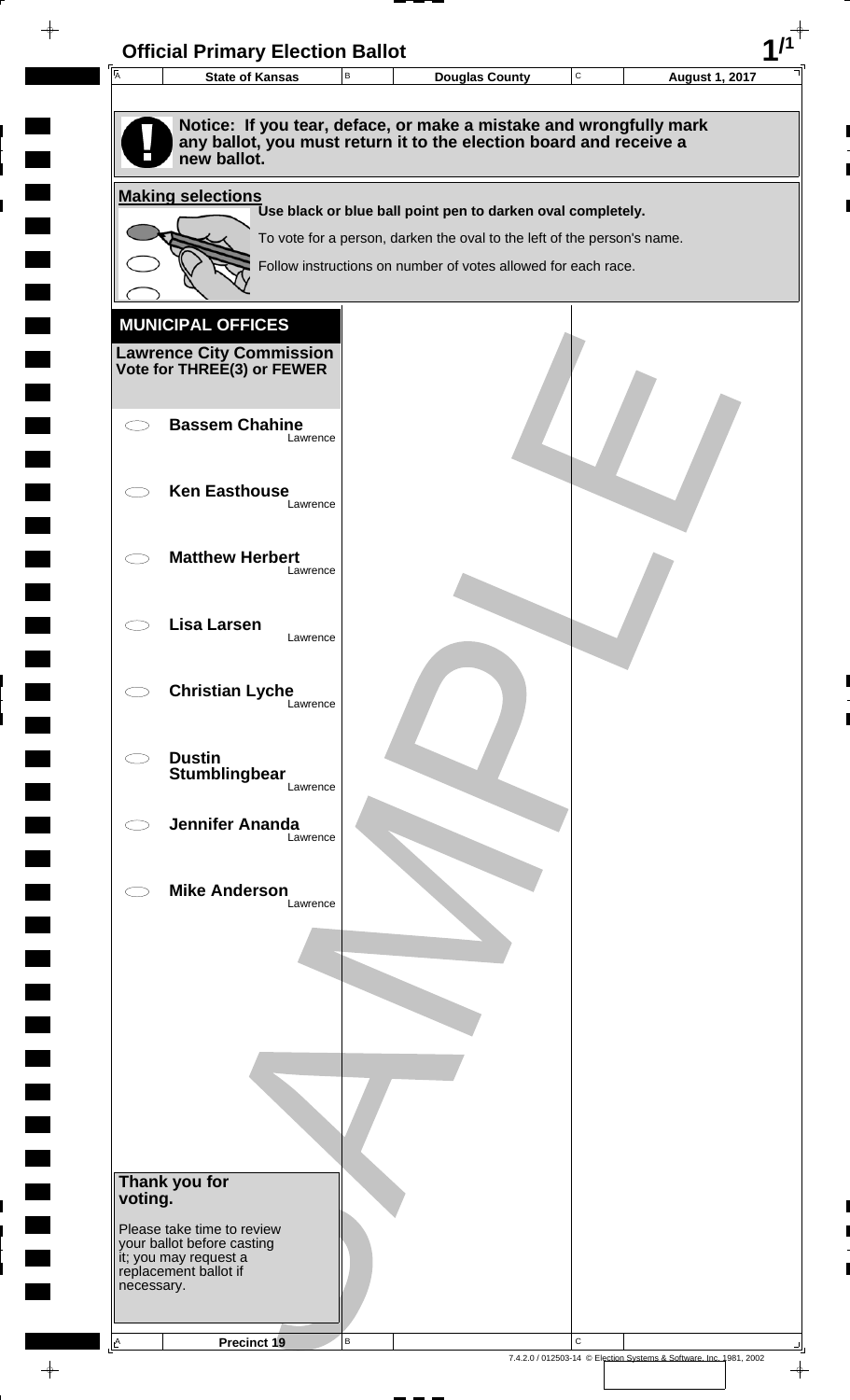

 $\overline{\phantom{a}}$ 

**Contract** 

 $\blacksquare$ 

 $\overline{\phantom{0}}$ 

 $\overline{\phantom{0}}$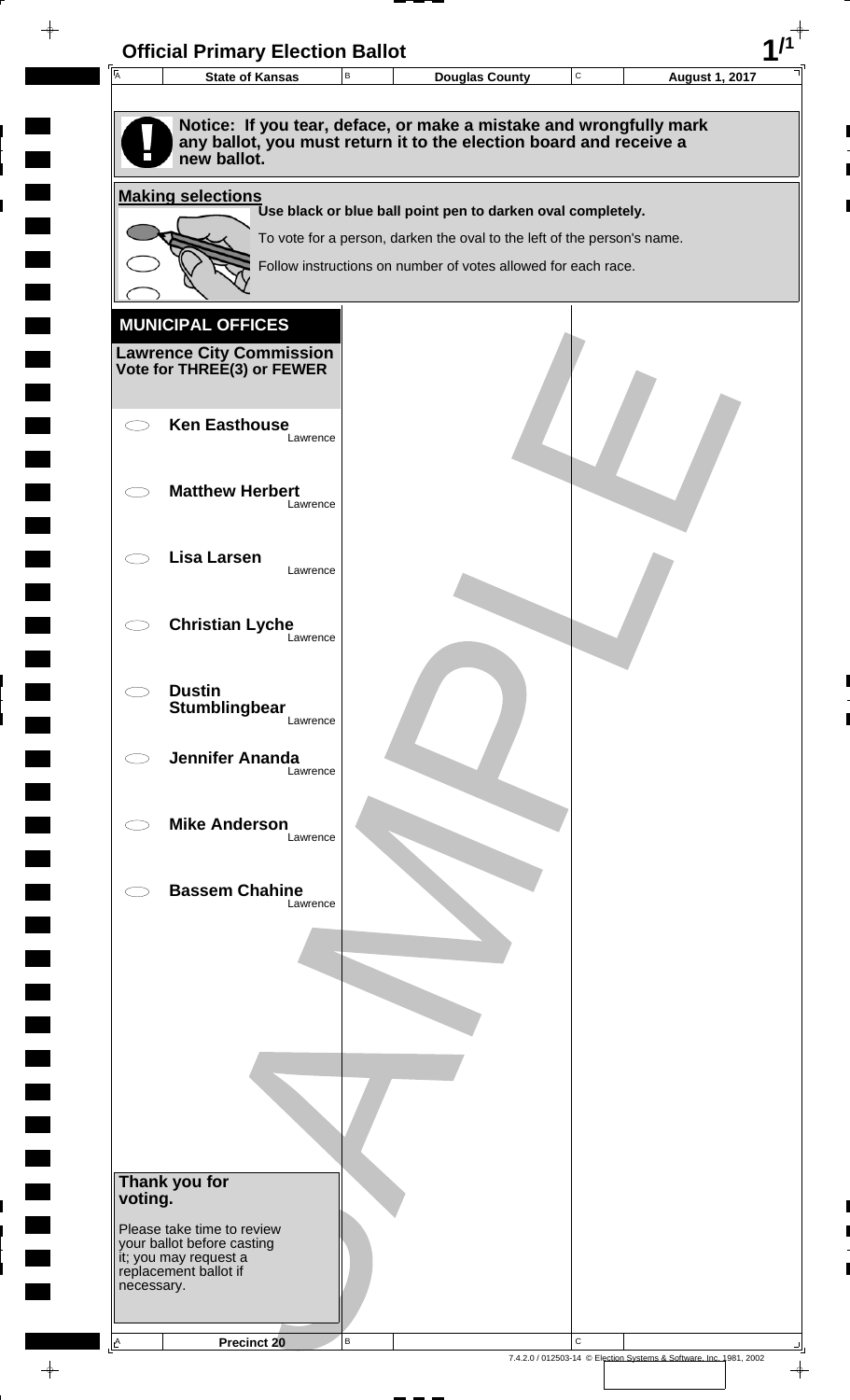

 $\overline{\phantom{a}}$ 

**Contract** 

 $\blacksquare$ 

 $\overline{\phantom{0}}$ 

 $\overline{\phantom{0}}$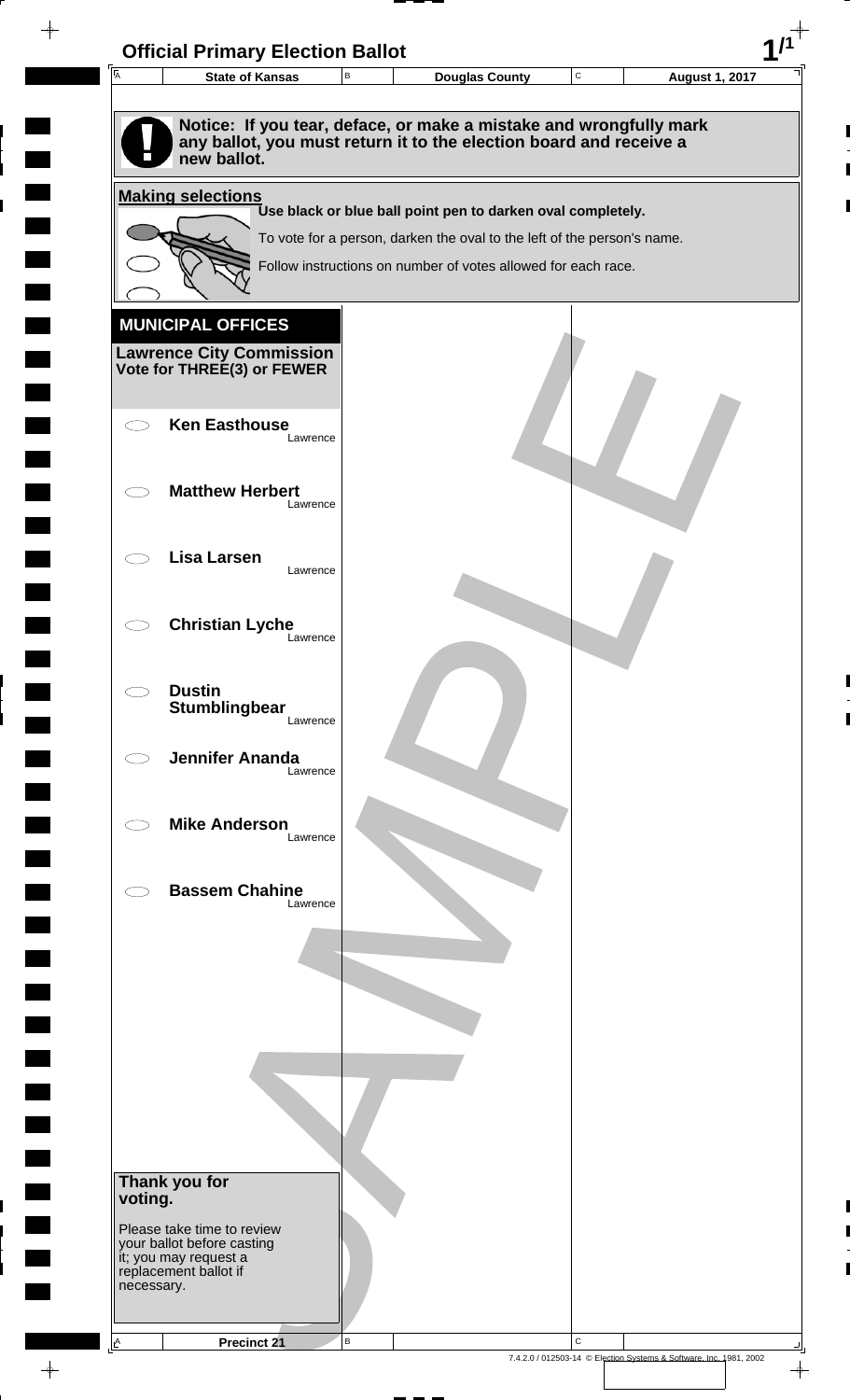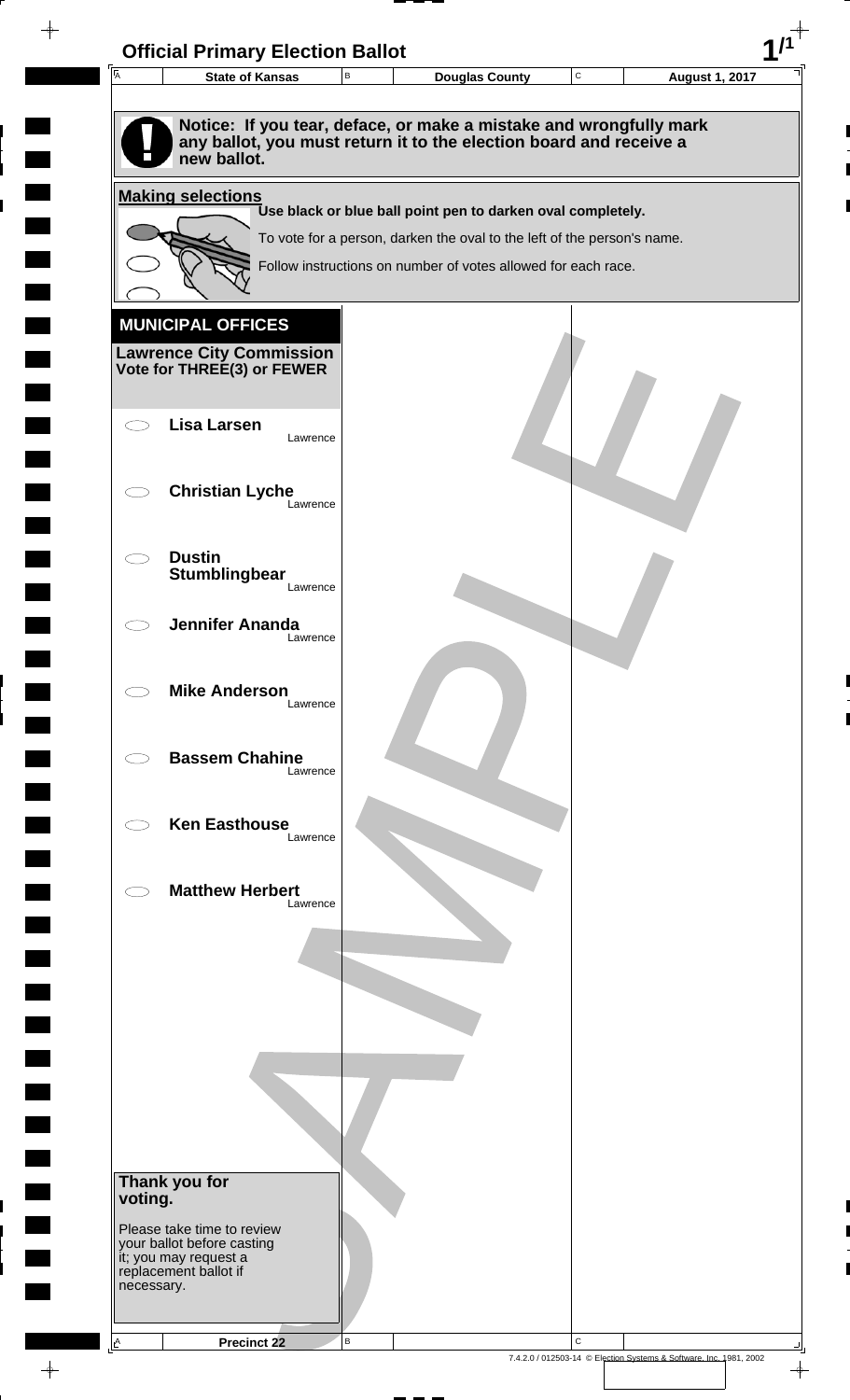

 $\rightarrow$ 

 $\overline{\phantom{a}}$ 

**Contract** 

 $\blacksquare$ 

 $\overline{\phantom{0}}$ 

 $\overline{\phantom{0}}$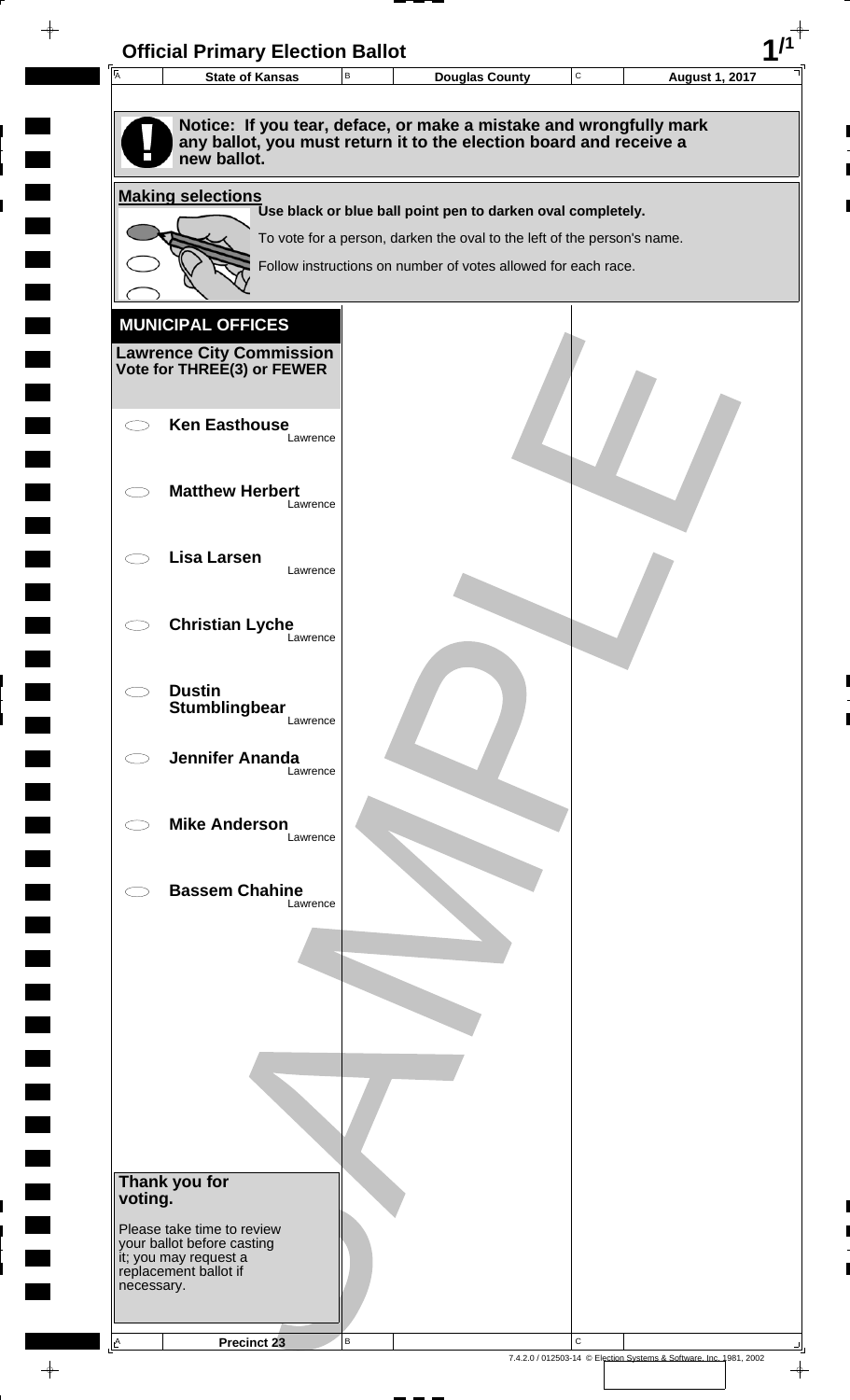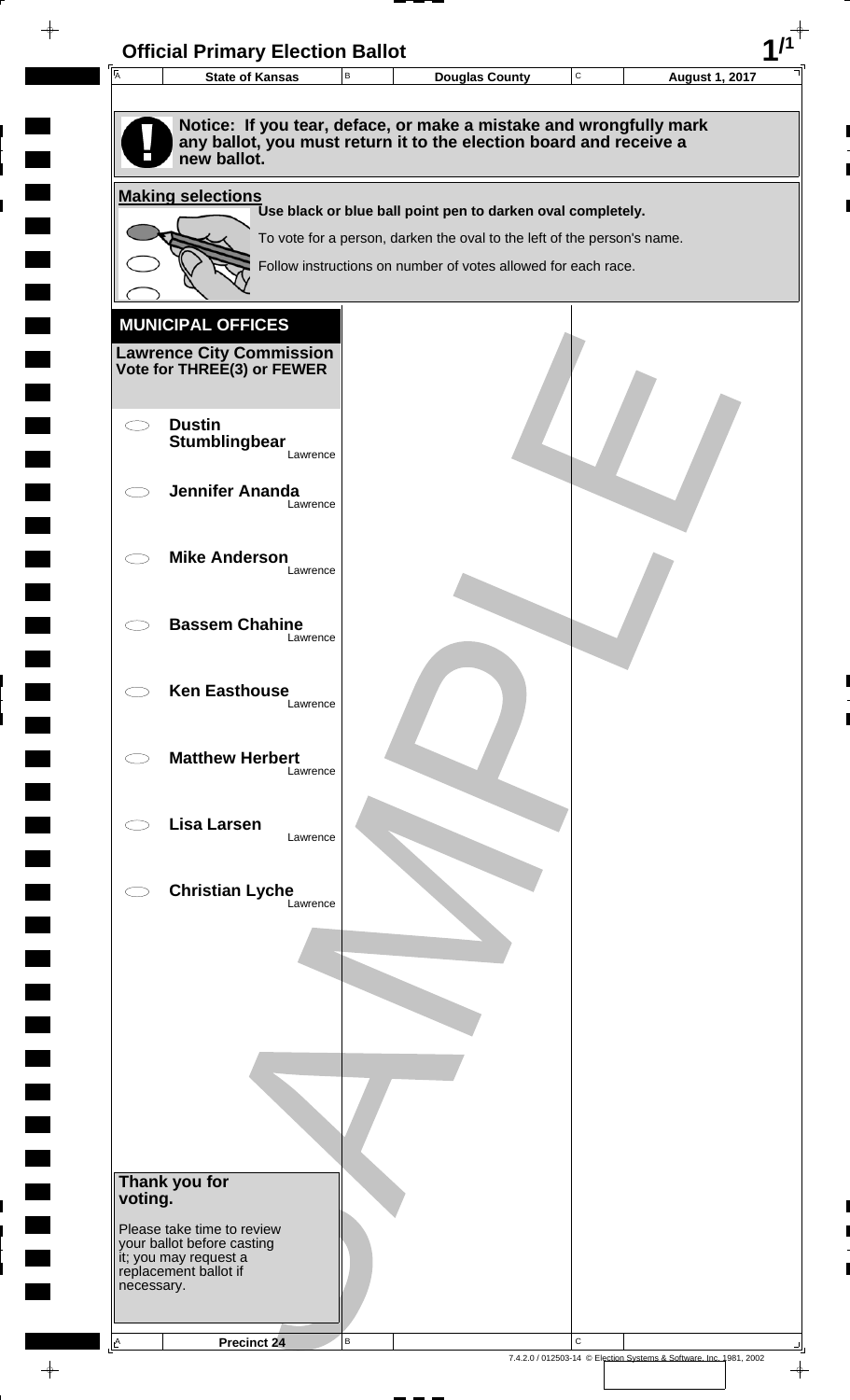| 匠                                   | <b>State of Kansas</b>                              | В | <b>Douglas County</b>                                                   | C | <b>August 1, 2017</b> |
|-------------------------------------|-----------------------------------------------------|---|-------------------------------------------------------------------------|---|-----------------------|
|                                     |                                                     |   |                                                                         |   |                       |
|                                     |                                                     |   | Notice: If you tear, deface, or make a mistake and wrongfully mark      |   |                       |
|                                     | new ballot.                                         |   | any ballot, you must return it to the election board and receive a      |   |                       |
|                                     |                                                     |   |                                                                         |   |                       |
|                                     | <b>Making selections</b>                            |   | Use black or blue ball point pen to darken oval completely.             |   |                       |
|                                     |                                                     |   | To vote for a person, darken the oval to the left of the person's name. |   |                       |
|                                     |                                                     |   | Follow instructions on number of votes allowed for each race.           |   |                       |
|                                     |                                                     |   |                                                                         |   |                       |
|                                     | <b>MUNICIPAL OFFICES</b>                            |   |                                                                         |   |                       |
|                                     | <b>Lawrence City Commission</b>                     |   |                                                                         |   |                       |
|                                     | Vote for THREE(3) or FEWER                          |   |                                                                         |   |                       |
|                                     |                                                     |   |                                                                         |   |                       |
|                                     | <b>Jennifer Ananda</b><br>Lawrence                  |   |                                                                         |   |                       |
|                                     |                                                     |   |                                                                         |   |                       |
|                                     | <b>Mike Anderson</b>                                |   |                                                                         |   |                       |
|                                     | Lawrence                                            |   |                                                                         |   |                       |
|                                     | <b>Bassem Chahine</b>                               |   |                                                                         |   |                       |
|                                     | Lawrence                                            |   |                                                                         |   |                       |
|                                     |                                                     |   |                                                                         |   |                       |
|                                     | <b>Ken Easthouse</b><br>Lawrence                    |   |                                                                         |   |                       |
|                                     |                                                     |   |                                                                         |   |                       |
|                                     | <b>Matthew Herbert</b>                              |   |                                                                         |   |                       |
|                                     | Lawrence                                            |   |                                                                         |   |                       |
|                                     |                                                     |   |                                                                         |   |                       |
|                                     | <b>Lisa Larsen</b><br>Lawrence                      |   |                                                                         |   |                       |
|                                     |                                                     |   |                                                                         |   |                       |
|                                     | <b>Christian Lyche</b><br>Lawrence                  |   |                                                                         |   |                       |
|                                     |                                                     |   |                                                                         |   |                       |
|                                     | <b>Dustin</b>                                       |   |                                                                         |   |                       |
|                                     | Stumblingbear<br>Lawrence                           |   |                                                                         |   |                       |
|                                     |                                                     |   |                                                                         |   |                       |
|                                     |                                                     |   |                                                                         |   |                       |
|                                     |                                                     |   |                                                                         |   |                       |
|                                     |                                                     |   |                                                                         |   |                       |
|                                     |                                                     |   |                                                                         |   |                       |
|                                     |                                                     |   |                                                                         |   |                       |
|                                     |                                                     |   |                                                                         |   |                       |
|                                     |                                                     |   |                                                                         |   |                       |
|                                     |                                                     |   |                                                                         |   |                       |
| Thank you for<br>voting.            |                                                     |   |                                                                         |   |                       |
|                                     | Please take time to review                          |   |                                                                         |   |                       |
|                                     | your ballot before casting<br>it; you may request a |   |                                                                         |   |                       |
| replacement ballot if<br>necessary. |                                                     |   |                                                                         |   |                       |
|                                     |                                                     |   |                                                                         |   |                       |

 $\blacksquare$ 

 $\blacksquare$ 

 $\begin{array}{c} \hline \end{array}$ 

 $\begin{array}{c} \begin{array}{c} \hline \end{array} \end{array}$ 

 $\frac{1}{\sqrt{2\pi}}\int_{0}^{\pi}\frac{1}{\sqrt{2\pi}}\left( \frac{1}{\sqrt{2\pi}}\right) \frac{d\mu}{d\mu}d\mu$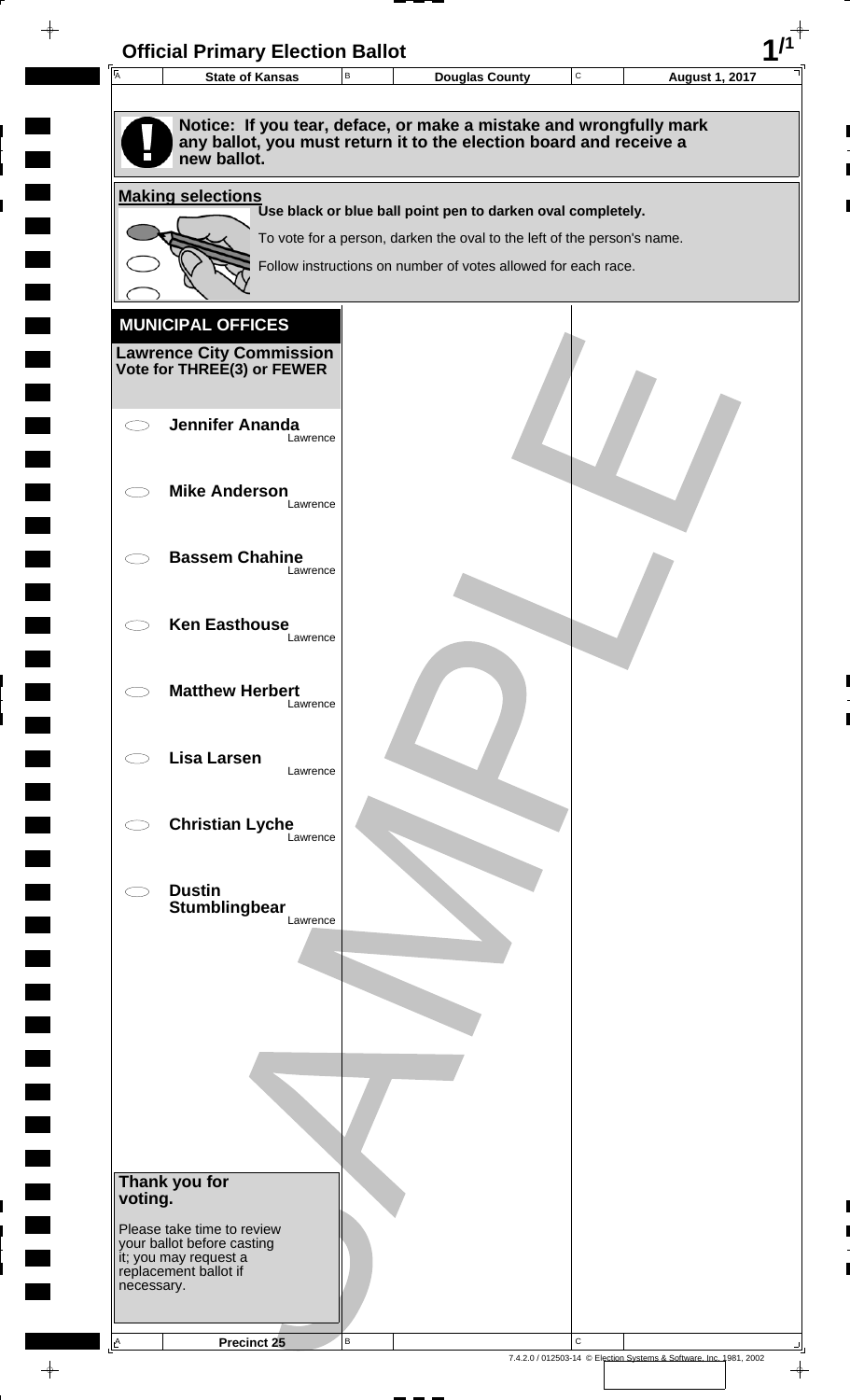| $\overline{A}$ | <b>State of Kansas</b>                                     | В        | <b>Douglas County</b>                                                                                                                    | $\mathbf C$ | <b>August 1, 2017</b> |
|----------------|------------------------------------------------------------|----------|------------------------------------------------------------------------------------------------------------------------------------------|-------------|-----------------------|
|                |                                                            |          |                                                                                                                                          |             |                       |
|                | new ballot.                                                |          | Notice: If you tear, deface, or make a mistake and wrongfully mark<br>any ballot, you must return it to the election board and receive a |             |                       |
|                | <b>Making selections</b>                                   |          |                                                                                                                                          |             |                       |
|                |                                                            |          | Use black or blue ball point pen to darken oval completely.                                                                              |             |                       |
|                |                                                            |          | To vote for a person, darken the oval to the left of the person's name.                                                                  |             |                       |
|                |                                                            |          | Follow instructions on number of votes allowed for each race.                                                                            |             |                       |
|                |                                                            |          |                                                                                                                                          |             |                       |
|                | <b>MUNICIPAL OFFICES</b>                                   |          |                                                                                                                                          |             |                       |
|                | <b>Lawrence City Commission Vote for THREE(3) or FEWER</b> |          |                                                                                                                                          |             |                       |
|                |                                                            |          |                                                                                                                                          |             |                       |
|                | <b>Mike Anderson</b>                                       |          |                                                                                                                                          |             |                       |
|                |                                                            | Lawrence |                                                                                                                                          |             |                       |
|                | <b>Bassem Chahine</b>                                      |          |                                                                                                                                          |             |                       |
|                |                                                            | Lawrence |                                                                                                                                          |             |                       |
|                |                                                            |          |                                                                                                                                          |             |                       |
|                | <b>Ken Easthouse</b>                                       | Lawrence |                                                                                                                                          |             |                       |
|                |                                                            |          |                                                                                                                                          |             |                       |
|                | <b>Matthew Herbert</b>                                     |          |                                                                                                                                          |             |                       |
|                |                                                            | Lawrence |                                                                                                                                          |             |                       |
|                | <b>Lisa Larsen</b>                                         |          |                                                                                                                                          |             |                       |
|                |                                                            | Lawrence |                                                                                                                                          |             |                       |
|                |                                                            |          |                                                                                                                                          |             |                       |
|                | <b>Christian Lyche</b>                                     | Lawrence |                                                                                                                                          |             |                       |
|                |                                                            |          |                                                                                                                                          |             |                       |
|                | <b>Dustin</b><br><b>Stumblingbear</b>                      |          |                                                                                                                                          |             |                       |
|                |                                                            | Lawrence |                                                                                                                                          |             |                       |
|                | <b>Jennifer Ananda</b>                                     |          |                                                                                                                                          |             |                       |
|                |                                                            | Lawrence |                                                                                                                                          |             |                       |
|                |                                                            |          |                                                                                                                                          |             |                       |
|                |                                                            |          |                                                                                                                                          |             |                       |
|                |                                                            |          |                                                                                                                                          |             |                       |
|                |                                                            |          |                                                                                                                                          |             |                       |
|                |                                                            |          |                                                                                                                                          |             |                       |
|                |                                                            |          |                                                                                                                                          |             |                       |
|                |                                                            |          |                                                                                                                                          |             |                       |
|                |                                                            |          |                                                                                                                                          |             |                       |
|                | Thank you for                                              |          |                                                                                                                                          |             |                       |
| voting.        |                                                            |          |                                                                                                                                          |             |                       |
|                | Please take time to review<br>your ballot before casting   |          |                                                                                                                                          |             |                       |
|                | it; you may request a<br>replacement ballot if             |          |                                                                                                                                          |             |                       |
| necessary.     |                                                            |          |                                                                                                                                          |             |                       |
|                |                                                            |          |                                                                                                                                          |             |                       |
| $\triangle$    | Precinct 26                                                | B        |                                                                                                                                          | $\mathbf C$ |                       |

 $\blacksquare$ 

 $\blacksquare$ 

 $\begin{array}{c} \hline \end{array}$ 

 $\begin{array}{c} \hline \end{array}$ 

 $\blacksquare$ 

 $\begin{array}{c}\n\downarrow \\
\downarrow \\
\downarrow\n\end{array}$ 

 $\begin{bmatrix} 1 \\ 1 \end{bmatrix}$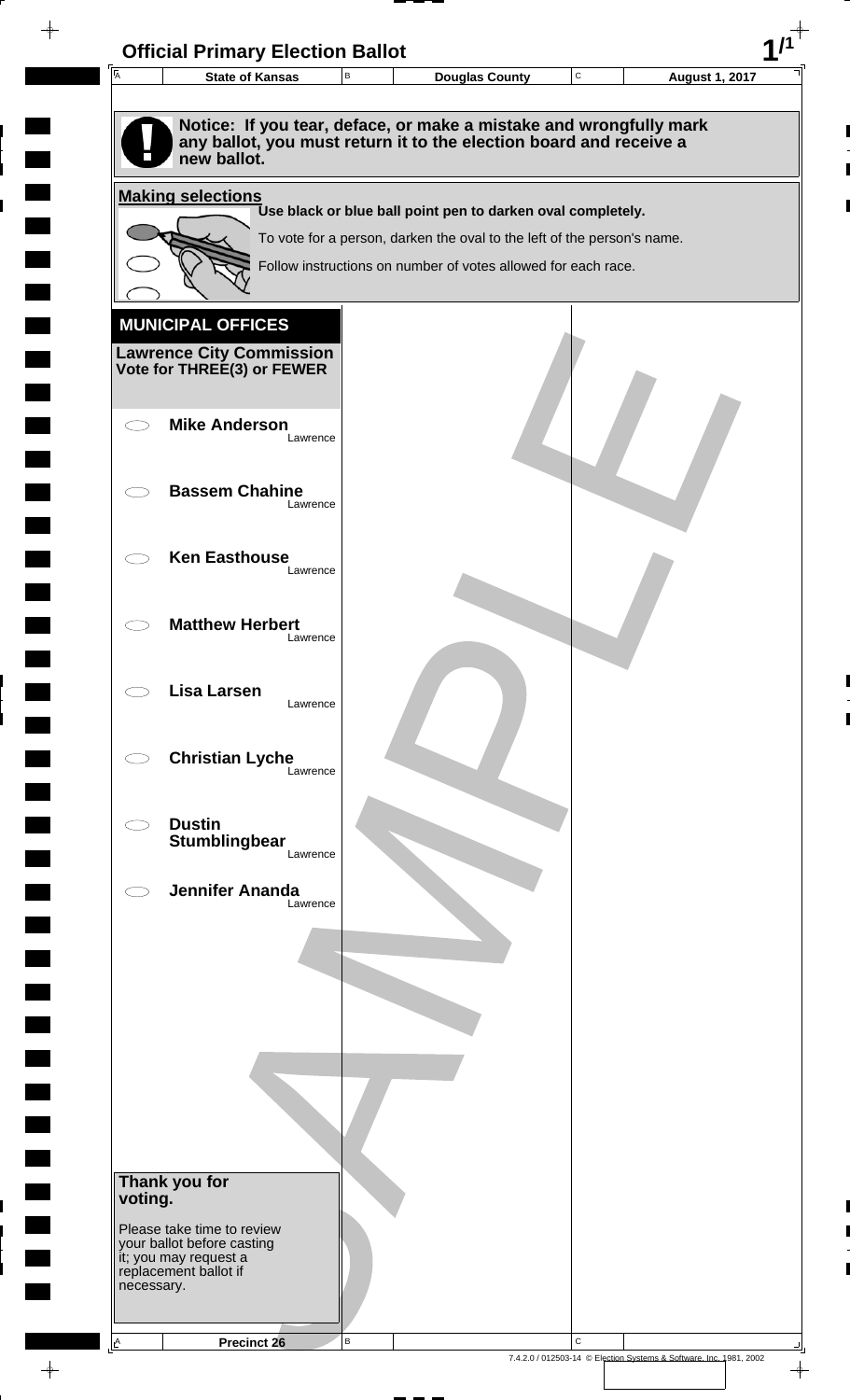| $\overline{A}$           | <b>State of Kansas</b>                                        | В | <b>Douglas County</b>                                                                                                                    | C | <b>August 1, 2017</b> |
|--------------------------|---------------------------------------------------------------|---|------------------------------------------------------------------------------------------------------------------------------------------|---|-----------------------|
|                          | new ballot.                                                   |   | Notice: If you tear, deface, or make a mistake and wrongfully mark<br>any ballot, you must return it to the election board and receive a |   |                       |
|                          | <b>Making selections</b>                                      |   | Use black or blue ball point pen to darken oval completely.                                                                              |   |                       |
|                          |                                                               |   | To vote for a person, darken the oval to the left of the person's name.                                                                  |   |                       |
|                          |                                                               |   | Follow instructions on number of votes allowed for each race.                                                                            |   |                       |
|                          |                                                               |   |                                                                                                                                          |   |                       |
|                          | <b>MUNICIPAL OFFICES</b>                                      |   |                                                                                                                                          |   |                       |
|                          | <b>Lawrence City Commission</b><br>Vote for THREE(3) or FEWER |   |                                                                                                                                          |   |                       |
|                          |                                                               |   |                                                                                                                                          |   |                       |
|                          | <b>Bassem Chahine</b><br>Lawrence                             |   |                                                                                                                                          |   |                       |
|                          | <b>Ken Easthouse</b>                                          |   |                                                                                                                                          |   |                       |
|                          | Lawrence                                                      |   |                                                                                                                                          |   |                       |
|                          | <b>Matthew Herbert</b>                                        |   |                                                                                                                                          |   |                       |
|                          | Lawrence                                                      |   |                                                                                                                                          |   |                       |
|                          | <b>Lisa Larsen</b>                                            |   |                                                                                                                                          |   |                       |
|                          | Lawrence                                                      |   |                                                                                                                                          |   |                       |
|                          | <b>Christian Lyche</b><br>Lawrence                            |   |                                                                                                                                          |   |                       |
|                          |                                                               |   |                                                                                                                                          |   |                       |
|                          | <b>Dustin</b><br>Stumblingbear                                |   |                                                                                                                                          |   |                       |
|                          | Lawrence                                                      |   |                                                                                                                                          |   |                       |
|                          | <b>Jennifer Ananda</b><br>Lawrence                            |   |                                                                                                                                          |   |                       |
|                          |                                                               |   |                                                                                                                                          |   |                       |
|                          | <b>Mike Anderson</b><br>Lawrence                              |   |                                                                                                                                          |   |                       |
|                          |                                                               |   |                                                                                                                                          |   |                       |
|                          |                                                               |   |                                                                                                                                          |   |                       |
|                          |                                                               |   |                                                                                                                                          |   |                       |
|                          |                                                               |   |                                                                                                                                          |   |                       |
|                          |                                                               |   |                                                                                                                                          |   |                       |
|                          |                                                               |   |                                                                                                                                          |   |                       |
|                          |                                                               |   |                                                                                                                                          |   |                       |
| Thank you for<br>voting. |                                                               |   |                                                                                                                                          |   |                       |
|                          | Please take time to review<br>your ballot before casting      |   |                                                                                                                                          |   |                       |
|                          | it; you may request a<br>replacement ballot if                |   |                                                                                                                                          |   |                       |
| necessary.               |                                                               |   |                                                                                                                                          |   |                       |

 $\begin{array}{c}\n\downarrow \\
\downarrow \\
\downarrow\n\end{array}$ 

 $\overline{\phantom{a}}$ 

 $\blacksquare$ 

 $\blacksquare$ 

 $\begin{array}{c} \hline \end{array}$ 

 $\begin{array}{c} \hline \end{array}$ 

 $\blacksquare$ 

7.4.2.0 / 012503-14 © Election Systems & Software, Inc. 1981, 2002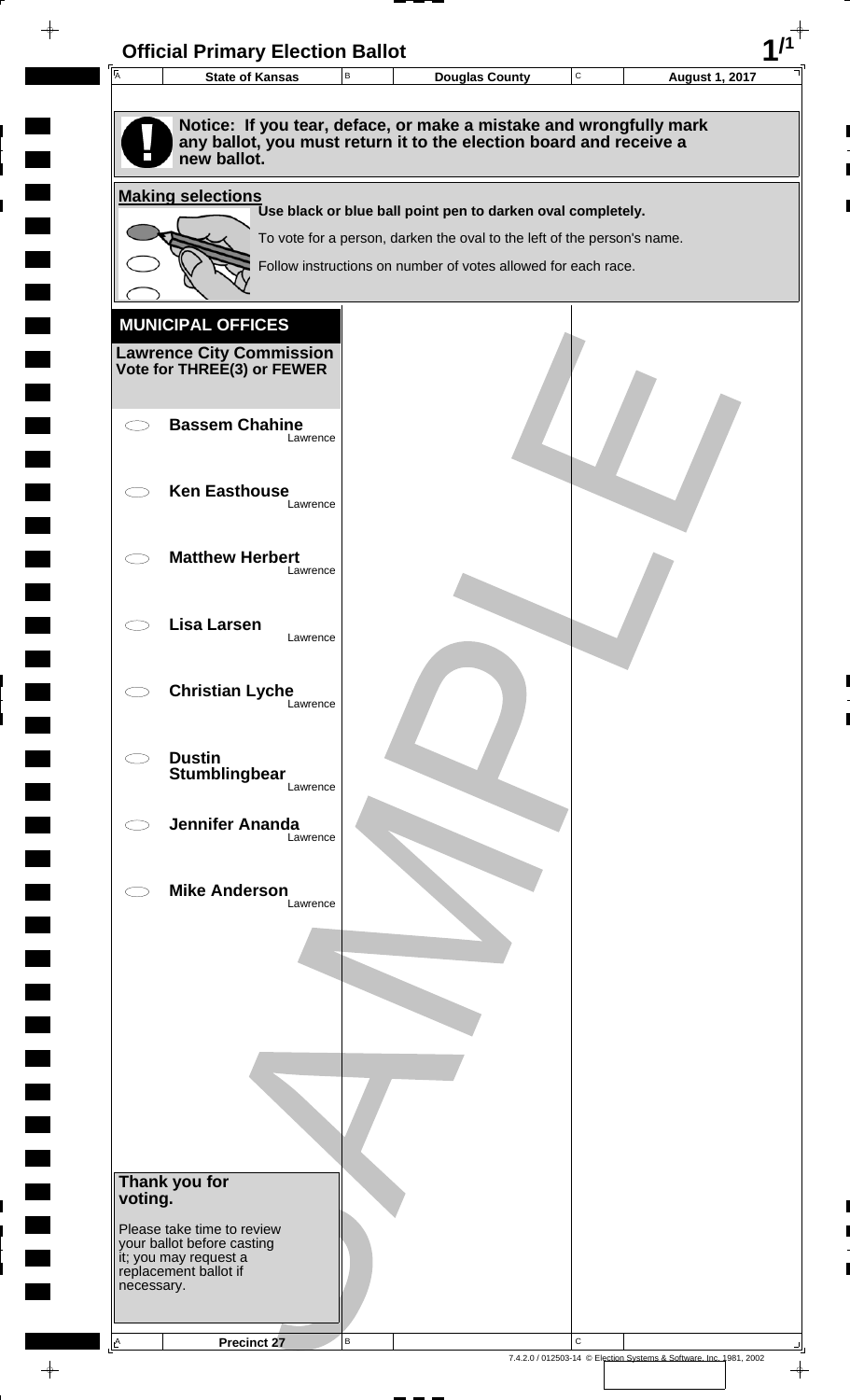| 匠          | <b>State of Kansas</b>                                        | В | <b>Douglas County</b>                                                                                                                    | C | <b>August 1, 2017</b> |
|------------|---------------------------------------------------------------|---|------------------------------------------------------------------------------------------------------------------------------------------|---|-----------------------|
|            |                                                               |   |                                                                                                                                          |   |                       |
|            |                                                               |   | Notice: If you tear, deface, or make a mistake and wrongfully mark<br>any ballot, you must return it to the election board and receive a |   |                       |
|            | new ballot.                                                   |   |                                                                                                                                          |   |                       |
|            | <b>Making selections</b>                                      |   |                                                                                                                                          |   |                       |
|            |                                                               |   | Use black or blue ball point pen to darken oval completely.                                                                              |   |                       |
|            |                                                               |   | To vote for a person, darken the oval to the left of the person's name.                                                                  |   |                       |
|            |                                                               |   | Follow instructions on number of votes allowed for each race.                                                                            |   |                       |
|            |                                                               |   |                                                                                                                                          |   |                       |
|            | <b>MUNICIPAL OFFICES</b>                                      |   |                                                                                                                                          |   |                       |
|            | <b>Lawrence City Commission</b><br>Vote for THREE(3) or FEWER |   |                                                                                                                                          |   |                       |
|            |                                                               |   |                                                                                                                                          |   |                       |
|            | <b>Jennifer Ananda</b>                                        |   |                                                                                                                                          |   |                       |
|            | Lawrence                                                      |   |                                                                                                                                          |   |                       |
|            | <b>Mike Anderson</b>                                          |   |                                                                                                                                          |   |                       |
|            | Lawrence                                                      |   |                                                                                                                                          |   |                       |
|            |                                                               |   |                                                                                                                                          |   |                       |
|            | <b>Bassem Chahine</b><br>Lawrence                             |   |                                                                                                                                          |   |                       |
|            |                                                               |   |                                                                                                                                          |   |                       |
|            | <b>Ken Easthouse</b>                                          |   |                                                                                                                                          |   |                       |
|            | Lawrence                                                      |   |                                                                                                                                          |   |                       |
|            | <b>Matthew Herbert</b>                                        |   |                                                                                                                                          |   |                       |
|            | Lawrence                                                      |   |                                                                                                                                          |   |                       |
|            |                                                               |   |                                                                                                                                          |   |                       |
|            | <b>Lisa Larsen</b><br>Lawrence                                |   |                                                                                                                                          |   |                       |
|            |                                                               |   |                                                                                                                                          |   |                       |
|            | <b>Christian Lyche</b><br>Lawrence                            |   |                                                                                                                                          |   |                       |
|            |                                                               |   |                                                                                                                                          |   |                       |
|            | <b>Dustin</b>                                                 |   |                                                                                                                                          |   |                       |
|            | Stumblingbear<br>Lawrence                                     |   |                                                                                                                                          |   |                       |
|            |                                                               |   |                                                                                                                                          |   |                       |
|            |                                                               |   |                                                                                                                                          |   |                       |
|            |                                                               |   |                                                                                                                                          |   |                       |
|            |                                                               |   |                                                                                                                                          |   |                       |
|            |                                                               |   |                                                                                                                                          |   |                       |
|            |                                                               |   |                                                                                                                                          |   |                       |
|            |                                                               |   |                                                                                                                                          |   |                       |
|            |                                                               |   |                                                                                                                                          |   |                       |
|            | Thank you for                                                 |   |                                                                                                                                          |   |                       |
| voting.    |                                                               |   |                                                                                                                                          |   |                       |
|            | Please take time to review<br>your ballot before casting      |   |                                                                                                                                          |   |                       |
|            | it; you may request a<br>replacement ballot if                |   |                                                                                                                                          |   |                       |
| necessary. |                                                               |   |                                                                                                                                          |   |                       |

 $\blacksquare$ 

 $\blacksquare$ 

 $\begin{array}{c} \hline \end{array}$ 

 $\begin{array}{c} \hline \end{array}$ 

 $\frac{1}{\sqrt{2\pi}}\int_{0}^{\pi}\frac{1}{\sqrt{2\pi}}\left( \frac{1}{\sqrt{2\pi}}\right) \frac{d\mu}{d\mu}d\mu$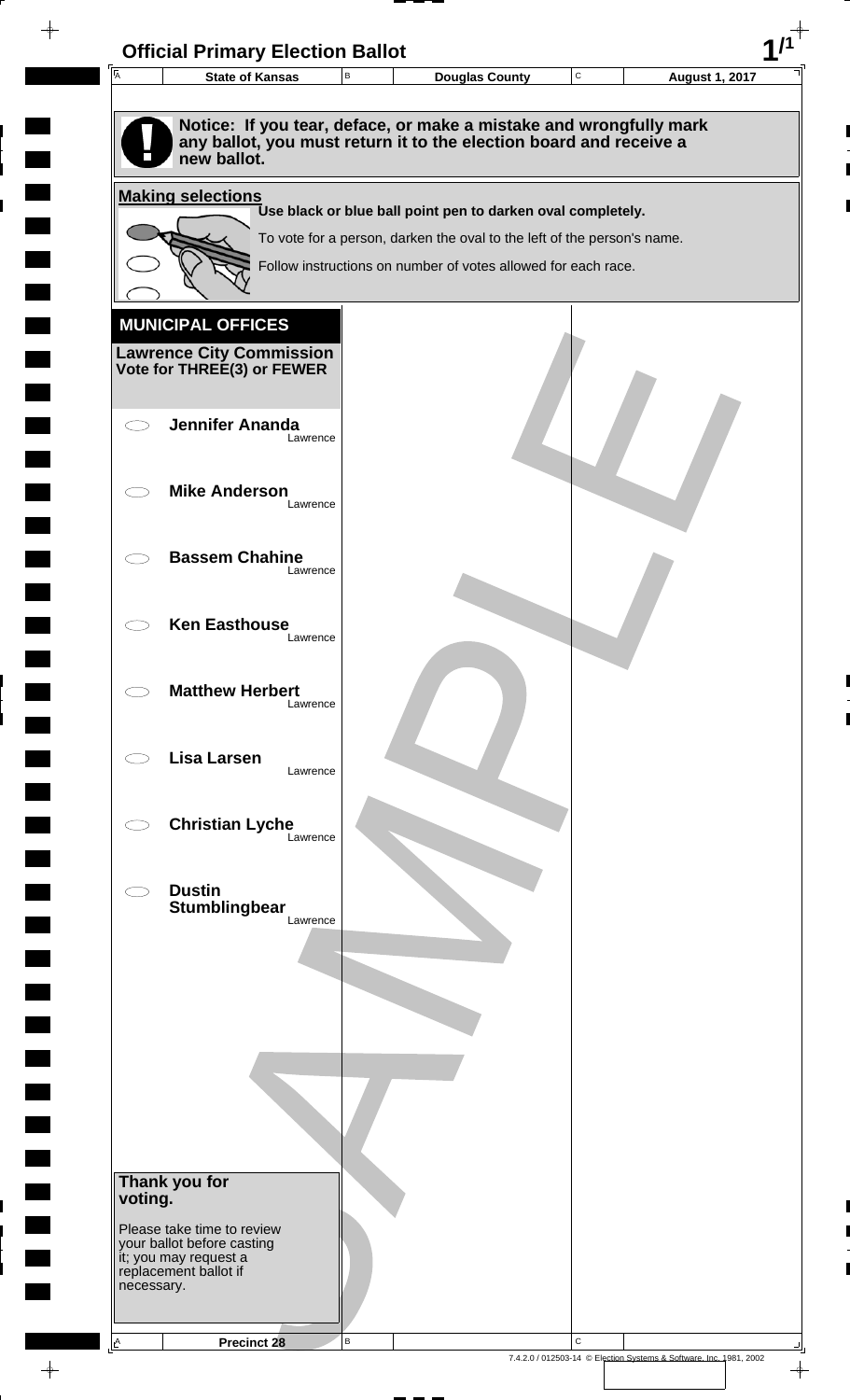

 $\overline{\phantom{a}}$ 

**Contract** 

 $\overline{\phantom{0}}$ 

 $\overline{\phantom{0}}$ 

 $\rightarrow$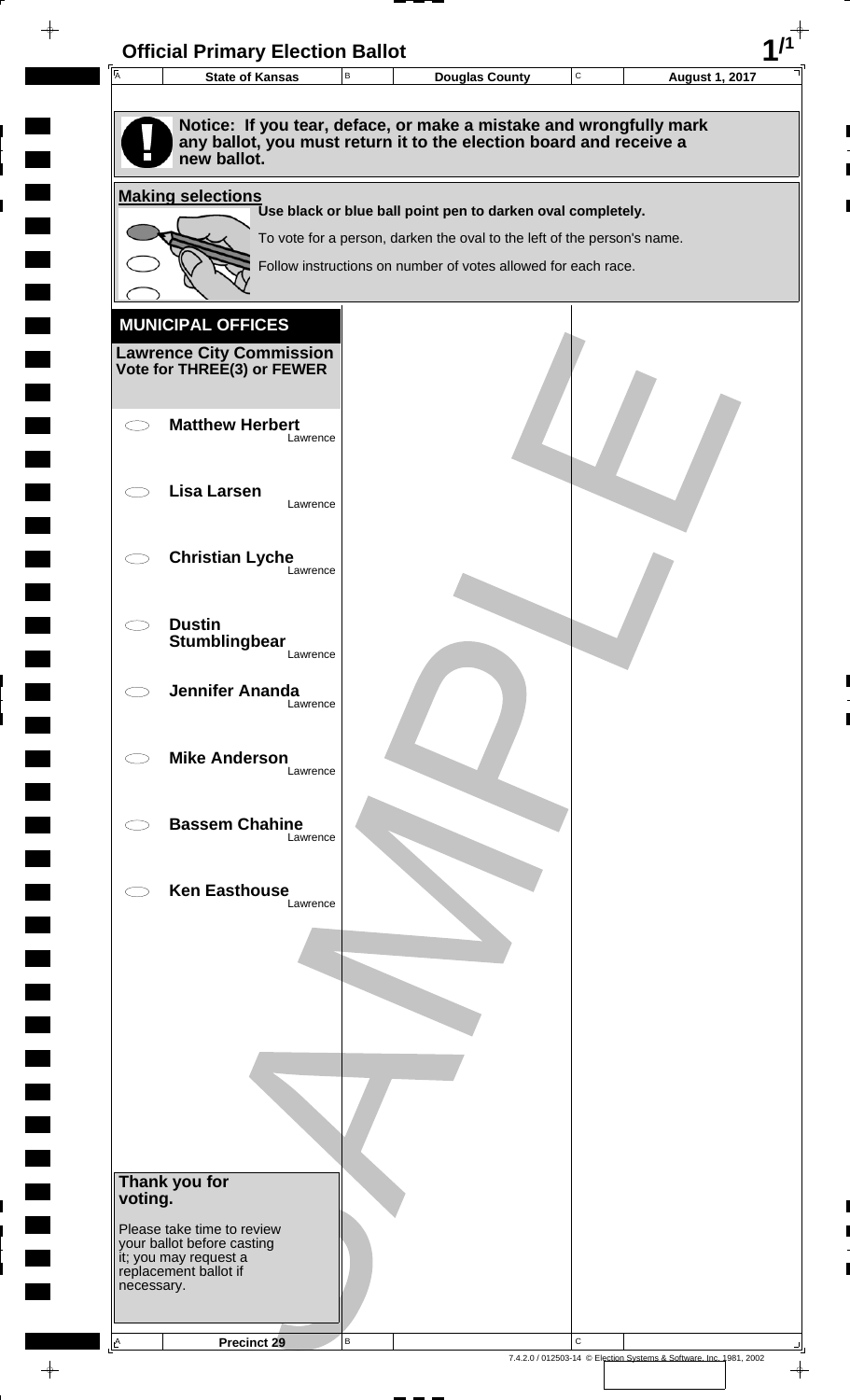| $\overline{A}$                                 | <b>State of Kansas</b>                                                                                                                                  | B | <b>Douglas County</b>                                                                                                                    | $\mathtt{C}$ | <b>August 1, 2017</b> |
|------------------------------------------------|---------------------------------------------------------------------------------------------------------------------------------------------------------|---|------------------------------------------------------------------------------------------------------------------------------------------|--------------|-----------------------|
|                                                |                                                                                                                                                         |   |                                                                                                                                          |              |                       |
|                                                | Notice: If you tear, deface, or make a mistake and wrongfully mark<br>any ballot, you must return it to the election board and receive a<br>new ballot. |   |                                                                                                                                          |              |                       |
|                                                | <b>Making selections</b>                                                                                                                                |   |                                                                                                                                          |              |                       |
|                                                |                                                                                                                                                         |   | Use black or blue ball point pen to darken oval completely.                                                                              |              |                       |
|                                                |                                                                                                                                                         |   | To vote for a person, darken the oval to the left of the person's name.<br>Follow instructions on number of votes allowed for each race. |              |                       |
|                                                |                                                                                                                                                         |   |                                                                                                                                          |              |                       |
|                                                | <b>MUNICIPAL OFFICES</b>                                                                                                                                |   |                                                                                                                                          |              |                       |
|                                                | <b>Lawrence City Commission</b>                                                                                                                         |   |                                                                                                                                          |              |                       |
|                                                | Vote for THREE(3) or FEWER                                                                                                                              |   |                                                                                                                                          |              |                       |
|                                                | <b>Bassem Chahine</b>                                                                                                                                   |   |                                                                                                                                          |              |                       |
| $\left( \begin{array}{cc} \end{array} \right)$ | Lawrence                                                                                                                                                |   |                                                                                                                                          |              |                       |
|                                                |                                                                                                                                                         |   |                                                                                                                                          |              |                       |
|                                                | <b>Ken Easthouse</b><br>Lawrence                                                                                                                        |   |                                                                                                                                          |              |                       |
|                                                |                                                                                                                                                         |   |                                                                                                                                          |              |                       |
|                                                | <b>Matthew Herbert</b><br>Lawrence                                                                                                                      |   |                                                                                                                                          |              |                       |
|                                                |                                                                                                                                                         |   |                                                                                                                                          |              |                       |
|                                                | Lisa Larsen<br>Lawrence                                                                                                                                 |   |                                                                                                                                          |              |                       |
|                                                |                                                                                                                                                         |   |                                                                                                                                          |              |                       |
|                                                | <b>Christian Lyche</b><br>Lawrence                                                                                                                      |   |                                                                                                                                          |              |                       |
|                                                |                                                                                                                                                         |   |                                                                                                                                          |              |                       |
| C)                                             | <b>Dustin</b>                                                                                                                                           |   |                                                                                                                                          |              |                       |
|                                                | Stumblingbear<br>Lawrence                                                                                                                               |   |                                                                                                                                          |              |                       |
|                                                | <b>Jennifer Ananda</b><br>Lawrence                                                                                                                      |   |                                                                                                                                          |              |                       |
|                                                |                                                                                                                                                         |   |                                                                                                                                          |              |                       |
|                                                | <b>Mike Anderson</b>                                                                                                                                    |   |                                                                                                                                          |              |                       |
|                                                | Lawrence                                                                                                                                                |   |                                                                                                                                          |              |                       |
|                                                |                                                                                                                                                         |   |                                                                                                                                          |              |                       |
|                                                |                                                                                                                                                         |   |                                                                                                                                          |              |                       |
|                                                |                                                                                                                                                         |   |                                                                                                                                          |              |                       |
|                                                |                                                                                                                                                         |   |                                                                                                                                          |              |                       |
|                                                |                                                                                                                                                         |   |                                                                                                                                          |              |                       |
|                                                |                                                                                                                                                         |   |                                                                                                                                          |              |                       |
|                                                |                                                                                                                                                         |   |                                                                                                                                          |              |                       |
|                                                | Thank you for                                                                                                                                           |   |                                                                                                                                          |              |                       |
| voting.                                        |                                                                                                                                                         |   |                                                                                                                                          |              |                       |
|                                                | Please take time to review<br>your ballot before casting                                                                                                |   |                                                                                                                                          |              |                       |
|                                                | it; you may request a<br>replacement ballot if                                                                                                          |   |                                                                                                                                          |              |                       |
| necessary.                                     |                                                                                                                                                         |   |                                                                                                                                          |              |                       |
|                                                |                                                                                                                                                         |   |                                                                                                                                          |              |                       |

 $\blacksquare$ 

 $\blacksquare$ 

 $\begin{array}{c} \begin{array}{c} \hline \end{array} \end{array}$ 

 $\frac{1}{\sqrt{2\pi}}\int_{0}^{\pi}\frac{1}{\sqrt{2\pi}}\left( \frac{1}{\sqrt{2\pi}}\right) \frac{d\mu}{d\mu}d\mu$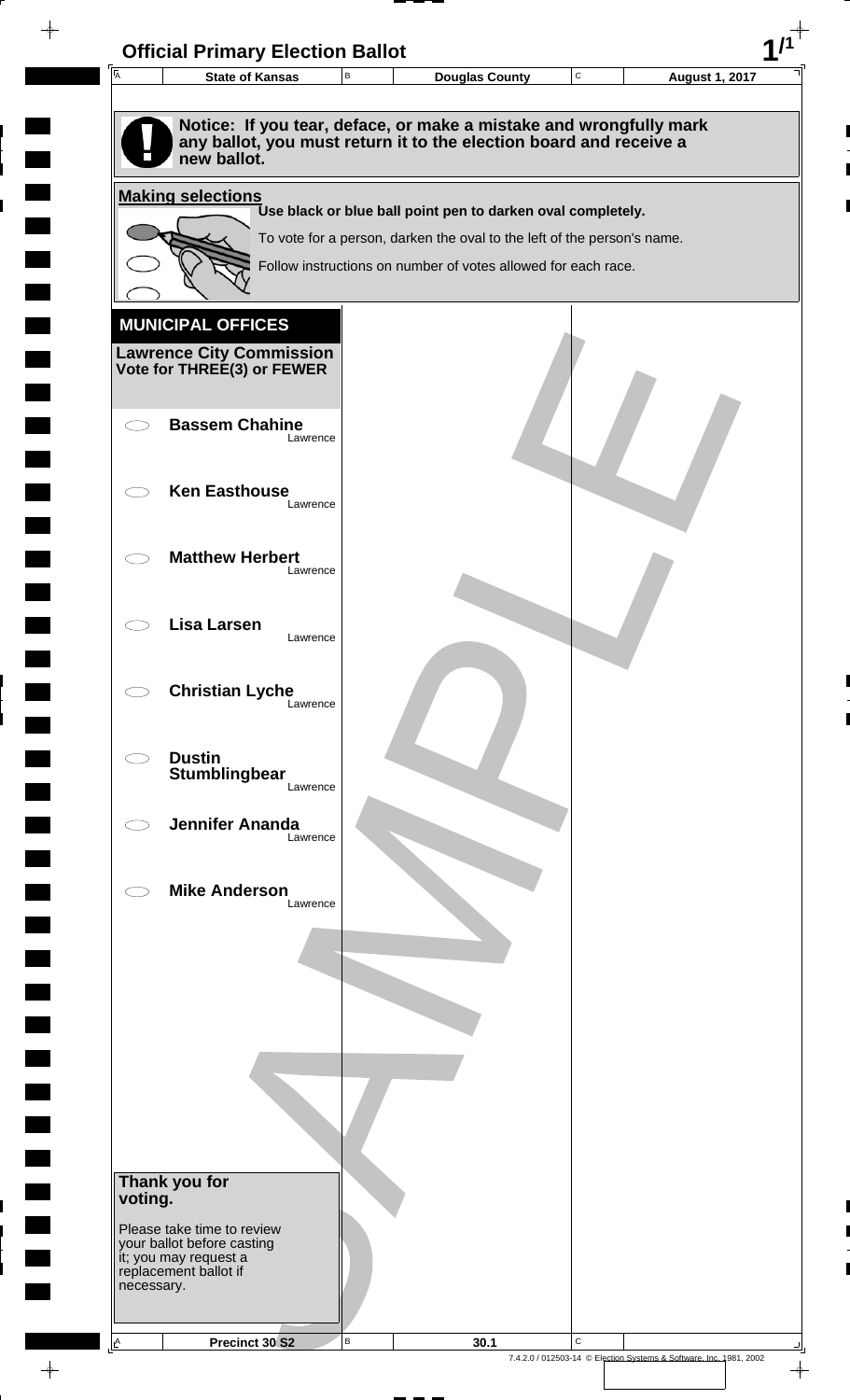| $\overline{\mathsf{A}}$ | <b>State of Kansas</b>                                                                     | $\,$ B | <b>Douglas County</b>                                                                                                                    | C | <b>August 1, 2017</b> |
|-------------------------|--------------------------------------------------------------------------------------------|--------|------------------------------------------------------------------------------------------------------------------------------------------|---|-----------------------|
|                         |                                                                                            |        |                                                                                                                                          |   |                       |
|                         | new ballot.                                                                                |        | Notice: If you tear, deface, or make a mistake and wrongfully mark<br>any ballot, you must return it to the election board and receive a |   |                       |
|                         | <b>Making selections</b>                                                                   |        |                                                                                                                                          |   |                       |
|                         |                                                                                            |        | Use black or blue ball point pen to darken oval completely.                                                                              |   |                       |
|                         |                                                                                            |        | To vote for a person, darken the oval to the left of the person's name.                                                                  |   |                       |
|                         |                                                                                            |        | Follow instructions on number of votes allowed for each race.                                                                            |   |                       |
|                         |                                                                                            |        |                                                                                                                                          |   |                       |
|                         | <b>MUNICIPAL OFFICES</b><br><b>Lawrence City Commission<br/>Vote for THREE(3) or FEWER</b> |        |                                                                                                                                          |   |                       |
|                         | <b>Christian Lyche</b><br>Lawrence                                                         |        |                                                                                                                                          |   |                       |
|                         | <b>Dustin</b><br>Stumblingbear<br>Lawrence                                                 |        |                                                                                                                                          |   |                       |
|                         | <b>Jennifer Ananda</b><br>Lawrence                                                         |        |                                                                                                                                          |   |                       |
|                         | <b>Mike Anderson</b><br>Lawrence                                                           |        |                                                                                                                                          |   |                       |
|                         | <b>Bassem Chahine</b><br>Lawrence                                                          |        |                                                                                                                                          |   |                       |
|                         | <b>Ken Easthouse</b><br>Lawrence                                                           |        |                                                                                                                                          |   |                       |
|                         | <b>Matthew Herbert</b><br>Lawrence                                                         |        |                                                                                                                                          |   |                       |
|                         | <b>Lisa Larsen</b><br>Lawrence                                                             |        |                                                                                                                                          |   |                       |
|                         |                                                                                            |        |                                                                                                                                          |   |                       |
|                         |                                                                                            |        |                                                                                                                                          |   |                       |
|                         |                                                                                            |        |                                                                                                                                          |   |                       |
|                         | Thank you for                                                                              |        |                                                                                                                                          |   |                       |
| voting.                 | Please take time to review<br>your ballot before casting                                   |        |                                                                                                                                          |   |                       |
| necessary.              | it; you may request a<br>replacement ballot if                                             |        |                                                                                                                                          |   |                       |
|                         |                                                                                            |        |                                                                                                                                          |   |                       |

 $\blacksquare$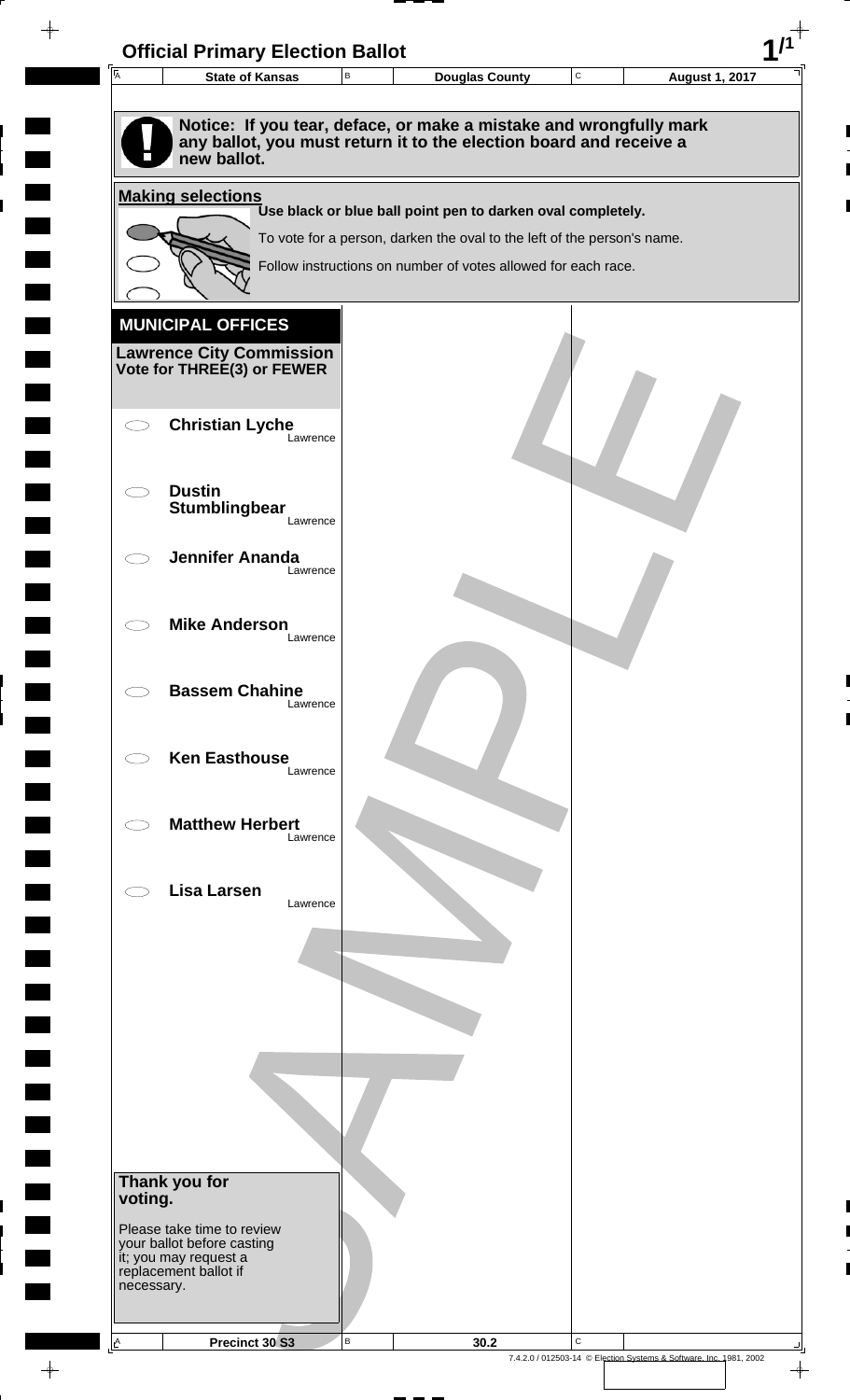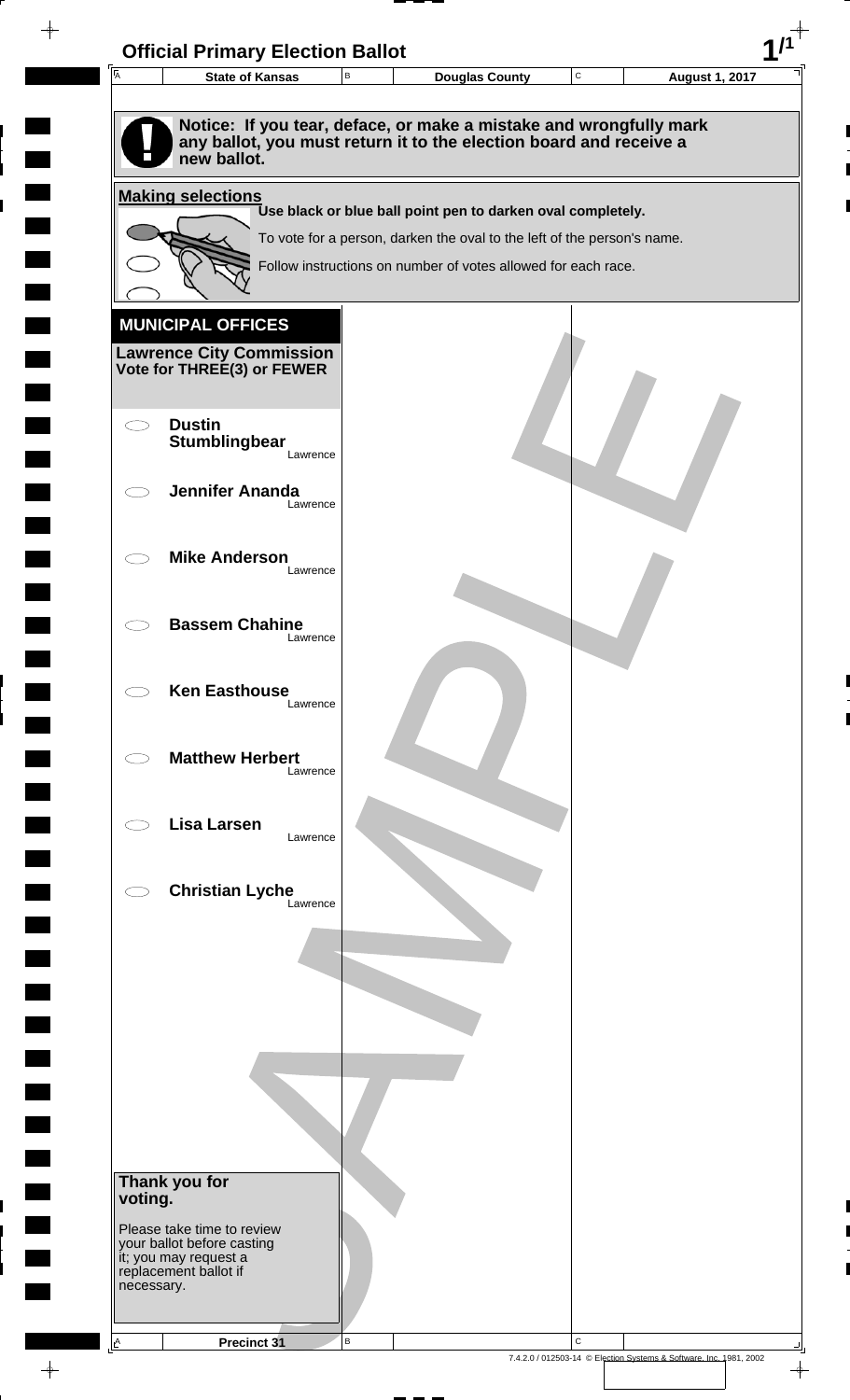| 匠          | <b>State of Kansas</b>                                                                                                                                  | В |                                                                         | <b>Douglas County</b> | C | <b>August 1, 2017</b> |
|------------|---------------------------------------------------------------------------------------------------------------------------------------------------------|---|-------------------------------------------------------------------------|-----------------------|---|-----------------------|
|            | Notice: If you tear, deface, or make a mistake and wrongfully mark<br>any ballot, you must return it to the election board and receive a<br>new ballot. |   |                                                                         |                       |   |                       |
|            | <b>Making selections</b>                                                                                                                                |   | Use black or blue ball point pen to darken oval completely.             |                       |   |                       |
|            |                                                                                                                                                         |   | To vote for a person, darken the oval to the left of the person's name. |                       |   |                       |
|            |                                                                                                                                                         |   | Follow instructions on number of votes allowed for each race.           |                       |   |                       |
|            |                                                                                                                                                         |   |                                                                         |                       |   |                       |
|            | <b>MUNICIPAL OFFICES</b>                                                                                                                                |   |                                                                         |                       |   |                       |
|            | <b>Lawrence City Commission</b><br>Vote for THREE(3) or FEWER                                                                                           |   |                                                                         |                       |   |                       |
|            |                                                                                                                                                         |   |                                                                         |                       |   |                       |
|            | <b>Jennifer Ananda</b>                                                                                                                                  |   |                                                                         |                       |   |                       |
|            | Lawrence                                                                                                                                                |   |                                                                         |                       |   |                       |
|            | <b>Mike Anderson</b>                                                                                                                                    |   |                                                                         |                       |   |                       |
|            | Lawrence                                                                                                                                                |   |                                                                         |                       |   |                       |
|            | <b>Bassem Chahine</b>                                                                                                                                   |   |                                                                         |                       |   |                       |
|            | Lawrence                                                                                                                                                |   |                                                                         |                       |   |                       |
|            | <b>Ken Easthouse</b>                                                                                                                                    |   |                                                                         |                       |   |                       |
|            | Lawrence                                                                                                                                                |   |                                                                         |                       |   |                       |
|            | <b>Matthew Herbert</b>                                                                                                                                  |   |                                                                         |                       |   |                       |
|            | Lawrence                                                                                                                                                |   |                                                                         |                       |   |                       |
|            | <b>Lisa Larsen</b>                                                                                                                                      |   |                                                                         |                       |   |                       |
|            | Lawrence                                                                                                                                                |   |                                                                         |                       |   |                       |
|            | <b>Christian Lyche</b>                                                                                                                                  |   |                                                                         |                       |   |                       |
|            | Lawrence                                                                                                                                                |   |                                                                         |                       |   |                       |
|            | <b>Dustin</b>                                                                                                                                           |   |                                                                         |                       |   |                       |
|            | Stumblingbear<br>Lawrence                                                                                                                               |   |                                                                         |                       |   |                       |
|            |                                                                                                                                                         |   |                                                                         |                       |   |                       |
|            |                                                                                                                                                         |   |                                                                         |                       |   |                       |
|            |                                                                                                                                                         |   |                                                                         |                       |   |                       |
|            |                                                                                                                                                         |   |                                                                         |                       |   |                       |
|            |                                                                                                                                                         |   |                                                                         |                       |   |                       |
|            |                                                                                                                                                         |   |                                                                         |                       |   |                       |
|            |                                                                                                                                                         |   |                                                                         |                       |   |                       |
|            | Thank you for                                                                                                                                           |   |                                                                         |                       |   |                       |
| voting.    |                                                                                                                                                         |   |                                                                         |                       |   |                       |
|            | Please take time to review<br>your ballot before casting<br>it; you may request a                                                                       |   |                                                                         |                       |   |                       |
| necessary. | replacement ballot if                                                                                                                                   |   |                                                                         |                       |   |                       |
|            |                                                                                                                                                         |   |                                                                         |                       |   |                       |
|            |                                                                                                                                                         |   |                                                                         |                       |   |                       |

 $\blacksquare$ 

 $\blacksquare$ 

 $\begin{array}{c} \hline \end{array}$ 

 $\begin{array}{c} \begin{array}{c} \hline \end{array} \end{array}$ 

 $\frac{1}{\sqrt{2\pi}}\int_{0}^{\pi}\frac{1}{\sqrt{2\pi}}\left( \frac{1}{\sqrt{2\pi}}\right) \frac{d\mu}{d\mu}d\mu$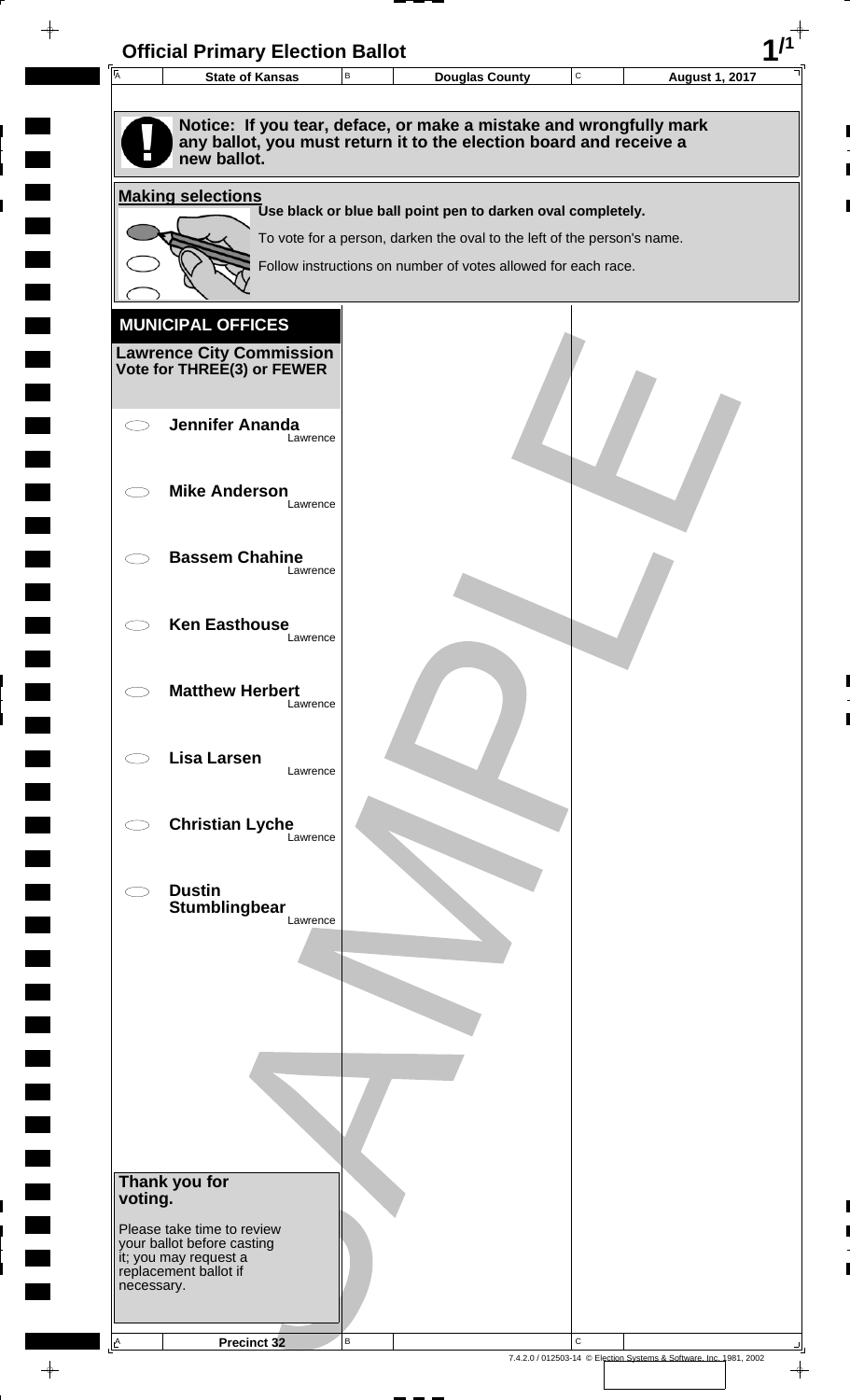| $\overline{A}$ | <b>State of Kansas</b>                                     | В        | <b>Douglas County</b>                                                                                                                    | $\mathbf C$ | <b>August 1, 2017</b> |
|----------------|------------------------------------------------------------|----------|------------------------------------------------------------------------------------------------------------------------------------------|-------------|-----------------------|
|                |                                                            |          |                                                                                                                                          |             |                       |
|                | new ballot.                                                |          | Notice: If you tear, deface, or make a mistake and wrongfully mark<br>any ballot, you must return it to the election board and receive a |             |                       |
|                | <b>Making selections</b>                                   |          |                                                                                                                                          |             |                       |
|                |                                                            |          | Use black or blue ball point pen to darken oval completely.                                                                              |             |                       |
|                |                                                            |          | To vote for a person, darken the oval to the left of the person's name.                                                                  |             |                       |
|                |                                                            |          | Follow instructions on number of votes allowed for each race.                                                                            |             |                       |
|                |                                                            |          |                                                                                                                                          |             |                       |
|                | <b>MUNICIPAL OFFICES</b>                                   |          |                                                                                                                                          |             |                       |
|                | <b>Lawrence City Commission Vote for THREE(3) or FEWER</b> |          |                                                                                                                                          |             |                       |
|                |                                                            |          |                                                                                                                                          |             |                       |
|                | <b>Mike Anderson</b>                                       |          |                                                                                                                                          |             |                       |
|                |                                                            | Lawrence |                                                                                                                                          |             |                       |
|                | <b>Bassem Chahine</b>                                      |          |                                                                                                                                          |             |                       |
|                |                                                            | Lawrence |                                                                                                                                          |             |                       |
|                |                                                            |          |                                                                                                                                          |             |                       |
|                | <b>Ken Easthouse</b>                                       | Lawrence |                                                                                                                                          |             |                       |
|                |                                                            |          |                                                                                                                                          |             |                       |
|                | <b>Matthew Herbert</b>                                     |          |                                                                                                                                          |             |                       |
|                |                                                            | Lawrence |                                                                                                                                          |             |                       |
|                | <b>Lisa Larsen</b>                                         |          |                                                                                                                                          |             |                       |
|                |                                                            | Lawrence |                                                                                                                                          |             |                       |
|                |                                                            |          |                                                                                                                                          |             |                       |
|                | <b>Christian Lyche</b>                                     | Lawrence |                                                                                                                                          |             |                       |
|                |                                                            |          |                                                                                                                                          |             |                       |
|                | <b>Dustin</b><br><b>Stumblingbear</b>                      |          |                                                                                                                                          |             |                       |
|                |                                                            | Lawrence |                                                                                                                                          |             |                       |
|                | <b>Jennifer Ananda</b>                                     |          |                                                                                                                                          |             |                       |
|                |                                                            | Lawrence |                                                                                                                                          |             |                       |
|                |                                                            |          |                                                                                                                                          |             |                       |
|                |                                                            |          |                                                                                                                                          |             |                       |
|                |                                                            |          |                                                                                                                                          |             |                       |
|                |                                                            |          |                                                                                                                                          |             |                       |
|                |                                                            |          |                                                                                                                                          |             |                       |
|                |                                                            |          |                                                                                                                                          |             |                       |
|                |                                                            |          |                                                                                                                                          |             |                       |
|                |                                                            |          |                                                                                                                                          |             |                       |
|                | Thank you for                                              |          |                                                                                                                                          |             |                       |
| voting.        |                                                            |          |                                                                                                                                          |             |                       |
|                | Please take time to review<br>your ballot before casting   |          |                                                                                                                                          |             |                       |
|                | it; you may request a<br>replacement ballot if             |          |                                                                                                                                          |             |                       |
| necessary.     |                                                            |          |                                                                                                                                          |             |                       |
|                |                                                            |          |                                                                                                                                          |             |                       |
| $\triangle$    | Precinct 33                                                | B        |                                                                                                                                          | $\mathbf C$ |                       |

 $\blacksquare$ 

 $\blacksquare$ 

 $\begin{array}{c} \hline \end{array}$ 

 $\begin{array}{c} \hline \end{array}$ 

 $\blacksquare$ 

 $\begin{array}{c}\n\downarrow \\
\downarrow \\
\downarrow\n\end{array}$ 

 $\begin{bmatrix} 1 \\ 1 \end{bmatrix}$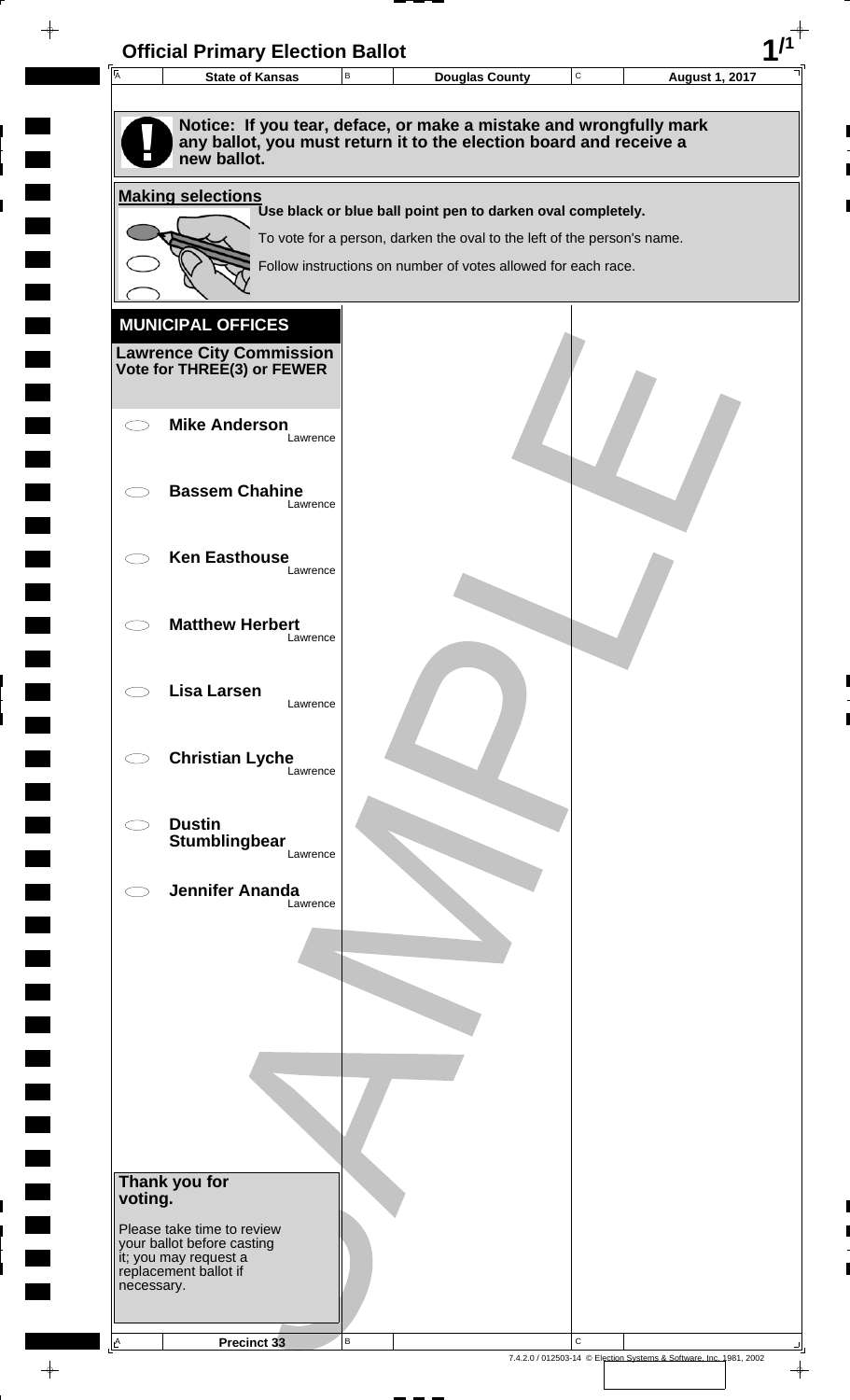| $\overline{A}$ | <b>State of Kansas</b>                                   | $\,$ B | <b>Douglas County</b>                                                                                                                    | $\mathbf C$ | <b>August 1, 2017</b> |
|----------------|----------------------------------------------------------|--------|------------------------------------------------------------------------------------------------------------------------------------------|-------------|-----------------------|
|                |                                                          |        |                                                                                                                                          |             |                       |
|                | new ballot.                                              |        | Notice: If you tear, deface, or make a mistake and wrongfully mark<br>any ballot, you must return it to the election board and receive a |             |                       |
|                | <b>Making selections</b>                                 |        |                                                                                                                                          |             |                       |
|                |                                                          |        | Use black or blue ball point pen to darken oval completely.                                                                              |             |                       |
|                |                                                          |        | To vote for a person, darken the oval to the left of the person's name.<br>Follow instructions on number of votes allowed for each race. |             |                       |
|                |                                                          |        |                                                                                                                                          |             |                       |
|                | <b>MUNICIPAL OFFICES</b>                                 |        |                                                                                                                                          |             |                       |
|                | <b>Lawrence City Commission</b>                          |        |                                                                                                                                          |             |                       |
|                | Vote for THREE(3) or FEWER                               |        |                                                                                                                                          |             |                       |
|                |                                                          |        |                                                                                                                                          |             |                       |
|                | <b>Christian Lyche</b><br>Lawrence                       |        |                                                                                                                                          |             |                       |
|                |                                                          |        |                                                                                                                                          |             |                       |
|                | <b>Dustin</b>                                            |        |                                                                                                                                          |             |                       |
|                | Stumblingbear<br>Lawrence                                |        |                                                                                                                                          |             |                       |
|                | <b>Jennifer Ananda</b>                                   |        |                                                                                                                                          |             |                       |
|                | Lawrence                                                 |        |                                                                                                                                          |             |                       |
|                |                                                          |        |                                                                                                                                          |             |                       |
|                | <b>Mike Anderson</b><br>Lawrence                         |        |                                                                                                                                          |             |                       |
|                |                                                          |        |                                                                                                                                          |             |                       |
|                | <b>Bassem Chahine</b><br>Lawrence                        |        |                                                                                                                                          |             |                       |
|                |                                                          |        |                                                                                                                                          |             |                       |
|                | <b>Ken Easthouse</b>                                     |        |                                                                                                                                          |             |                       |
|                | Lawrence                                                 |        |                                                                                                                                          |             |                       |
|                | <b>Matthew Herbert</b>                                   |        |                                                                                                                                          |             |                       |
|                | Lawrence                                                 |        |                                                                                                                                          |             |                       |
|                | <b>Lisa Larsen</b>                                       |        |                                                                                                                                          |             |                       |
|                | Lawrence                                                 |        |                                                                                                                                          |             |                       |
|                |                                                          |        |                                                                                                                                          |             |                       |
|                |                                                          |        |                                                                                                                                          |             |                       |
|                |                                                          |        |                                                                                                                                          |             |                       |
|                |                                                          |        |                                                                                                                                          |             |                       |
|                |                                                          |        |                                                                                                                                          |             |                       |
|                |                                                          |        |                                                                                                                                          |             |                       |
|                |                                                          |        |                                                                                                                                          |             |                       |
|                |                                                          |        |                                                                                                                                          |             |                       |
|                | Thank you for                                            |        |                                                                                                                                          |             |                       |
| voting.        |                                                          |        |                                                                                                                                          |             |                       |
|                | Please take time to review<br>your ballot before casting |        |                                                                                                                                          |             |                       |
|                | it; you may request a<br>replacement ballot if           |        |                                                                                                                                          |             |                       |
| necessary.     |                                                          |        |                                                                                                                                          |             |                       |
|                |                                                          |        |                                                                                                                                          |             |                       |
|                |                                                          |        |                                                                                                                                          |             |                       |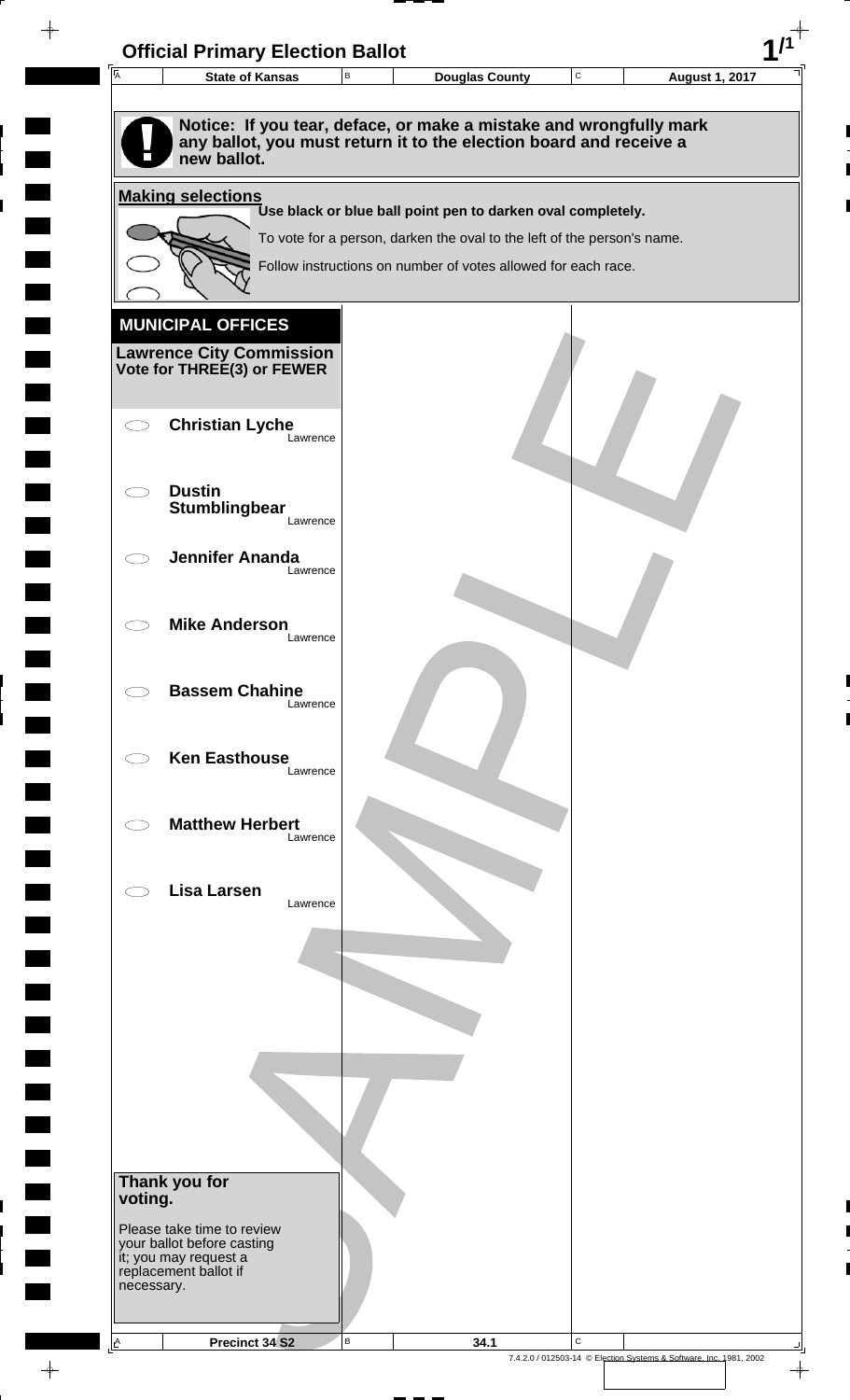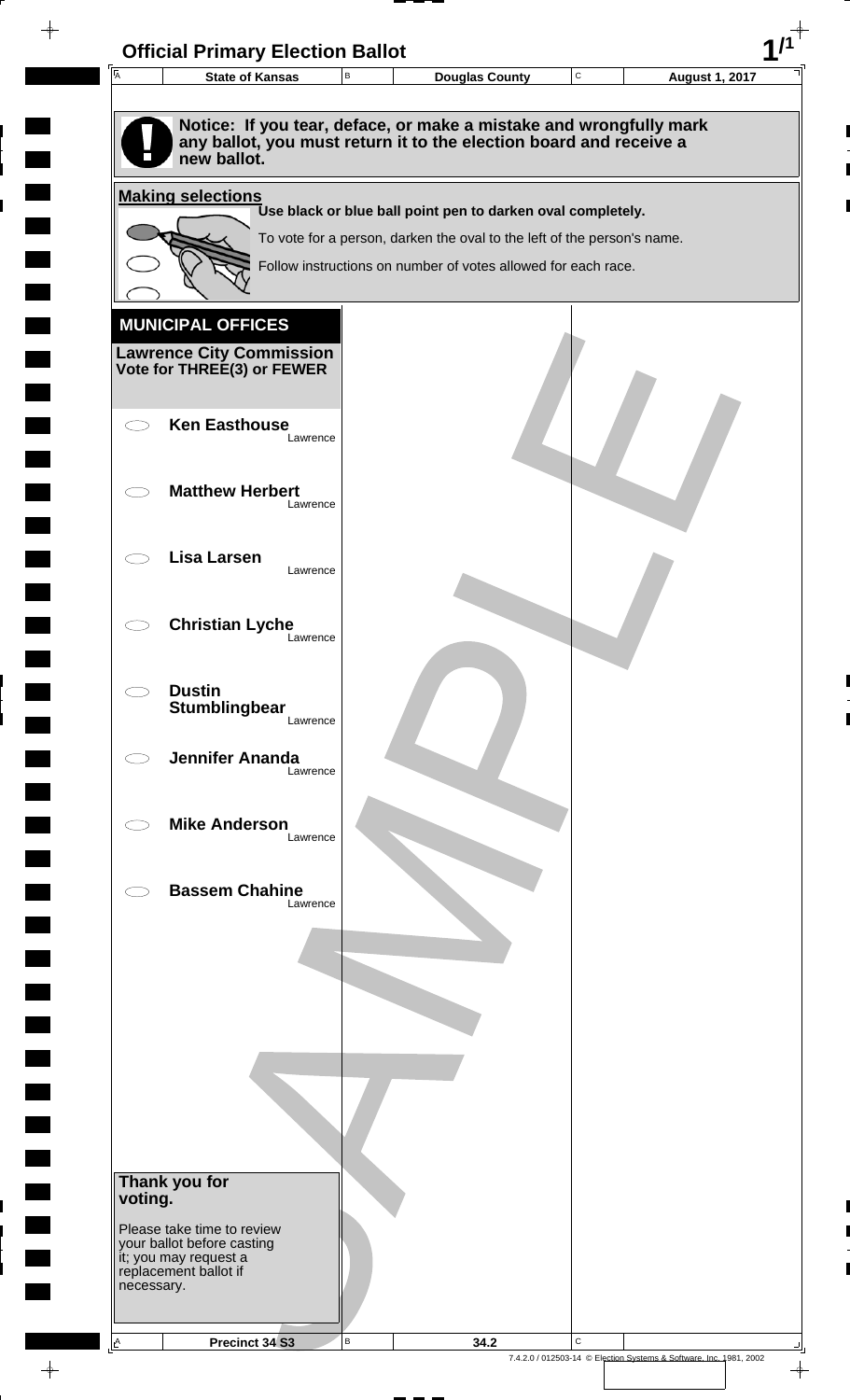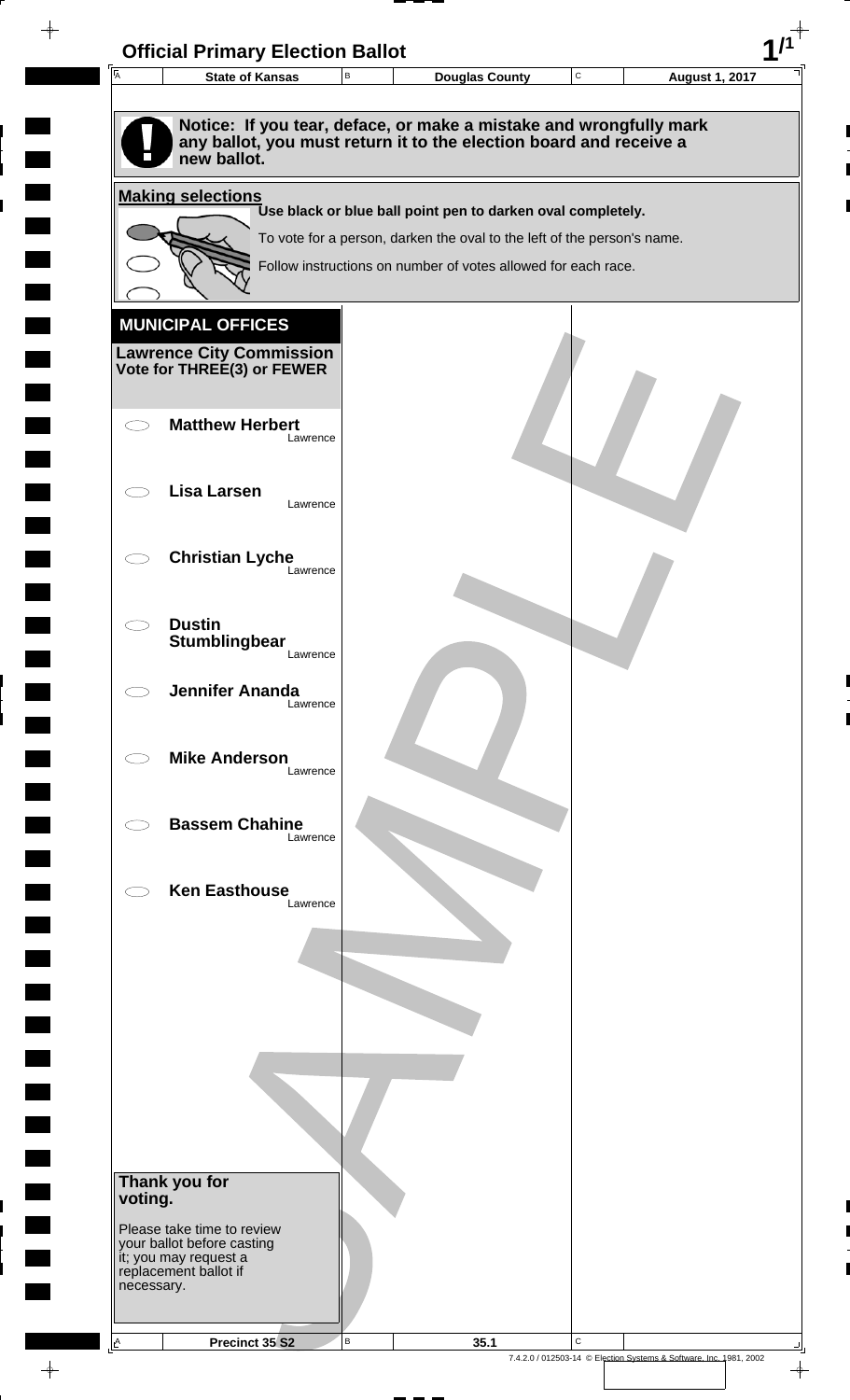

 $\overline{\phantom{a}}$ 

 $\overline{\phantom{0}}$ 

 $\rightarrow$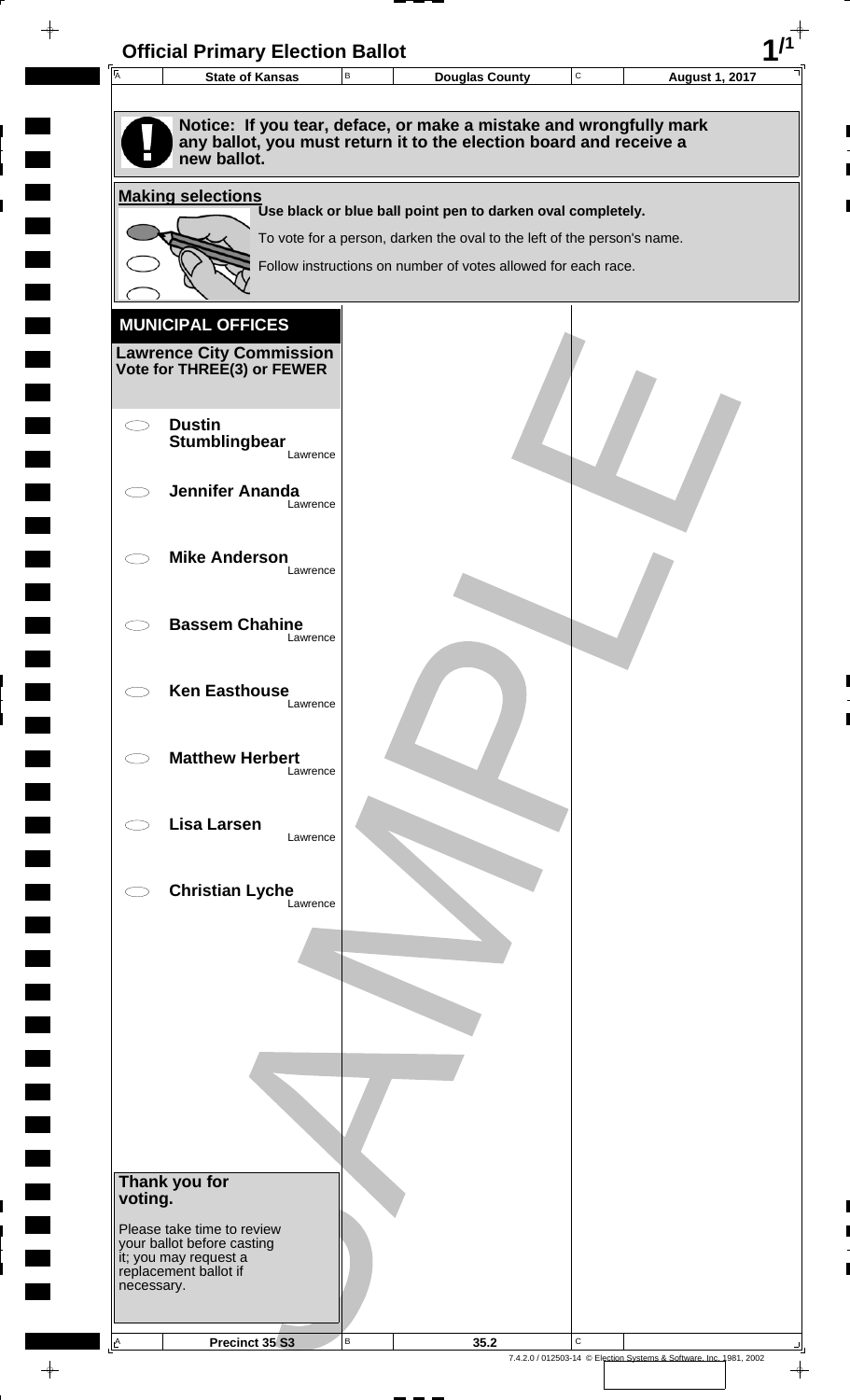| $\overline{\mathsf{A}}$ | <b>State of Kansas</b>                                         | $\,$ B | <b>Douglas County</b>                                                                                                                    | C | <b>August 1, 2017</b> |
|-------------------------|----------------------------------------------------------------|--------|------------------------------------------------------------------------------------------------------------------------------------------|---|-----------------------|
|                         |                                                                |        |                                                                                                                                          |   |                       |
|                         | new ballot.                                                    |        | Notice: If you tear, deface, or make a mistake and wrongfully mark<br>any ballot, you must return it to the election board and receive a |   |                       |
|                         | <b>Making selections</b>                                       |        |                                                                                                                                          |   |                       |
|                         |                                                                |        | Use black or blue ball point pen to darken oval completely.<br>To vote for a person, darken the oval to the left of the person's name.   |   |                       |
|                         |                                                                |        | Follow instructions on number of votes allowed for each race.                                                                            |   |                       |
|                         |                                                                |        |                                                                                                                                          |   |                       |
|                         | <b>MUNICIPAL OFFICES</b>                                       |        |                                                                                                                                          |   |                       |
|                         | <b>Lawrence City Commission<br/>Vote for THREE(3) or FEWER</b> |        |                                                                                                                                          |   |                       |
|                         |                                                                |        |                                                                                                                                          |   |                       |
|                         | <b>Christian Lyche</b>                                         |        |                                                                                                                                          |   |                       |
|                         | Lawrence                                                       |        |                                                                                                                                          |   |                       |
|                         | <b>Dustin</b>                                                  |        |                                                                                                                                          |   |                       |
|                         | Stumblingbear<br>Lawrence                                      |        |                                                                                                                                          |   |                       |
|                         |                                                                |        |                                                                                                                                          |   |                       |
|                         | <b>Jennifer Ananda</b><br>Lawrence                             |        |                                                                                                                                          |   |                       |
|                         |                                                                |        |                                                                                                                                          |   |                       |
|                         | <b>Mike Anderson</b><br>Lawrence                               |        |                                                                                                                                          |   |                       |
|                         |                                                                |        |                                                                                                                                          |   |                       |
|                         | <b>Bassem Chahine</b><br>Lawrence                              |        |                                                                                                                                          |   |                       |
|                         |                                                                |        |                                                                                                                                          |   |                       |
|                         | <b>Ken Easthouse</b><br>Lawrence                               |        |                                                                                                                                          |   |                       |
|                         |                                                                |        |                                                                                                                                          |   |                       |
|                         | <b>Matthew Herbert</b><br>Lawrence                             |        |                                                                                                                                          |   |                       |
|                         |                                                                |        |                                                                                                                                          |   |                       |
|                         | <b>Lisa Larsen</b>                                             |        |                                                                                                                                          |   |                       |
|                         | Lawrence                                                       |        |                                                                                                                                          |   |                       |
|                         |                                                                |        |                                                                                                                                          |   |                       |
|                         |                                                                |        |                                                                                                                                          |   |                       |
|                         |                                                                |        |                                                                                                                                          |   |                       |
|                         |                                                                |        |                                                                                                                                          |   |                       |
|                         |                                                                |        |                                                                                                                                          |   |                       |
|                         |                                                                |        |                                                                                                                                          |   |                       |
|                         |                                                                |        |                                                                                                                                          |   |                       |
|                         | Thank you for                                                  |        |                                                                                                                                          |   |                       |
| voting.                 |                                                                |        |                                                                                                                                          |   |                       |
|                         | Please take time to review<br>your ballot before casting       |        |                                                                                                                                          |   |                       |
|                         | it; you may request a<br>replacement ballot if                 |        |                                                                                                                                          |   |                       |
| necessary.              |                                                                |        |                                                                                                                                          |   |                       |
|                         |                                                                |        |                                                                                                                                          |   |                       |

 $\blacksquare$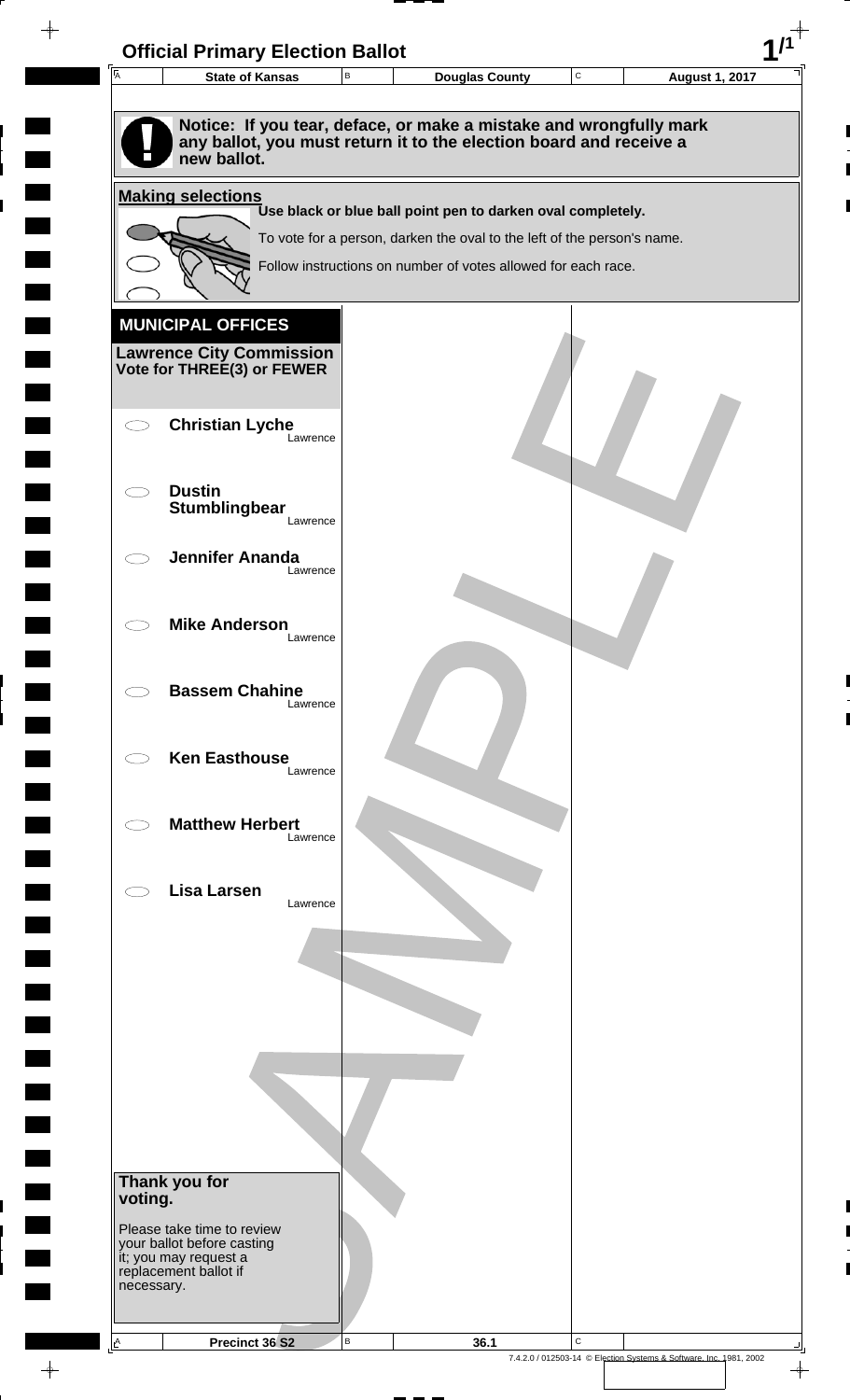

 $\overline{\phantom{a}}$ 

**The Second** 

 $\overline{\phantom{0}}$ 

 $\rightarrow$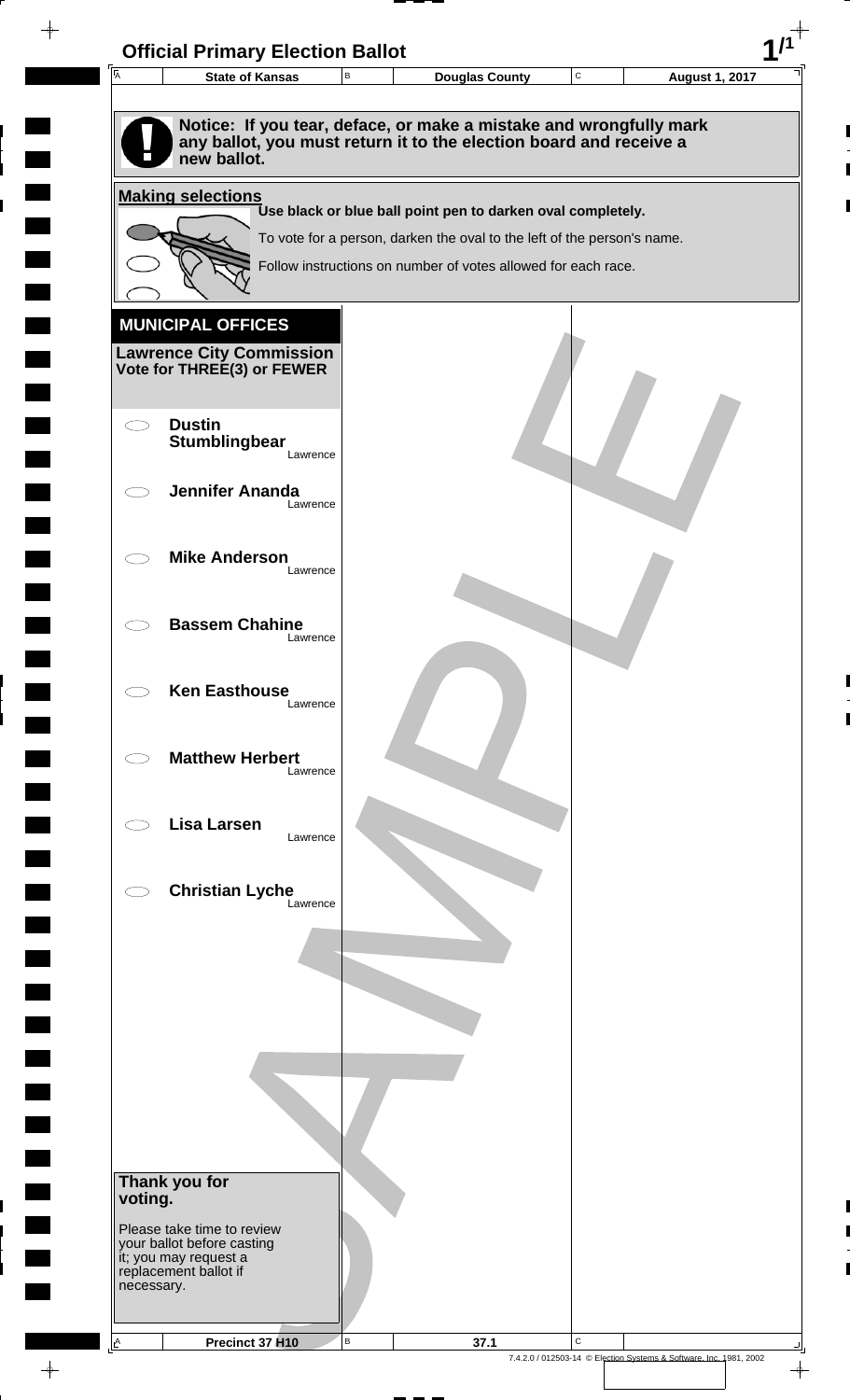

 $\overline{\phantom{a}}$ 

**The Second** 

 $\overline{\phantom{0}}$ 

 $\rightarrow$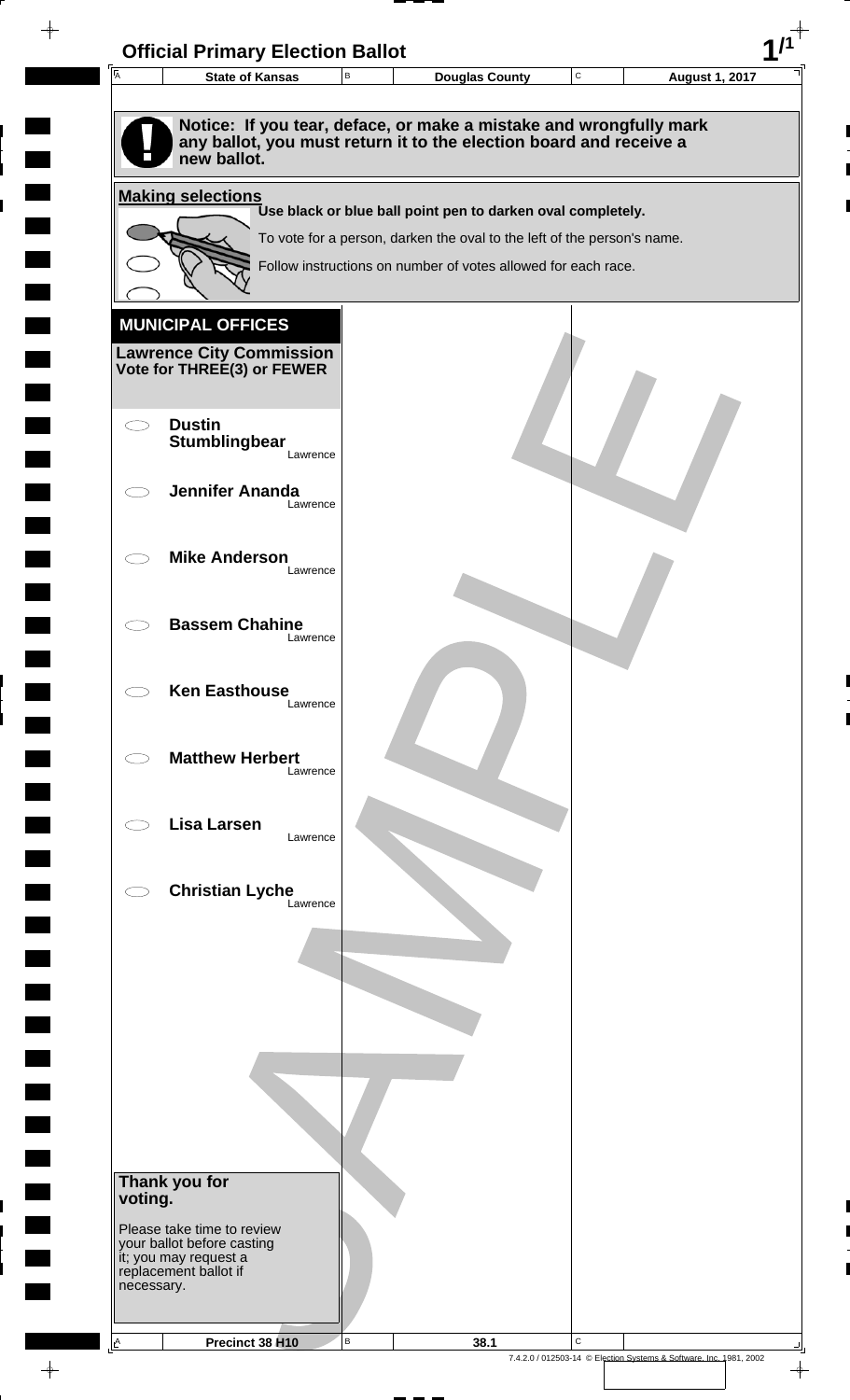

 $\overline{\phantom{a}}$ 

**Contract** 

 $\blacksquare$ 

 $\overline{\phantom{0}}$ 

 $\overline{\phantom{0}}$ 

 $\rightarrow$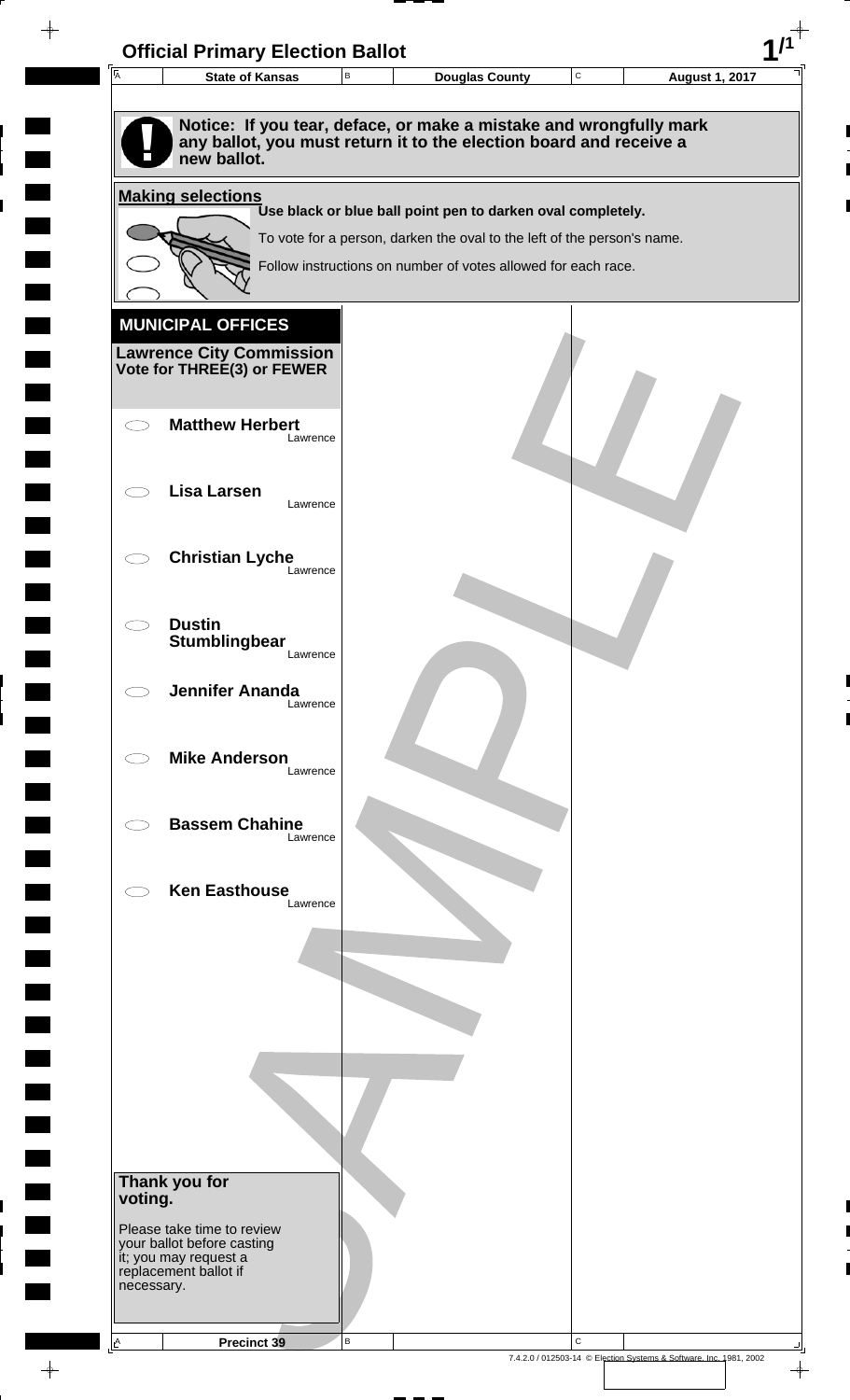| $\overline{A}$ | <b>State of Kansas</b>                                                       | $\mathsf B$ | <b>Douglas County</b>                                                                                                                    | ${\bf C}$ | <b>August 1, 2017</b> |
|----------------|------------------------------------------------------------------------------|-------------|------------------------------------------------------------------------------------------------------------------------------------------|-----------|-----------------------|
|                | new ballot.                                                                  |             | Notice: If you tear, deface, or make a mistake and wrongfully mark<br>any ballot, you must return it to the election board and receive a |           |                       |
|                | <b>Making selections</b>                                                     |             |                                                                                                                                          |           |                       |
|                |                                                                              |             | Use black or blue ball point pen to darken oval completely.<br>To vote for a person, darken the oval to the left of the person's name.   |           |                       |
|                |                                                                              |             | Follow instructions on number of votes allowed for each race.                                                                            |           |                       |
|                |                                                                              |             |                                                                                                                                          |           |                       |
|                | <b>MUNICIPAL OFFICES</b>                                                     |             |                                                                                                                                          |           |                       |
|                | <b>Lawrence City Commission</b><br>Vote for THREE(3) or FEWER                |             |                                                                                                                                          |           |                       |
|                |                                                                              |             |                                                                                                                                          |           |                       |
|                | <b>Bassem Chahine</b><br>Lawrence                                            |             |                                                                                                                                          |           |                       |
|                |                                                                              |             |                                                                                                                                          |           |                       |
|                | <b>Ken Easthouse</b><br>Lawrence                                             |             |                                                                                                                                          |           |                       |
|                | <b>Matthew Herbert</b>                                                       |             |                                                                                                                                          |           |                       |
|                | Lawrence                                                                     |             |                                                                                                                                          |           |                       |
|                | Lisa Larsen                                                                  |             |                                                                                                                                          |           |                       |
|                | Lawrence                                                                     |             |                                                                                                                                          |           |                       |
|                | <b>Christian Lyche</b>                                                       |             |                                                                                                                                          |           |                       |
|                | Lawrence                                                                     |             |                                                                                                                                          |           |                       |
|                | <b>Dustin</b>                                                                |             |                                                                                                                                          |           |                       |
|                | Stumblingbear<br>Lawrence                                                    |             |                                                                                                                                          |           |                       |
|                | <b>Jennifer Ananda</b><br>Lawrence                                           |             |                                                                                                                                          |           |                       |
|                |                                                                              |             |                                                                                                                                          |           |                       |
|                | <b>Mike Anderson</b><br>Lawrence                                             |             |                                                                                                                                          |           |                       |
|                |                                                                              |             |                                                                                                                                          |           |                       |
|                |                                                                              |             |                                                                                                                                          |           |                       |
|                |                                                                              |             |                                                                                                                                          |           |                       |
|                |                                                                              |             |                                                                                                                                          |           |                       |
|                |                                                                              |             |                                                                                                                                          |           |                       |
|                |                                                                              |             |                                                                                                                                          |           |                       |
|                |                                                                              |             |                                                                                                                                          |           |                       |
| voting.        | Thank you for                                                                |             |                                                                                                                                          |           |                       |
|                | Please take time to review                                                   |             |                                                                                                                                          |           |                       |
|                | your ballot before casting<br>it; you may request a<br>replacement ballot if |             |                                                                                                                                          |           |                       |
|                |                                                                              |             |                                                                                                                                          |           |                       |

 $\begin{array}{c}\n\downarrow \\
\downarrow \\
\downarrow\n\end{array}$ 

 $\overline{\phantom{a}}$ 

 $\blacksquare$ 

 $\blacksquare$ 

 $\begin{array}{c} \hline \end{array}$ 

 $\begin{array}{c} \hline \end{array}$ 

 $\blacksquare$ 

7.4.2.0 / 012503-14 © Election Systems & Software, Inc. 1981, 2002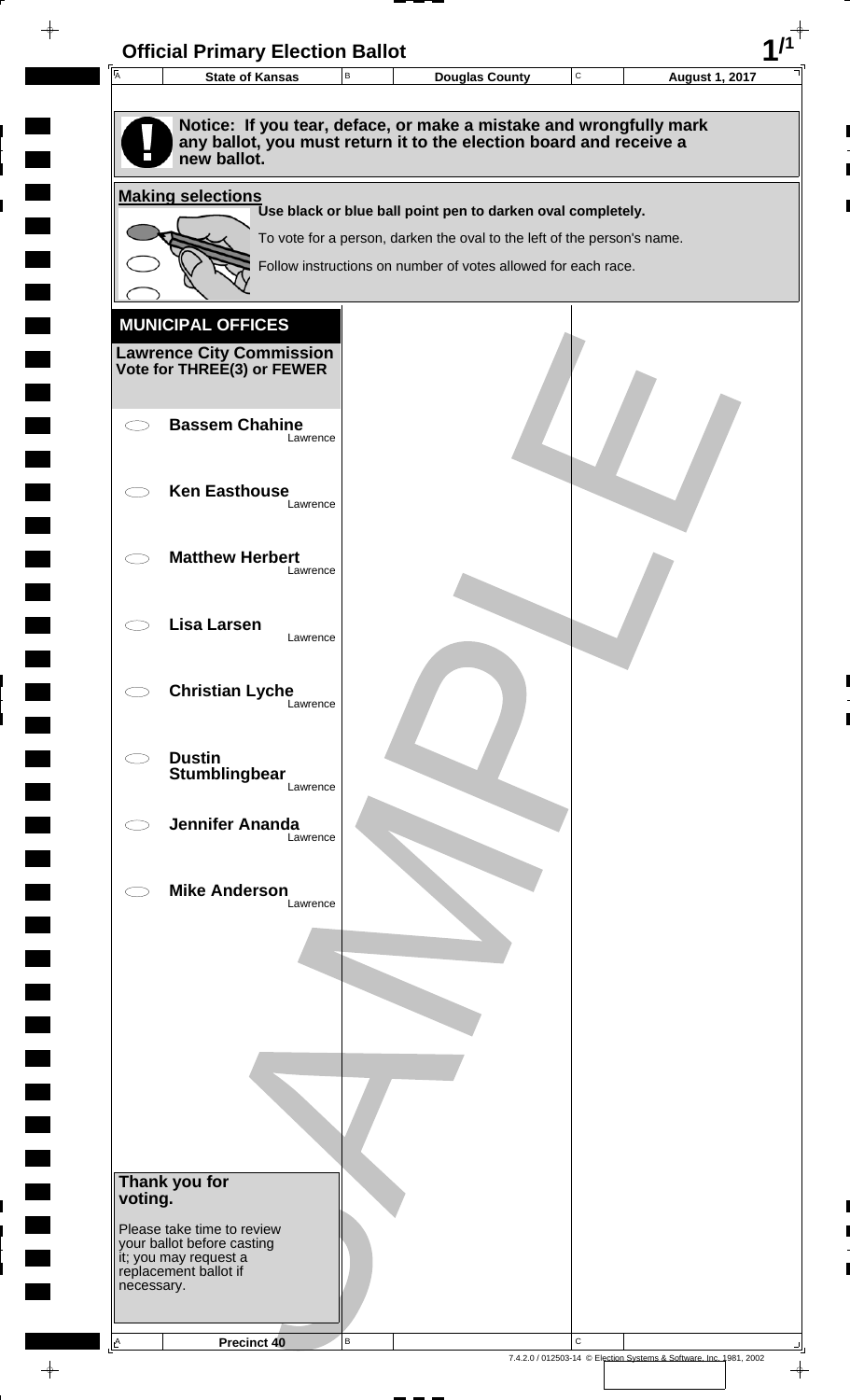

 $\overline{\phantom{a}}$ **Contract**  $\blacksquare$  $\overline{\phantom{0}}$  $\overline{\phantom{0}}$  $\rightarrow$ 

 $\rightarrow$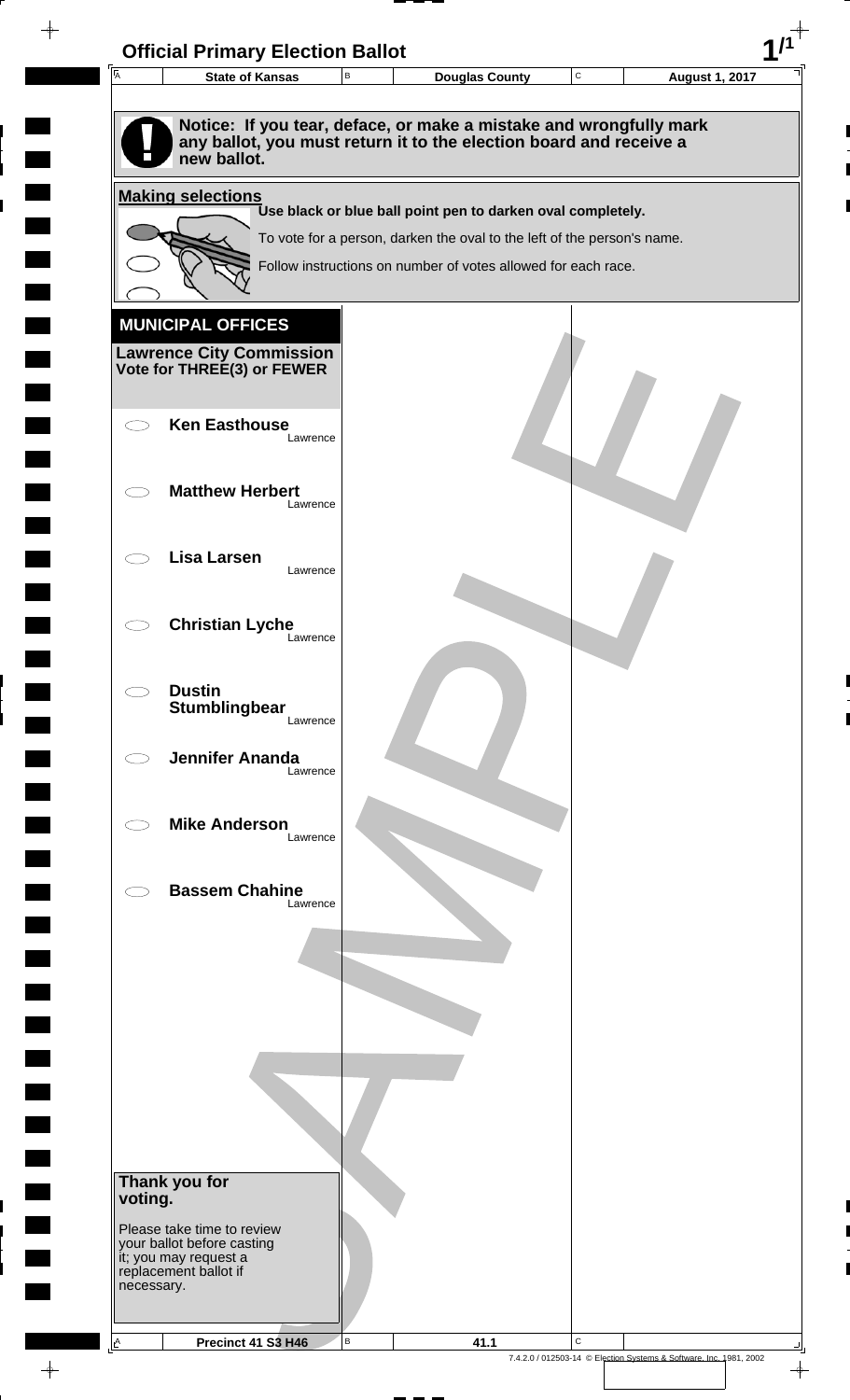| $\overline{\mathsf{A}}$ | <b>State of Kansas</b>                                   | $\sf B$ | <b>Douglas County</b>                                                                                                                    | $\mathbf C$ | <b>August 1, 2017</b> |
|-------------------------|----------------------------------------------------------|---------|------------------------------------------------------------------------------------------------------------------------------------------|-------------|-----------------------|
|                         |                                                          |         |                                                                                                                                          |             |                       |
|                         | new ballot.                                              |         | Notice: If you tear, deface, or make a mistake and wrongfully mark<br>any ballot, you must return it to the election board and receive a |             |                       |
|                         | <b>Making selections</b>                                 |         |                                                                                                                                          |             |                       |
|                         |                                                          |         | Use black or blue ball point pen to darken oval completely.                                                                              |             |                       |
|                         |                                                          |         | To vote for a person, darken the oval to the left of the person's name.<br>Follow instructions on number of votes allowed for each race. |             |                       |
|                         |                                                          |         |                                                                                                                                          |             |                       |
|                         | <b>MUNICIPAL OFFICES</b>                                 |         |                                                                                                                                          |             |                       |
|                         | <b>Lawrence City Commission</b>                          |         |                                                                                                                                          |             |                       |
|                         | Vote for THREE(3) or FEWER                               |         |                                                                                                                                          |             |                       |
| くつ                      | <b>Bassem Chahine</b>                                    |         |                                                                                                                                          |             |                       |
|                         | Lawrence                                                 |         |                                                                                                                                          |             |                       |
|                         | <b>Ken Easthouse</b>                                     |         |                                                                                                                                          |             |                       |
|                         | Lawrence                                                 |         |                                                                                                                                          |             |                       |
|                         | <b>Matthew Herbert</b>                                   |         |                                                                                                                                          |             |                       |
|                         | Lawrence                                                 |         |                                                                                                                                          |             |                       |
|                         | Lisa Larsen                                              |         |                                                                                                                                          |             |                       |
|                         | Lawrence                                                 |         |                                                                                                                                          |             |                       |
|                         | <b>Christian Lyche</b>                                   |         |                                                                                                                                          |             |                       |
|                         | Lawrence                                                 |         |                                                                                                                                          |             |                       |
| C)                      | <b>Dustin</b>                                            |         |                                                                                                                                          |             |                       |
|                         | Stumblingbear<br>Lawrence                                |         |                                                                                                                                          |             |                       |
|                         | <b>Jennifer Ananda</b>                                   |         |                                                                                                                                          |             |                       |
|                         | Lawrence                                                 |         |                                                                                                                                          |             |                       |
|                         | <b>Mike Anderson</b><br>Lawrence                         |         |                                                                                                                                          |             |                       |
|                         |                                                          |         |                                                                                                                                          |             |                       |
|                         |                                                          |         |                                                                                                                                          |             |                       |
|                         |                                                          |         |                                                                                                                                          |             |                       |
|                         |                                                          |         |                                                                                                                                          |             |                       |
|                         |                                                          |         |                                                                                                                                          |             |                       |
|                         |                                                          |         |                                                                                                                                          |             |                       |
|                         |                                                          |         |                                                                                                                                          |             |                       |
|                         |                                                          |         |                                                                                                                                          |             |                       |
| voting.                 | Thank you for                                            |         |                                                                                                                                          |             |                       |
|                         | Please take time to review<br>your ballot before casting |         |                                                                                                                                          |             |                       |
|                         | it; you may request a<br>replacement ballot if           |         |                                                                                                                                          |             |                       |
| necessary.              |                                                          |         |                                                                                                                                          |             |                       |

 $\frac{1}{\sqrt{2}}$ 

 $\blacksquare$ 

7.4.2.0 / 012503-14 © Election Systems & Software, Inc. 1981, 2002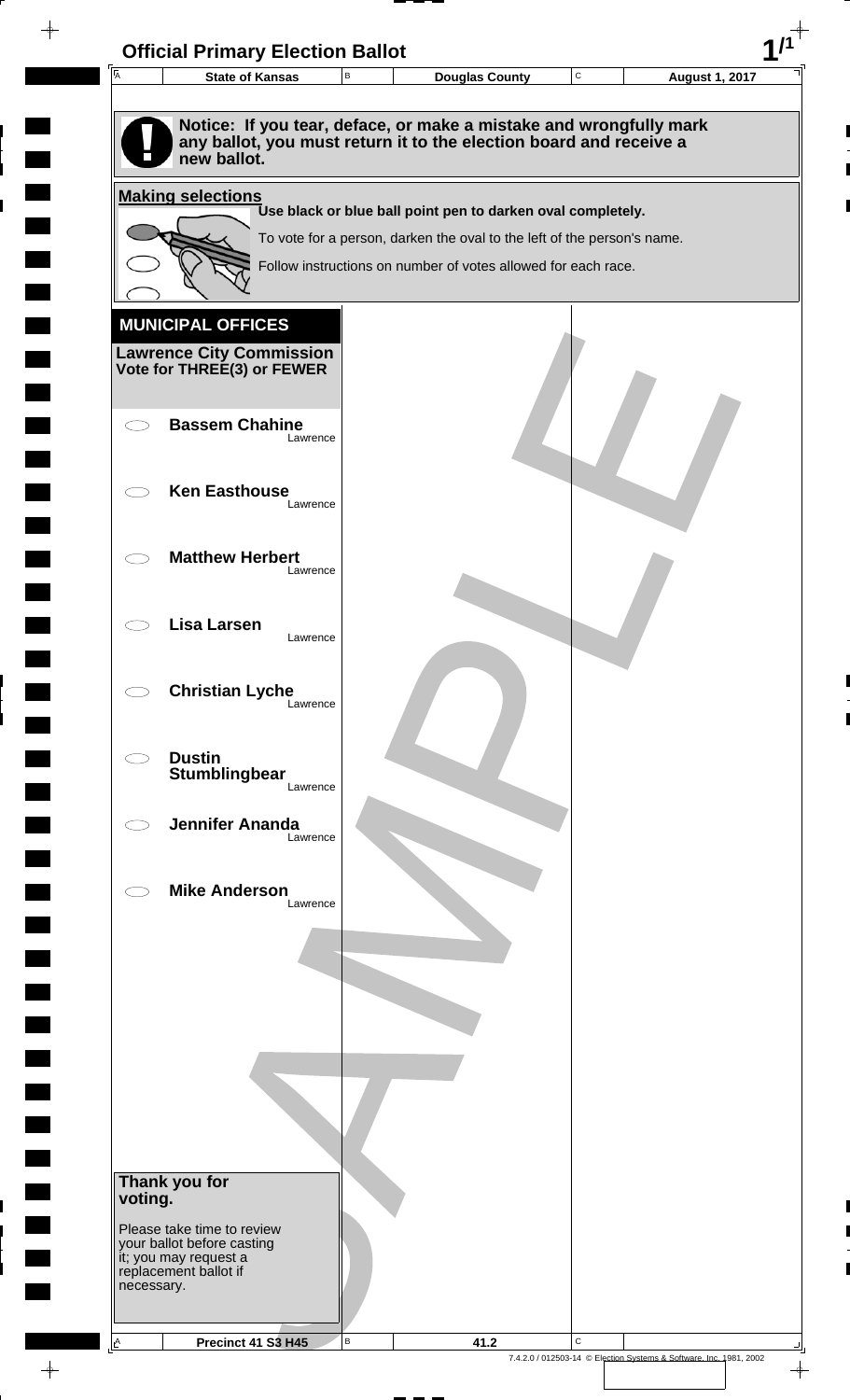

 $\overline{\phantom{a}}$ 

**The Second** 

 $\overline{\phantom{0}}$ 

 $\rightarrow$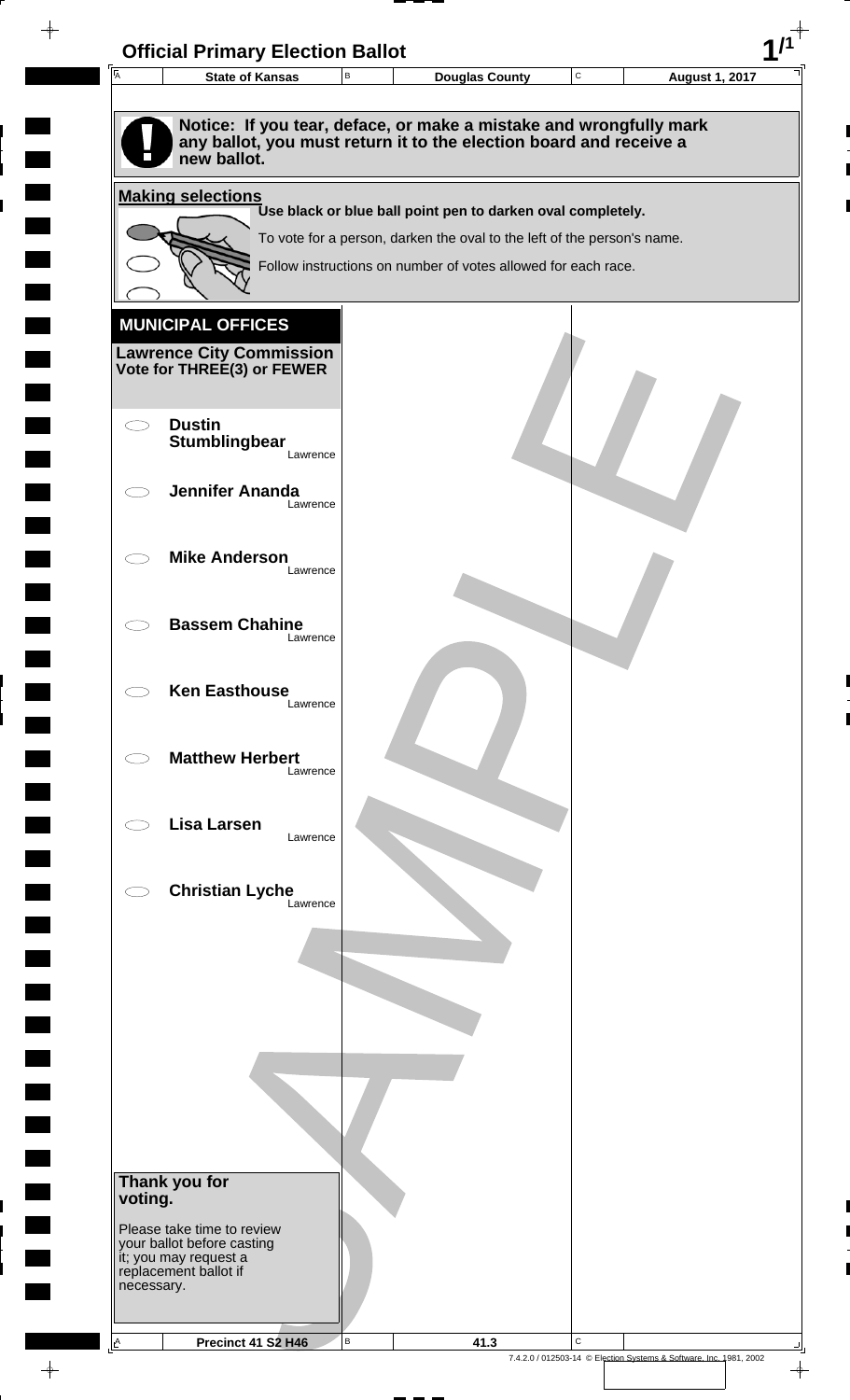| $\overline{A}$ | <b>State of Kansas</b>                                                       | $\,$ B | <b>Douglas County</b>                                                                                                                    | $\mathbf C$ | <b>August 1, 2017</b> |
|----------------|------------------------------------------------------------------------------|--------|------------------------------------------------------------------------------------------------------------------------------------------|-------------|-----------------------|
|                |                                                                              |        |                                                                                                                                          |             |                       |
|                | new ballot.                                                                  |        | Notice: If you tear, deface, or make a mistake and wrongfully mark<br>any ballot, you must return it to the election board and receive a |             |                       |
|                | <b>Making selections</b>                                                     |        |                                                                                                                                          |             |                       |
|                |                                                                              |        | Use black or blue ball point pen to darken oval completely.                                                                              |             |                       |
|                |                                                                              |        | To vote for a person, darken the oval to the left of the person's name.                                                                  |             |                       |
|                |                                                                              |        | Follow instructions on number of votes allowed for each race.                                                                            |             |                       |
|                | <b>MUNICIPAL OFFICES</b>                                                     |        |                                                                                                                                          |             |                       |
|                | <b>Lawrence City Commission</b>                                              |        |                                                                                                                                          |             |                       |
|                | Vote for THREE(3) or FEWER                                                   |        |                                                                                                                                          |             |                       |
|                |                                                                              |        |                                                                                                                                          |             |                       |
|                | <b>Christian Lyche</b><br>Lawrence                                           |        |                                                                                                                                          |             |                       |
|                |                                                                              |        |                                                                                                                                          |             |                       |
|                | <b>Dustin</b>                                                                |        |                                                                                                                                          |             |                       |
|                | Stumblingbear<br>Lawrence                                                    |        |                                                                                                                                          |             |                       |
|                | <b>Jennifer Ananda</b>                                                       |        |                                                                                                                                          |             |                       |
|                | Lawrence                                                                     |        |                                                                                                                                          |             |                       |
|                |                                                                              |        |                                                                                                                                          |             |                       |
|                | <b>Mike Anderson</b><br>Lawrence                                             |        |                                                                                                                                          |             |                       |
|                |                                                                              |        |                                                                                                                                          |             |                       |
|                | <b>Bassem Chahine</b><br>Lawrence                                            |        |                                                                                                                                          |             |                       |
|                |                                                                              |        |                                                                                                                                          |             |                       |
|                | <b>Ken Easthouse</b>                                                         |        |                                                                                                                                          |             |                       |
|                | Lawrence                                                                     |        |                                                                                                                                          |             |                       |
|                | <b>Matthew Herbert</b>                                                       |        |                                                                                                                                          |             |                       |
|                | Lawrence                                                                     |        |                                                                                                                                          |             |                       |
|                |                                                                              |        |                                                                                                                                          |             |                       |
|                | <b>Lisa Larsen</b><br>Lawrence                                               |        |                                                                                                                                          |             |                       |
|                |                                                                              |        |                                                                                                                                          |             |                       |
|                |                                                                              |        |                                                                                                                                          |             |                       |
|                |                                                                              |        |                                                                                                                                          |             |                       |
|                |                                                                              |        |                                                                                                                                          |             |                       |
|                |                                                                              |        |                                                                                                                                          |             |                       |
|                |                                                                              |        |                                                                                                                                          |             |                       |
|                |                                                                              |        |                                                                                                                                          |             |                       |
|                |                                                                              |        |                                                                                                                                          |             |                       |
|                | Thank you for                                                                |        |                                                                                                                                          |             |                       |
| voting.        |                                                                              |        |                                                                                                                                          |             |                       |
|                | Please take time to review                                                   |        |                                                                                                                                          |             |                       |
|                | your ballot before casting<br>it; you may request a<br>replacement ballot if |        |                                                                                                                                          |             |                       |
| necessary.     |                                                                              |        |                                                                                                                                          |             |                       |
|                |                                                                              |        |                                                                                                                                          |             |                       |
|                |                                                                              |        |                                                                                                                                          |             |                       |

 $\blacksquare$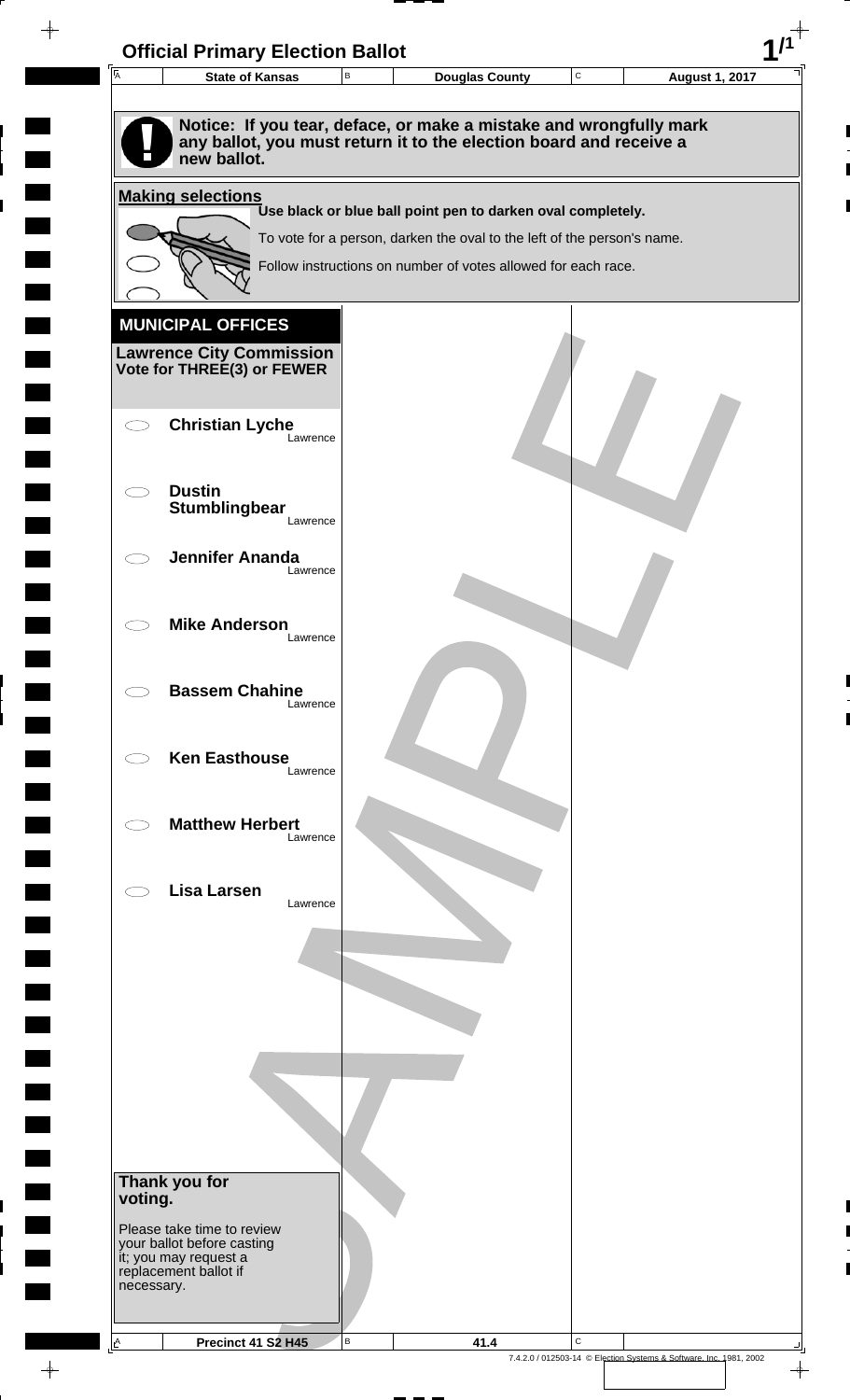

 $\overline{\phantom{a}}$ 

 $\Box$ 

**The Second** 

 $\overline{\phantom{0}}$ 

 $\rightarrow$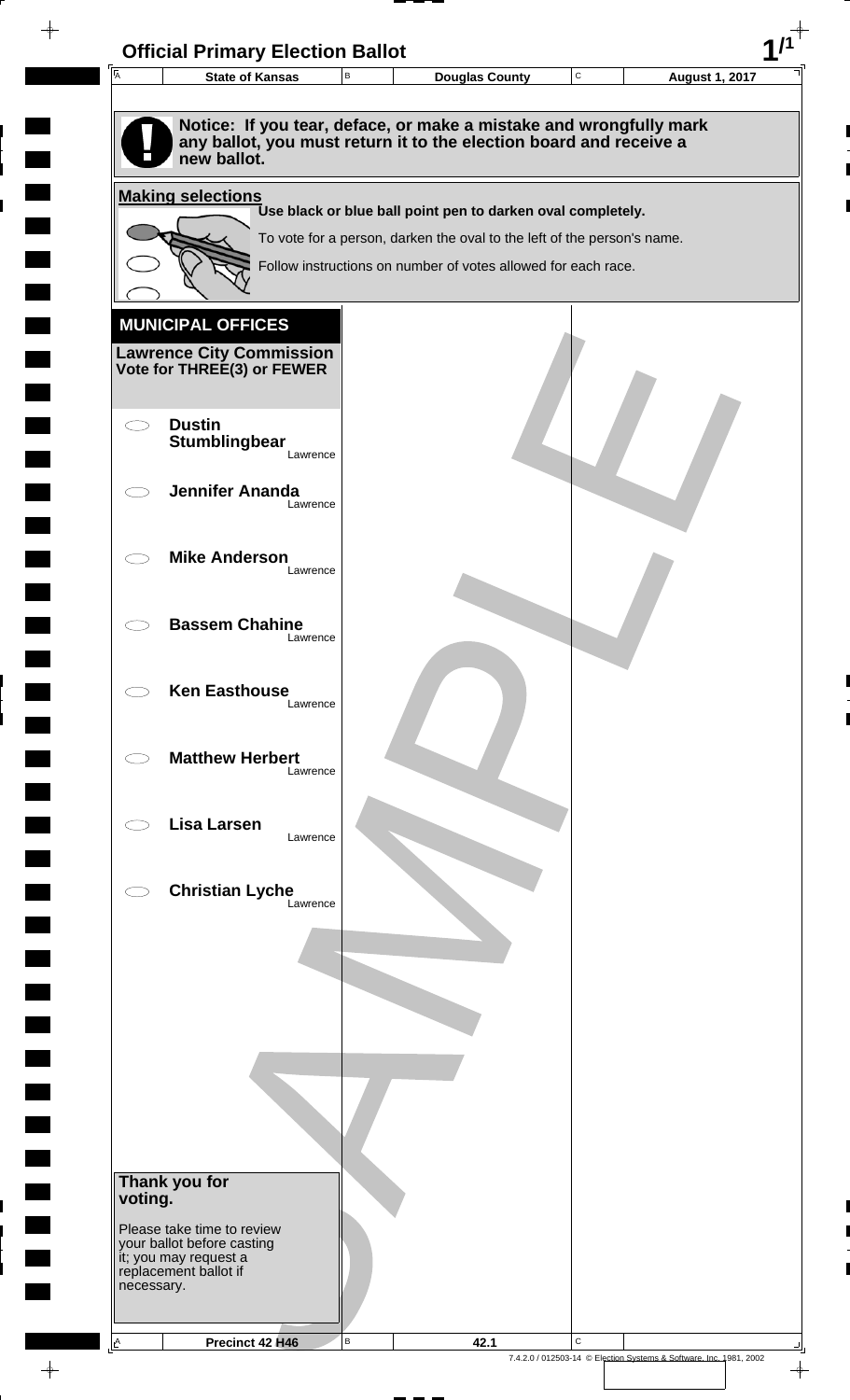| $\overline{A}$           | <b>Official Primary Election Ballot</b><br><b>State of Kansas</b> | $\, {\sf B}$ | <b>Douglas County</b>                                                                                                                    | ${\bf C}$ | <b>August 1, 2017</b> |
|--------------------------|-------------------------------------------------------------------|--------------|------------------------------------------------------------------------------------------------------------------------------------------|-----------|-----------------------|
|                          |                                                                   |              |                                                                                                                                          |           |                       |
|                          | new ballot.                                                       |              | Notice: If you tear, deface, or make a mistake and wrongfully mark<br>any ballot, you must return it to the election board and receive a |           |                       |
|                          | <b>Making selections</b>                                          |              |                                                                                                                                          |           |                       |
|                          |                                                                   |              | Use black or blue ball point pen to darken oval completely.                                                                              |           |                       |
|                          |                                                                   |              | To vote for a person, darken the oval to the left of the person's name.<br>Follow instructions on number of votes allowed for each race. |           |                       |
|                          |                                                                   |              |                                                                                                                                          |           |                       |
|                          | <b>MUNICIPAL OFFICES</b>                                          |              |                                                                                                                                          |           |                       |
|                          | <b>Lawrence City Commission</b>                                   |              |                                                                                                                                          |           |                       |
|                          | Vote for THREE(3) or FEWER                                        |              |                                                                                                                                          |           |                       |
| $\subset$ $\bar{\ }$     | <b>Jennifer Ananda</b>                                            |              |                                                                                                                                          |           |                       |
|                          | Lawrence                                                          |              |                                                                                                                                          |           |                       |
|                          | <b>Mike Anderson</b>                                              |              |                                                                                                                                          |           |                       |
| $\overline{\phantom{0}}$ | Lawrence                                                          |              |                                                                                                                                          |           |                       |
|                          |                                                                   |              |                                                                                                                                          |           |                       |
|                          | <b>Bassem Chahine</b><br>Lawrence                                 |              |                                                                                                                                          |           |                       |
|                          |                                                                   |              |                                                                                                                                          |           |                       |
|                          | <b>Ken Easthouse</b><br>Lawrence                                  |              |                                                                                                                                          |           |                       |
|                          |                                                                   |              |                                                                                                                                          |           |                       |
|                          | <b>Matthew Herbert</b><br>Lawrence                                |              |                                                                                                                                          |           |                       |
|                          |                                                                   |              |                                                                                                                                          |           |                       |
|                          | <b>Lisa Larsen</b><br>Lawrence                                    |              |                                                                                                                                          |           |                       |
|                          |                                                                   |              |                                                                                                                                          |           |                       |
|                          | <b>Christian Lyche</b><br>Lawrence                                |              |                                                                                                                                          |           |                       |
|                          |                                                                   |              |                                                                                                                                          |           |                       |
|                          | <b>Dustin</b>                                                     |              |                                                                                                                                          |           |                       |
|                          | Stumblingbear<br>Lawrence                                         |              |                                                                                                                                          |           |                       |
|                          |                                                                   |              |                                                                                                                                          |           |                       |
|                          |                                                                   |              |                                                                                                                                          |           |                       |
|                          |                                                                   |              |                                                                                                                                          |           |                       |
|                          |                                                                   |              |                                                                                                                                          |           |                       |
|                          |                                                                   |              |                                                                                                                                          |           |                       |
|                          |                                                                   |              |                                                                                                                                          |           |                       |
|                          |                                                                   |              |                                                                                                                                          |           |                       |
|                          | Thank you for                                                     |              |                                                                                                                                          |           |                       |
| voting.                  |                                                                   |              |                                                                                                                                          |           |                       |
|                          | Please take time to review<br>your ballot before casting          |              |                                                                                                                                          |           |                       |
|                          | it; you may request a<br>replacement ballot if                    |              |                                                                                                                                          |           |                       |
| necessary.               |                                                                   |              |                                                                                                                                          |           |                       |
|                          |                                                                   |              |                                                                                                                                          |           |                       |

 $\overline{\phantom{a}}$ 

 $\blacksquare$ 

 $\blacksquare$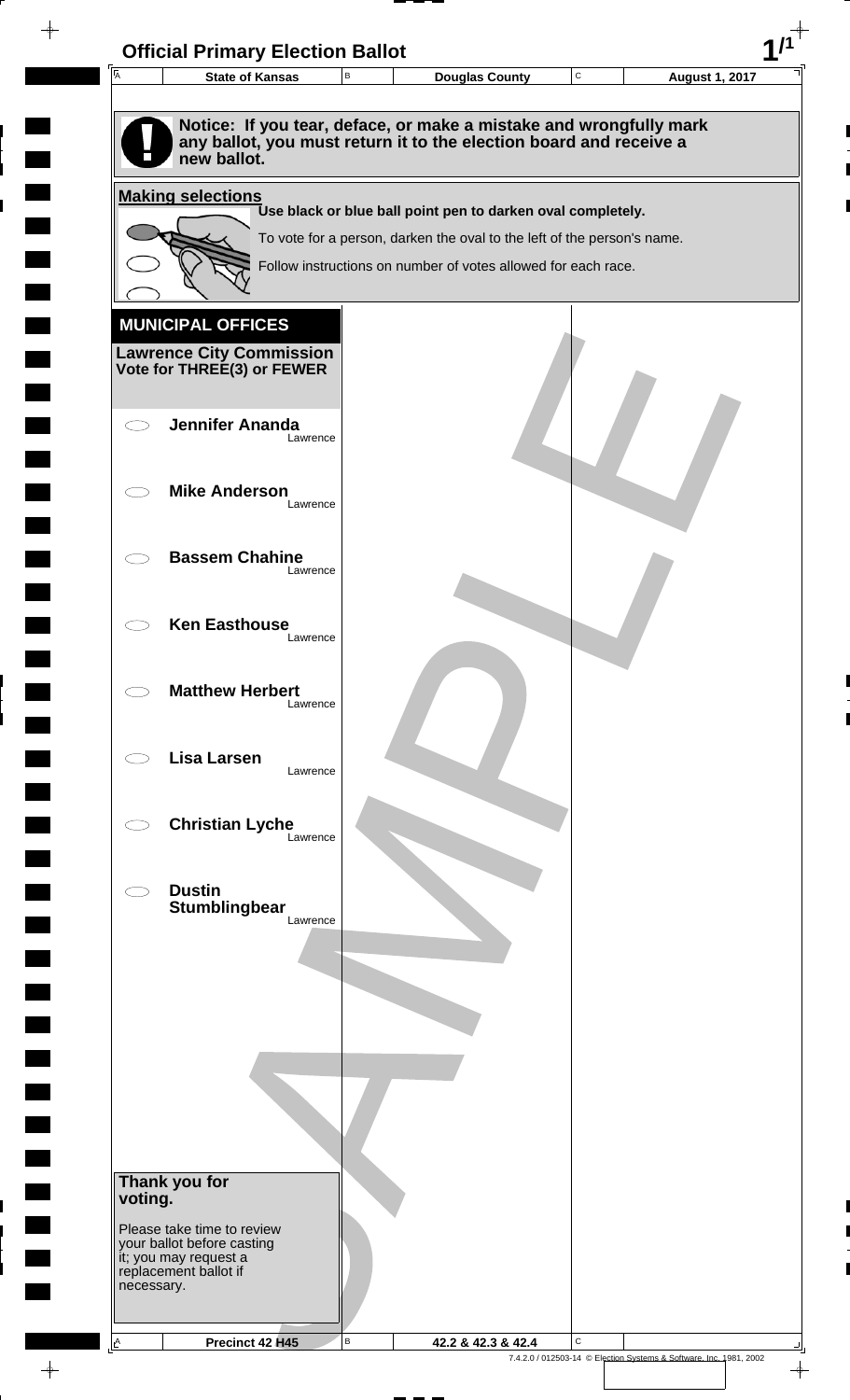| $\overline{A}$ | <b>State of Kansas</b>                                                                                                                                  | $\, {\bf B}$ | <b>Douglas County</b>                                                                                                                  | C | <b>August 1, 2017</b> |
|----------------|---------------------------------------------------------------------------------------------------------------------------------------------------------|--------------|----------------------------------------------------------------------------------------------------------------------------------------|---|-----------------------|
|                | Notice: If you tear, deface, or make a mistake and wrongfully mark<br>any ballot, you must return it to the election board and receive a<br>new ballot. |              |                                                                                                                                        |   |                       |
|                | <b>Making selections</b>                                                                                                                                |              |                                                                                                                                        |   |                       |
|                |                                                                                                                                                         |              | Use black or blue ball point pen to darken oval completely.<br>To vote for a person, darken the oval to the left of the person's name. |   |                       |
|                |                                                                                                                                                         |              | Follow instructions on number of votes allowed for each race.                                                                          |   |                       |
|                |                                                                                                                                                         |              |                                                                                                                                        |   |                       |
|                | <b>MUNICIPAL OFFICES</b>                                                                                                                                |              |                                                                                                                                        |   |                       |
|                | <b>Lawrence City Commission</b><br>Vote for THREE(3) or FEWER                                                                                           |              |                                                                                                                                        |   |                       |
|                |                                                                                                                                                         |              |                                                                                                                                        |   |                       |
|                | <b>Mike Anderson</b>                                                                                                                                    |              |                                                                                                                                        |   |                       |
|                | Lawrence                                                                                                                                                |              |                                                                                                                                        |   |                       |
|                | <b>Bassem Chahine</b>                                                                                                                                   |              |                                                                                                                                        |   |                       |
|                | Lawrence                                                                                                                                                |              |                                                                                                                                        |   |                       |
|                | <b>Ken Easthouse</b>                                                                                                                                    |              |                                                                                                                                        |   |                       |
|                | Lawrence                                                                                                                                                |              |                                                                                                                                        |   |                       |
|                | <b>Matthew Herbert</b>                                                                                                                                  |              |                                                                                                                                        |   |                       |
|                | Lawrence                                                                                                                                                |              |                                                                                                                                        |   |                       |
|                | <b>Lisa Larsen</b>                                                                                                                                      |              |                                                                                                                                        |   |                       |
|                | Lawrence                                                                                                                                                |              |                                                                                                                                        |   |                       |
|                | <b>Christian Lyche</b>                                                                                                                                  |              |                                                                                                                                        |   |                       |
|                | Lawrence                                                                                                                                                |              |                                                                                                                                        |   |                       |
|                | <b>Dustin</b>                                                                                                                                           |              |                                                                                                                                        |   |                       |
|                | Stumblingbear<br>Lawrence                                                                                                                               |              |                                                                                                                                        |   |                       |
|                | <b>Jennifer Ananda</b>                                                                                                                                  |              |                                                                                                                                        |   |                       |
|                | Lawrence                                                                                                                                                |              |                                                                                                                                        |   |                       |
|                |                                                                                                                                                         |              |                                                                                                                                        |   |                       |
|                |                                                                                                                                                         |              |                                                                                                                                        |   |                       |
|                |                                                                                                                                                         |              |                                                                                                                                        |   |                       |
|                |                                                                                                                                                         |              |                                                                                                                                        |   |                       |
|                |                                                                                                                                                         |              |                                                                                                                                        |   |                       |
|                |                                                                                                                                                         |              |                                                                                                                                        |   |                       |
|                |                                                                                                                                                         |              |                                                                                                                                        |   |                       |
|                | Thank you for                                                                                                                                           |              |                                                                                                                                        |   |                       |
| voting.        |                                                                                                                                                         |              |                                                                                                                                        |   |                       |
|                | Please take time to review<br>your ballot before casting                                                                                                |              |                                                                                                                                        |   |                       |
|                | it; you may request a<br>replacement ballot if                                                                                                          |              |                                                                                                                                        |   |                       |
| necessary.     |                                                                                                                                                         |              |                                                                                                                                        |   |                       |
|                |                                                                                                                                                         |              |                                                                                                                                        |   |                       |

 $\blacksquare$ 

 $\blacksquare$ 

 $\begin{array}{c} \hline \end{array}$ 

 $\begin{array}{c} \begin{array}{c} \hline \end{array} \end{array}$ 

 $\frac{1}{\sqrt{2\pi}}\int_{0}^{\pi}\frac{1}{\sqrt{2\pi}}\left( \frac{1}{\sqrt{2\pi}}\right) \frac{d\mu}{d\mu}d\mu$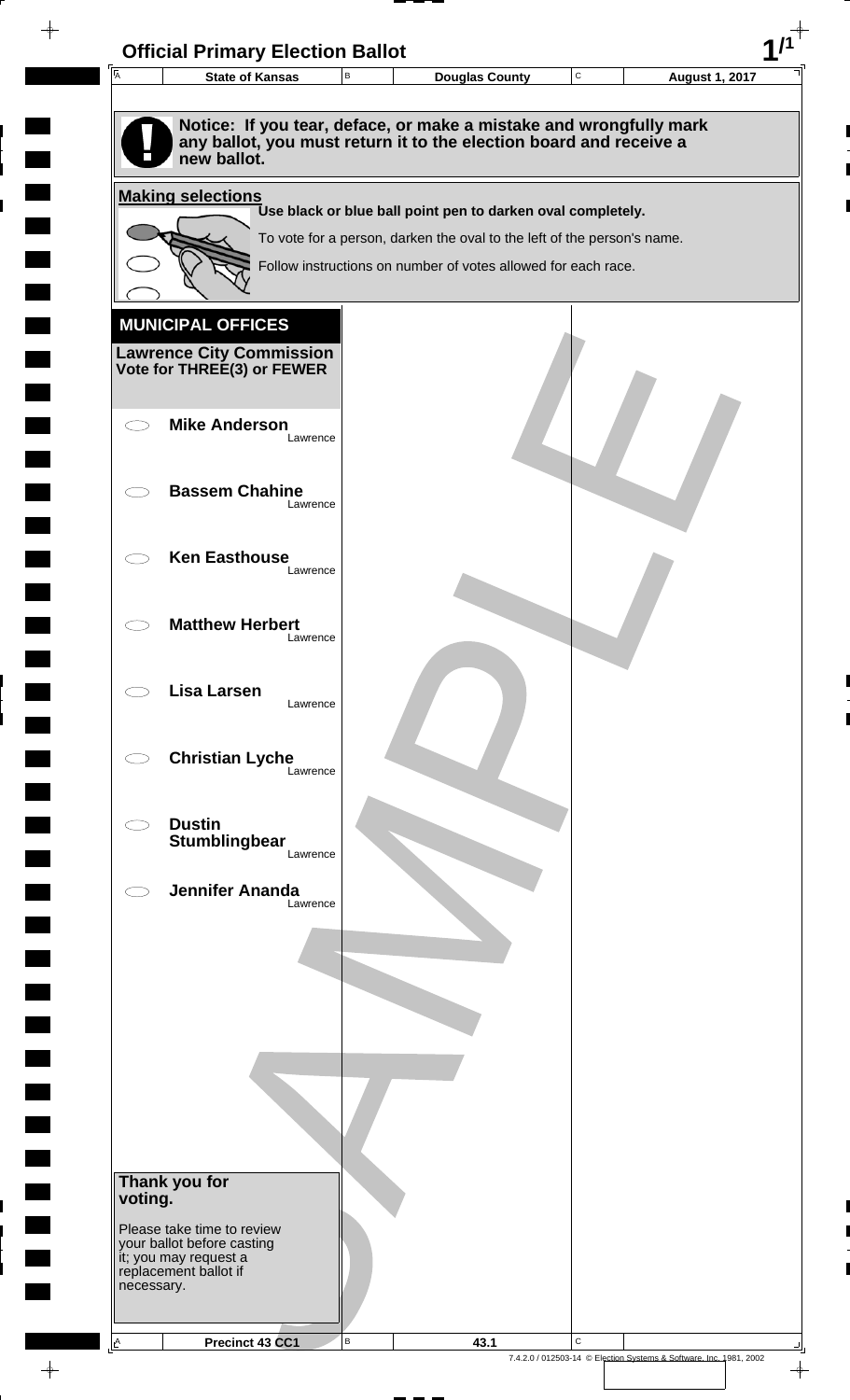| $\overline{A}$                     | <b>Official Primary Election Ballot</b><br><b>State of Kansas</b> | В | <b>Douglas County</b>                                                                                                                    | ${\bf C}$ | <b>August 1, 2017</b> |
|------------------------------------|-------------------------------------------------------------------|---|------------------------------------------------------------------------------------------------------------------------------------------|-----------|-----------------------|
|                                    |                                                                   |   |                                                                                                                                          |           |                       |
|                                    | new ballot.                                                       |   | Notice: If you tear, deface, or make a mistake and wrongfully mark<br>any ballot, you must return it to the election board and receive a |           |                       |
|                                    | <b>Making selections</b>                                          |   |                                                                                                                                          |           |                       |
|                                    |                                                                   |   | Use black or blue ball point pen to darken oval completely.                                                                              |           |                       |
|                                    |                                                                   |   | To vote for a person, darken the oval to the left of the person's name.                                                                  |           |                       |
|                                    |                                                                   |   | Follow instructions on number of votes allowed for each race.                                                                            |           |                       |
|                                    |                                                                   |   |                                                                                                                                          |           |                       |
|                                    | <b>MUNICIPAL OFFICES</b>                                          |   |                                                                                                                                          |           |                       |
|                                    | <b>Lawrence City Commission</b><br>Vote for THREE(3) or FEWER     |   |                                                                                                                                          |           |                       |
|                                    |                                                                   |   |                                                                                                                                          |           |                       |
| ⊂ ⊺                                | <b>Bassem Chahine</b><br>Lawrence                                 |   |                                                                                                                                          |           |                       |
|                                    |                                                                   |   |                                                                                                                                          |           |                       |
|                                    | <b>Ken Easthouse</b>                                              |   |                                                                                                                                          |           |                       |
|                                    | Lawrence                                                          |   |                                                                                                                                          |           |                       |
|                                    | <b>Matthew Herbert</b>                                            |   |                                                                                                                                          |           |                       |
| $\subset$ $\overline{\phantom{a}}$ | Lawrence                                                          |   |                                                                                                                                          |           |                       |
|                                    |                                                                   |   |                                                                                                                                          |           |                       |
|                                    | <b>Lisa Larsen</b><br>Lawrence                                    |   |                                                                                                                                          |           |                       |
|                                    |                                                                   |   |                                                                                                                                          |           |                       |
|                                    | <b>Christian Lyche</b>                                            |   |                                                                                                                                          |           |                       |
|                                    | Lawrence                                                          |   |                                                                                                                                          |           |                       |
|                                    | <b>Dustin</b>                                                     |   |                                                                                                                                          |           |                       |
|                                    | <b>Stumblingbear</b><br>Lawrence                                  |   |                                                                                                                                          |           |                       |
|                                    |                                                                   |   |                                                                                                                                          |           |                       |
|                                    | <b>Jennifer Ananda</b><br>Lawrence                                |   |                                                                                                                                          |           |                       |
|                                    |                                                                   |   |                                                                                                                                          |           |                       |
|                                    | <b>Mike Anderson</b><br>Lawrence                                  |   |                                                                                                                                          |           |                       |
|                                    |                                                                   |   |                                                                                                                                          |           |                       |
|                                    |                                                                   |   |                                                                                                                                          |           |                       |
|                                    |                                                                   |   |                                                                                                                                          |           |                       |
|                                    |                                                                   |   |                                                                                                                                          |           |                       |
|                                    |                                                                   |   |                                                                                                                                          |           |                       |
|                                    |                                                                   |   |                                                                                                                                          |           |                       |
|                                    |                                                                   |   |                                                                                                                                          |           |                       |
|                                    |                                                                   |   |                                                                                                                                          |           |                       |
|                                    |                                                                   |   |                                                                                                                                          |           |                       |
| voting.                            | Thank you for                                                     |   |                                                                                                                                          |           |                       |
|                                    | Please take time to review                                        |   |                                                                                                                                          |           |                       |
|                                    | your ballot before casting<br>it; you may request a               |   |                                                                                                                                          |           |                       |
| necessary.                         | replacement ballot if                                             |   |                                                                                                                                          |           |                       |
|                                    |                                                                   |   |                                                                                                                                          |           |                       |
|                                    |                                                                   |   |                                                                                                                                          |           |                       |

 $\overline{\phantom{a}}$ 

 $\blacksquare$ 

 $\blacksquare$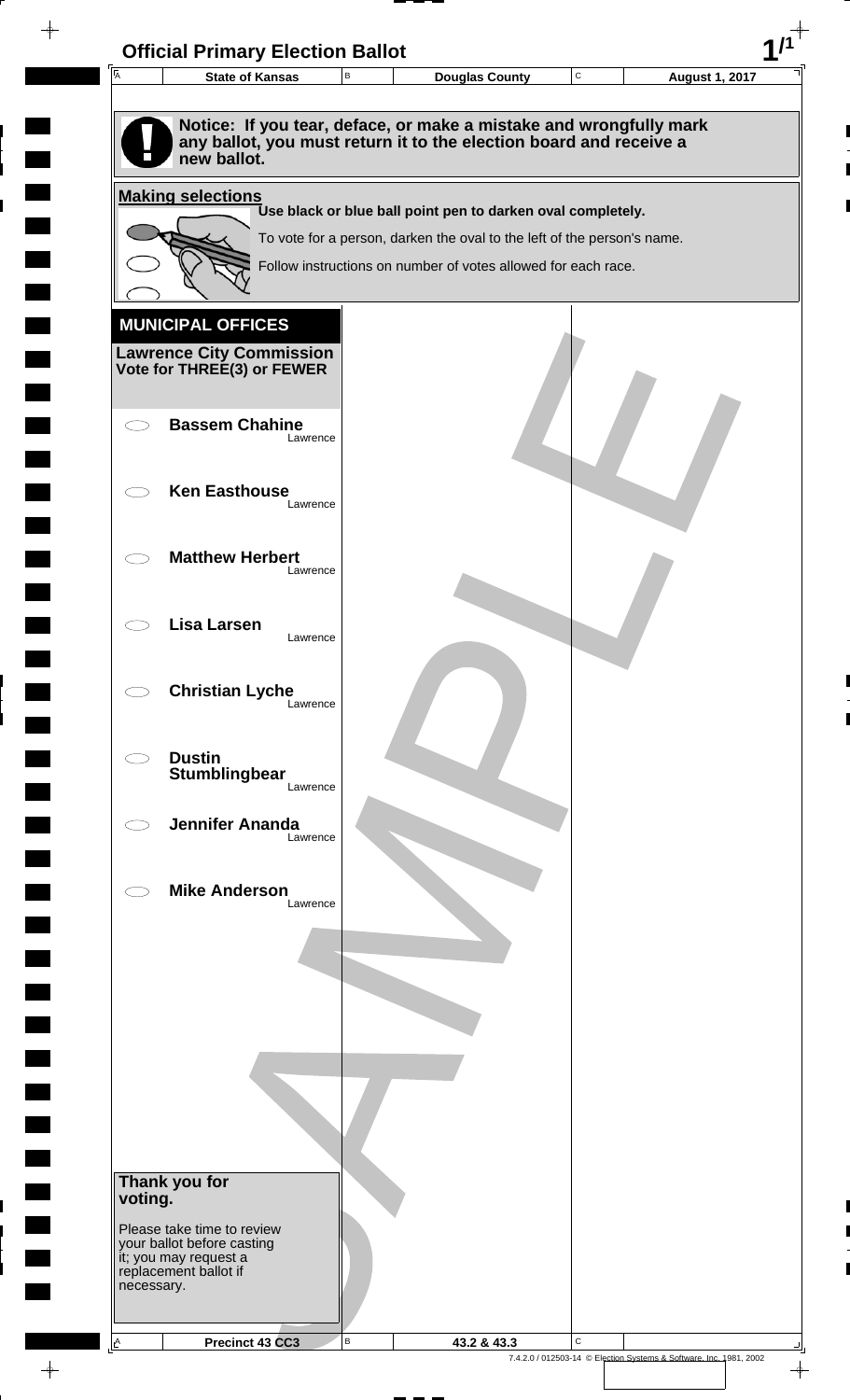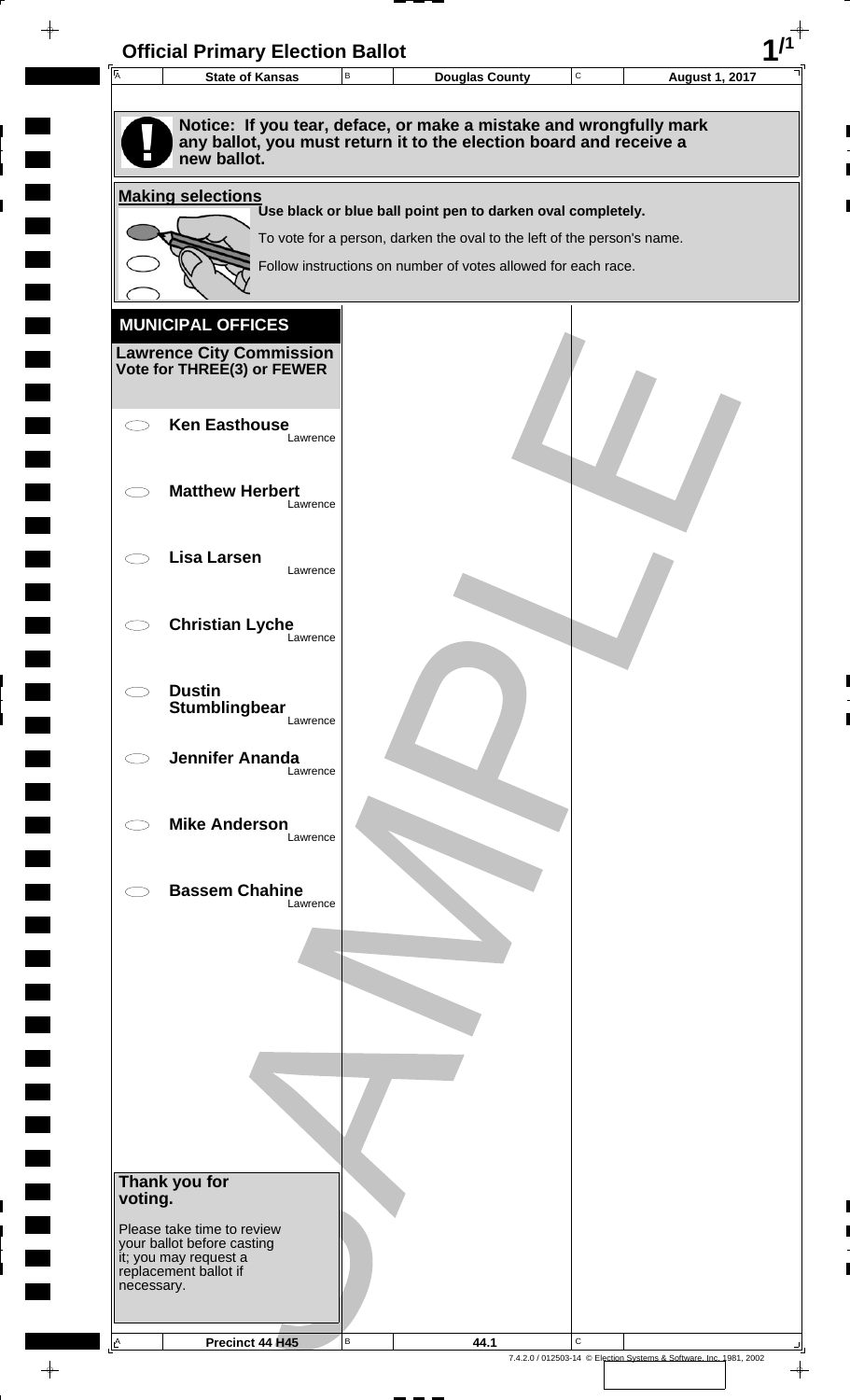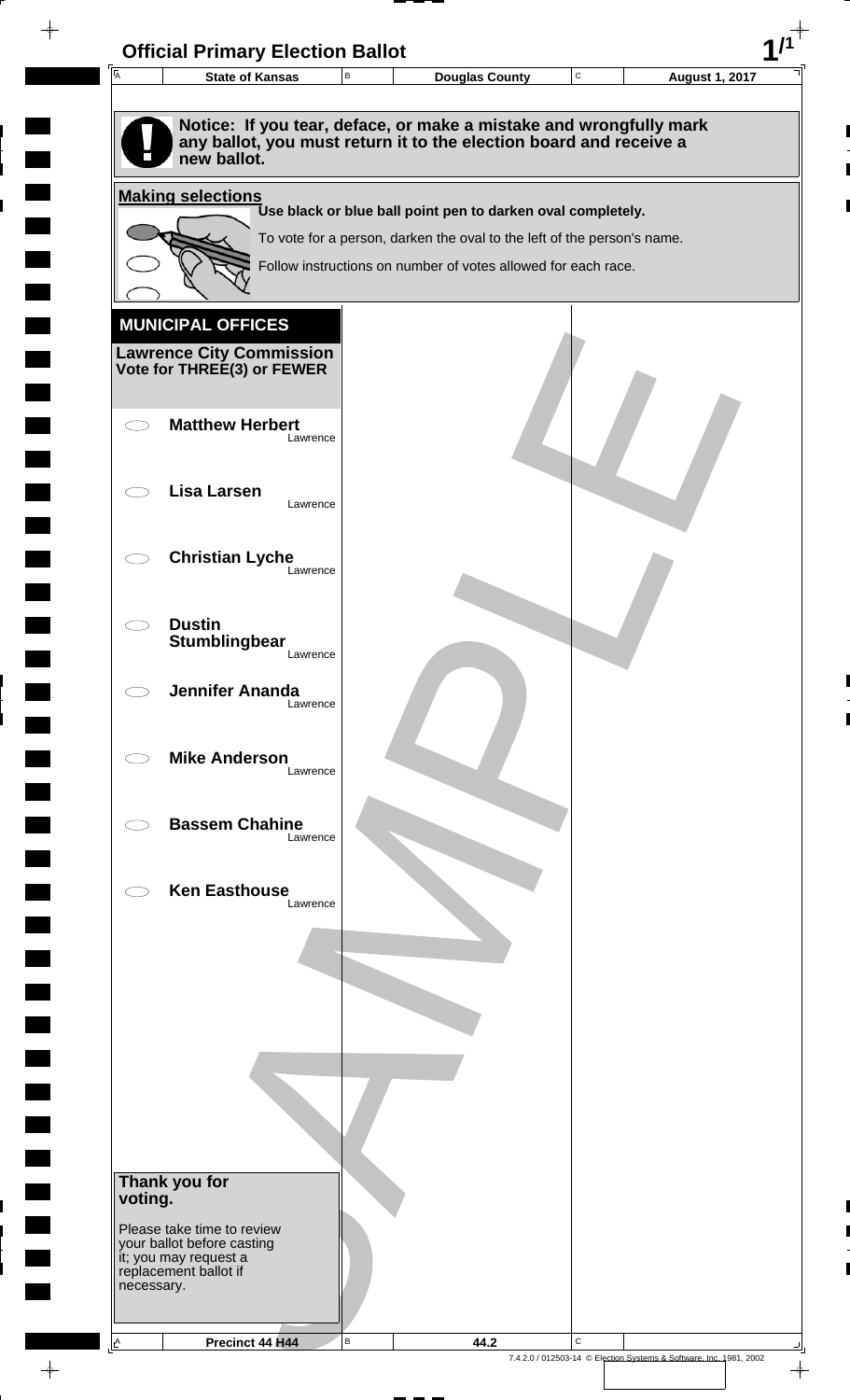

 $\overline{\phantom{a}}$ 

**Contract** 

 $\blacksquare$ 

 $\overline{\phantom{0}}$ 

 $\overline{\phantom{a}}$ 

 $\rightarrow$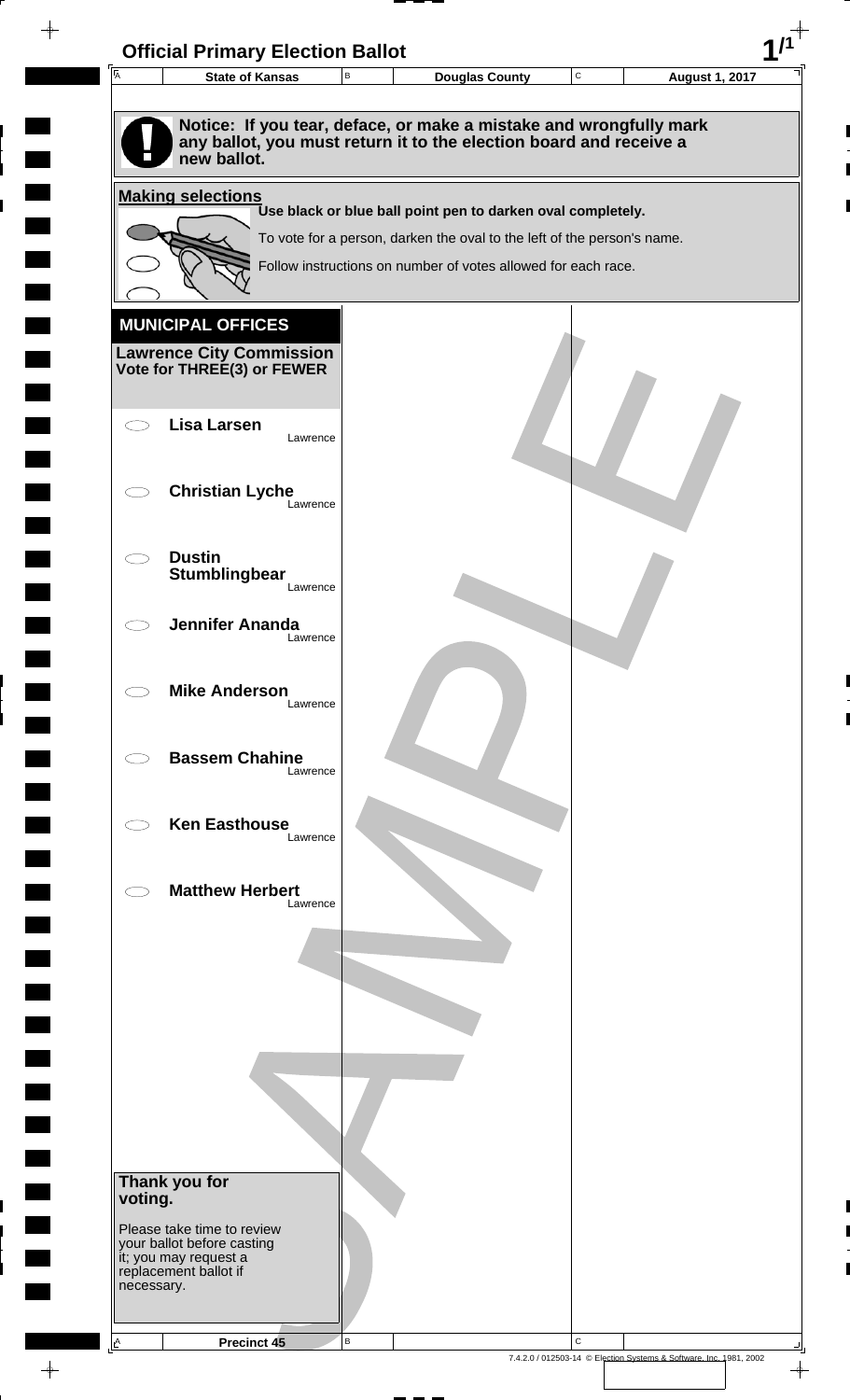| $\overline{A}$ | <b>State of Kansas</b>                                   | $\,$ B | <b>Douglas County</b>                                                                                                                    | $\mathbf C$ | <b>August 1, 2017</b> |
|----------------|----------------------------------------------------------|--------|------------------------------------------------------------------------------------------------------------------------------------------|-------------|-----------------------|
|                |                                                          |        |                                                                                                                                          |             |                       |
|                | new ballot.                                              |        | Notice: If you tear, deface, or make a mistake and wrongfully mark<br>any ballot, you must return it to the election board and receive a |             |                       |
|                | <b>Making selections</b>                                 |        |                                                                                                                                          |             |                       |
|                |                                                          |        | Use black or blue ball point pen to darken oval completely.                                                                              |             |                       |
|                |                                                          |        | To vote for a person, darken the oval to the left of the person's name.<br>Follow instructions on number of votes allowed for each race. |             |                       |
|                |                                                          |        |                                                                                                                                          |             |                       |
|                | <b>MUNICIPAL OFFICES</b>                                 |        |                                                                                                                                          |             |                       |
|                | <b>Lawrence City Commission</b>                          |        |                                                                                                                                          |             |                       |
|                | Vote for THREE(3) or FEWER                               |        |                                                                                                                                          |             |                       |
|                |                                                          |        |                                                                                                                                          |             |                       |
|                | <b>Christian Lyche</b><br>Lawrence                       |        |                                                                                                                                          |             |                       |
|                |                                                          |        |                                                                                                                                          |             |                       |
|                | <b>Dustin</b><br>Stumblingbear                           |        |                                                                                                                                          |             |                       |
|                | Lawrence                                                 |        |                                                                                                                                          |             |                       |
|                | <b>Jennifer Ananda</b><br>Lawrence                       |        |                                                                                                                                          |             |                       |
|                |                                                          |        |                                                                                                                                          |             |                       |
|                | <b>Mike Anderson</b>                                     |        |                                                                                                                                          |             |                       |
|                | Lawrence                                                 |        |                                                                                                                                          |             |                       |
|                | <b>Bassem Chahine</b>                                    |        |                                                                                                                                          |             |                       |
|                | Lawrence                                                 |        |                                                                                                                                          |             |                       |
|                | <b>Ken Easthouse</b>                                     |        |                                                                                                                                          |             |                       |
|                | Lawrence                                                 |        |                                                                                                                                          |             |                       |
|                |                                                          |        |                                                                                                                                          |             |                       |
|                | <b>Matthew Herbert</b><br>Lawrence                       |        |                                                                                                                                          |             |                       |
|                |                                                          |        |                                                                                                                                          |             |                       |
|                | <b>Lisa Larsen</b><br>Lawrence                           |        |                                                                                                                                          |             |                       |
|                |                                                          |        |                                                                                                                                          |             |                       |
|                |                                                          |        |                                                                                                                                          |             |                       |
|                |                                                          |        |                                                                                                                                          |             |                       |
|                |                                                          |        |                                                                                                                                          |             |                       |
|                |                                                          |        |                                                                                                                                          |             |                       |
|                |                                                          |        |                                                                                                                                          |             |                       |
|                |                                                          |        |                                                                                                                                          |             |                       |
|                |                                                          |        |                                                                                                                                          |             |                       |
|                | Thank you for                                            |        |                                                                                                                                          |             |                       |
| voting.        |                                                          |        |                                                                                                                                          |             |                       |
|                | Please take time to review<br>your ballot before casting |        |                                                                                                                                          |             |                       |
| necessary.     | it; you may request a<br>replacement ballot if           |        |                                                                                                                                          |             |                       |
|                |                                                          |        |                                                                                                                                          |             |                       |
|                |                                                          |        |                                                                                                                                          |             |                       |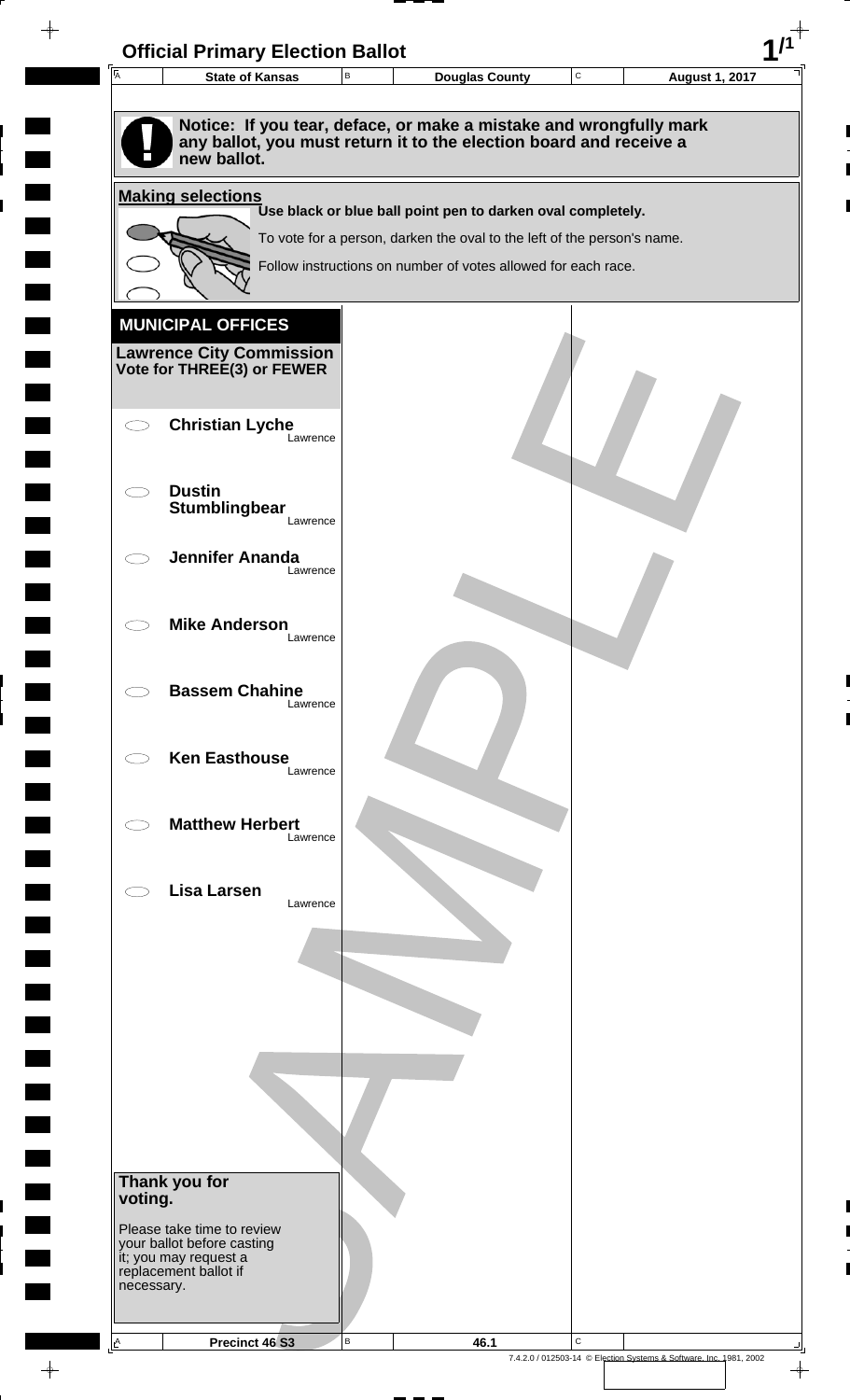

 $\overline{\phantom{a}}$ 

**Contract** 

 $\overline{\phantom{0}}$ 

 $\overline{\phantom{0}}$ 

 $\rightarrow$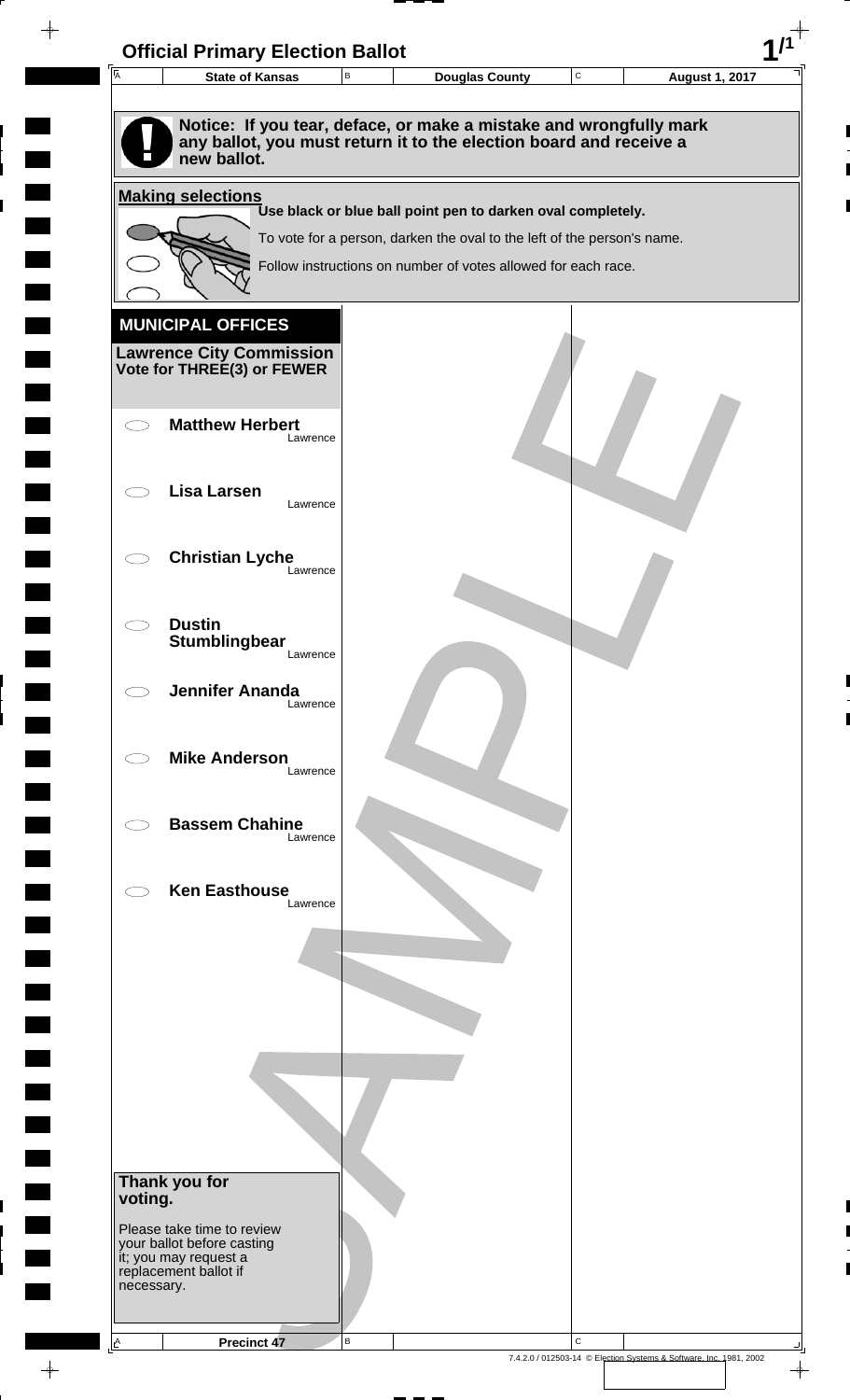| 匠                        | <b>State of Kansas</b>                              | В | <b>Douglas County</b>                                                   | C | <b>August 1, 2017</b> |
|--------------------------|-----------------------------------------------------|---|-------------------------------------------------------------------------|---|-----------------------|
|                          |                                                     |   |                                                                         |   |                       |
|                          |                                                     |   | Notice: If you tear, deface, or make a mistake and wrongfully mark      |   |                       |
|                          | new ballot.                                         |   | any ballot, you must return it to the election board and receive a      |   |                       |
|                          |                                                     |   |                                                                         |   |                       |
|                          | <b>Making selections</b>                            |   | Use black or blue ball point pen to darken oval completely.             |   |                       |
|                          |                                                     |   | To vote for a person, darken the oval to the left of the person's name. |   |                       |
|                          |                                                     |   | Follow instructions on number of votes allowed for each race.           |   |                       |
|                          |                                                     |   |                                                                         |   |                       |
|                          | <b>MUNICIPAL OFFICES</b>                            |   |                                                                         |   |                       |
|                          | <b>Lawrence City Commission</b>                     |   |                                                                         |   |                       |
|                          | Vote for THREE(3) or FEWER                          |   |                                                                         |   |                       |
|                          |                                                     |   |                                                                         |   |                       |
|                          | <b>Jennifer Ananda</b><br>Lawrence                  |   |                                                                         |   |                       |
|                          |                                                     |   |                                                                         |   |                       |
|                          | <b>Mike Anderson</b>                                |   |                                                                         |   |                       |
|                          | Lawrence                                            |   |                                                                         |   |                       |
|                          | <b>Bassem Chahine</b>                               |   |                                                                         |   |                       |
|                          | Lawrence                                            |   |                                                                         |   |                       |
|                          |                                                     |   |                                                                         |   |                       |
|                          | <b>Ken Easthouse</b><br>Lawrence                    |   |                                                                         |   |                       |
|                          |                                                     |   |                                                                         |   |                       |
|                          | <b>Matthew Herbert</b>                              |   |                                                                         |   |                       |
|                          | Lawrence                                            |   |                                                                         |   |                       |
|                          |                                                     |   |                                                                         |   |                       |
|                          | <b>Lisa Larsen</b><br>Lawrence                      |   |                                                                         |   |                       |
|                          |                                                     |   |                                                                         |   |                       |
|                          | <b>Christian Lyche</b><br>Lawrence                  |   |                                                                         |   |                       |
|                          |                                                     |   |                                                                         |   |                       |
|                          | <b>Dustin</b>                                       |   |                                                                         |   |                       |
|                          | Stumblingbear<br>Lawrence                           |   |                                                                         |   |                       |
|                          |                                                     |   |                                                                         |   |                       |
|                          |                                                     |   |                                                                         |   |                       |
|                          |                                                     |   |                                                                         |   |                       |
|                          |                                                     |   |                                                                         |   |                       |
|                          |                                                     |   |                                                                         |   |                       |
|                          |                                                     |   |                                                                         |   |                       |
|                          |                                                     |   |                                                                         |   |                       |
|                          |                                                     |   |                                                                         |   |                       |
|                          |                                                     |   |                                                                         |   |                       |
| Thank you for<br>voting. |                                                     |   |                                                                         |   |                       |
|                          | Please take time to review                          |   |                                                                         |   |                       |
|                          | your ballot before casting<br>it; you may request a |   |                                                                         |   |                       |
| necessary.               | replacement ballot if                               |   |                                                                         |   |                       |
|                          |                                                     |   |                                                                         |   |                       |

 $\blacksquare$ 

 $\blacksquare$ 

 $\begin{array}{c} \hline \end{array}$ 

 $\begin{array}{c} \begin{array}{c} \hline \end{array} \end{array}$ 

 $\frac{1}{\sqrt{2\pi}}\int_{0}^{\pi}\frac{1}{\sqrt{2\pi}}\left( \frac{1}{\sqrt{2\pi}}\right) \frac{d\mu}{d\mu}d\mu$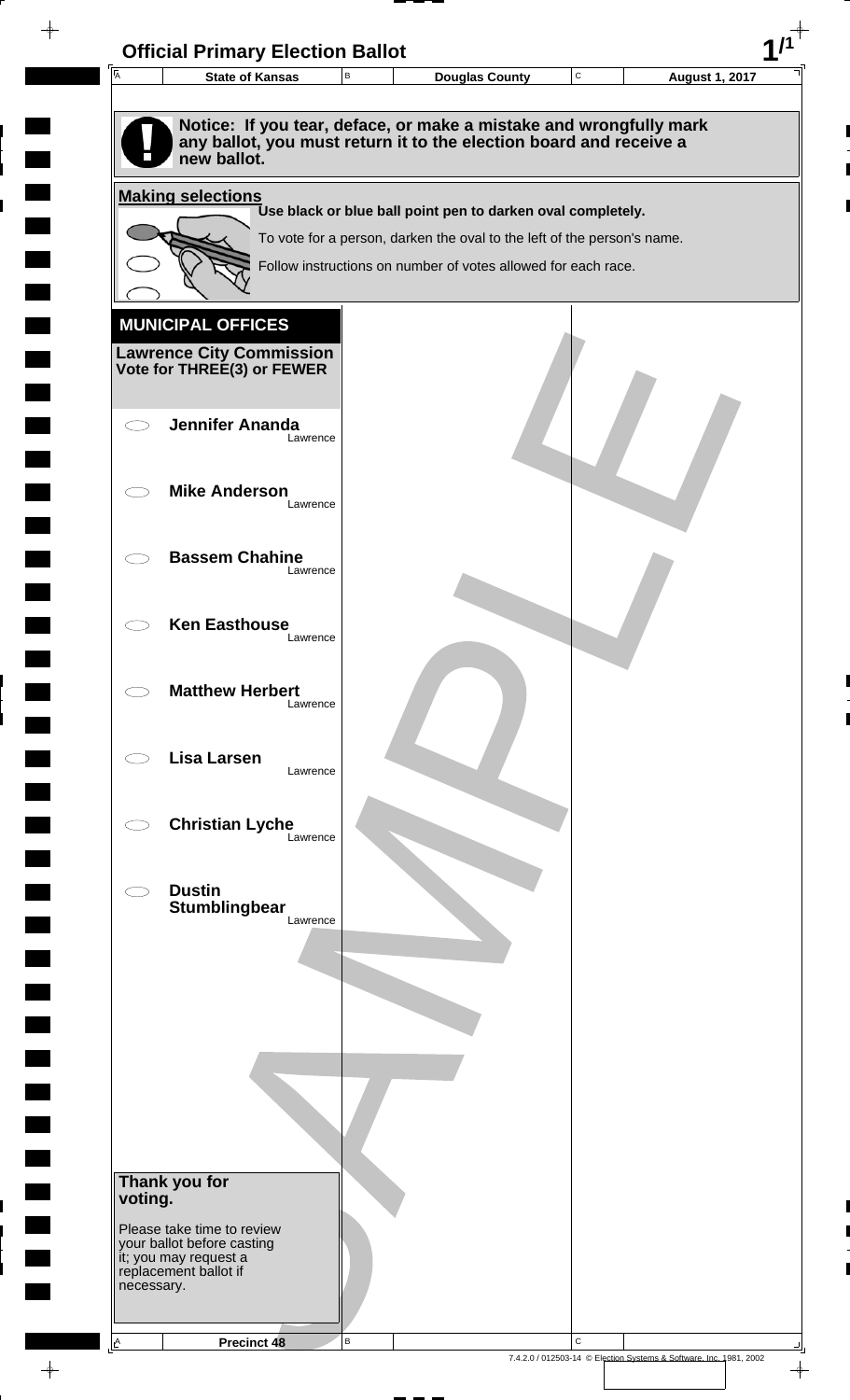| $\overline{A}$ | В<br><b>State of Kansas</b>                                                                                                                             | <b>Douglas County</b>                                                                                                                    | $\mathbf C$ | <b>August 1, 2017</b> |
|----------------|---------------------------------------------------------------------------------------------------------------------------------------------------------|------------------------------------------------------------------------------------------------------------------------------------------|-------------|-----------------------|
|                | Notice: If you tear, deface, or make a mistake and wrongfully mark<br>any ballot, you must return it to the election board and receive a<br>new ballot. |                                                                                                                                          |             |                       |
|                | <b>Making selections</b>                                                                                                                                |                                                                                                                                          |             |                       |
|                |                                                                                                                                                         | Use black or blue ball point pen to darken oval completely.                                                                              |             |                       |
|                |                                                                                                                                                         | To vote for a person, darken the oval to the left of the person's name.<br>Follow instructions on number of votes allowed for each race. |             |                       |
|                |                                                                                                                                                         |                                                                                                                                          |             |                       |
|                | <b>MUNICIPAL OFFICES</b>                                                                                                                                |                                                                                                                                          |             |                       |
|                |                                                                                                                                                         |                                                                                                                                          |             |                       |
|                | <b>Lawrence City Commission Vote for THREE(3) or FEWER</b>                                                                                              |                                                                                                                                          |             |                       |
|                |                                                                                                                                                         |                                                                                                                                          |             |                       |
|                | <b>Mike Anderson</b><br>Lawrence                                                                                                                        |                                                                                                                                          |             |                       |
|                |                                                                                                                                                         |                                                                                                                                          |             |                       |
|                | <b>Bassem Chahine</b><br>Lawrence                                                                                                                       |                                                                                                                                          |             |                       |
|                |                                                                                                                                                         |                                                                                                                                          |             |                       |
|                | <b>Ken Easthouse</b>                                                                                                                                    |                                                                                                                                          |             |                       |
|                | Lawrence                                                                                                                                                |                                                                                                                                          |             |                       |
|                | <b>Matthew Herbert</b>                                                                                                                                  |                                                                                                                                          |             |                       |
|                | Lawrence                                                                                                                                                |                                                                                                                                          |             |                       |
|                |                                                                                                                                                         |                                                                                                                                          |             |                       |
|                | <b>Lisa Larsen</b><br>Lawrence                                                                                                                          |                                                                                                                                          |             |                       |
|                |                                                                                                                                                         |                                                                                                                                          |             |                       |
|                | <b>Christian Lyche</b><br>Lawrence                                                                                                                      |                                                                                                                                          |             |                       |
|                |                                                                                                                                                         |                                                                                                                                          |             |                       |
|                | <b>Dustin</b>                                                                                                                                           |                                                                                                                                          |             |                       |
|                | <b>Stumblingbear</b><br>Lawrence                                                                                                                        |                                                                                                                                          |             |                       |
|                | <b>Jennifer Ananda</b>                                                                                                                                  |                                                                                                                                          |             |                       |
|                | Lawrence                                                                                                                                                |                                                                                                                                          |             |                       |
|                |                                                                                                                                                         |                                                                                                                                          |             |                       |
|                |                                                                                                                                                         |                                                                                                                                          |             |                       |
|                |                                                                                                                                                         |                                                                                                                                          |             |                       |
|                |                                                                                                                                                         |                                                                                                                                          |             |                       |
|                |                                                                                                                                                         |                                                                                                                                          |             |                       |
|                |                                                                                                                                                         |                                                                                                                                          |             |                       |
|                |                                                                                                                                                         |                                                                                                                                          |             |                       |
|                |                                                                                                                                                         |                                                                                                                                          |             |                       |
| voting.        | Thank you for                                                                                                                                           |                                                                                                                                          |             |                       |
|                | Please take time to review                                                                                                                              |                                                                                                                                          |             |                       |
|                | your ballot before casting<br>it; you may request a                                                                                                     |                                                                                                                                          |             |                       |
|                | replacement ballot if                                                                                                                                   |                                                                                                                                          |             |                       |
| necessary.     |                                                                                                                                                         |                                                                                                                                          |             |                       |

 $\blacksquare$ 

 $\blacksquare$ 

 $\begin{array}{c} \hline \end{array}$ 

 $\begin{array}{c} \hline \end{array}$ 

 $\blacksquare$ 

 $\begin{array}{c}\n\downarrow \\
\downarrow \\
\downarrow\n\end{array}$ 

 $\begin{bmatrix} 1 \\ 1 \end{bmatrix}$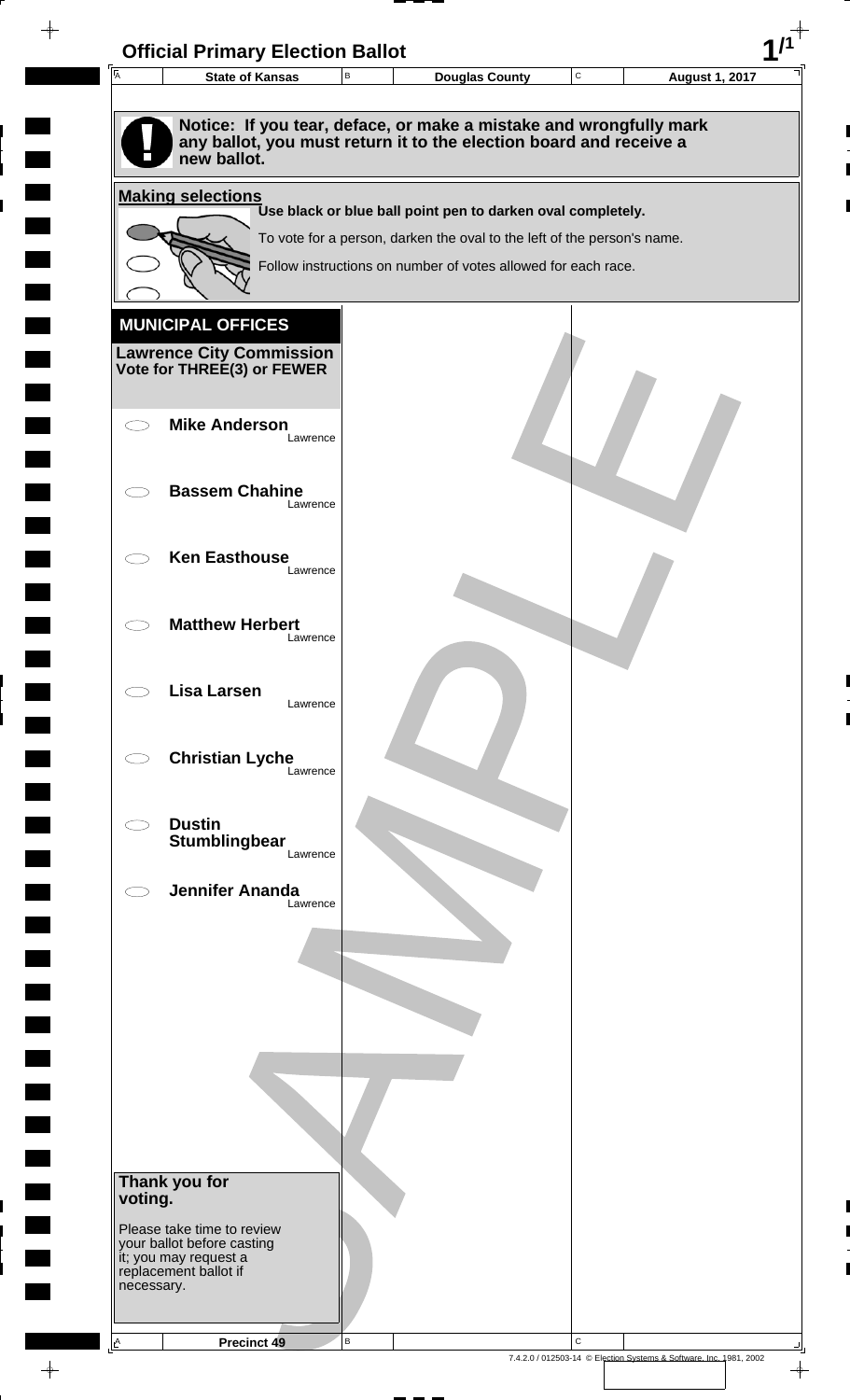| $\overline{A}$                     | <b>Official Primary Election Ballot</b><br><b>State of Kansas</b>            | $\, {\sf B}$ | <b>Douglas County</b>                                                   | ${\bf C}$ | <b>August 1, 2017</b> |
|------------------------------------|------------------------------------------------------------------------------|--------------|-------------------------------------------------------------------------|-----------|-----------------------|
|                                    |                                                                              |              |                                                                         |           |                       |
|                                    |                                                                              |              | Notice: If you tear, deface, or make a mistake and wrongfully mark      |           |                       |
|                                    | new ballot.                                                                  |              | any ballot, you must return it to the election board and receive a      |           |                       |
|                                    |                                                                              |              |                                                                         |           |                       |
|                                    | <b>Making selections</b>                                                     |              | Use black or blue ball point pen to darken oval completely.             |           |                       |
|                                    |                                                                              |              | To vote for a person, darken the oval to the left of the person's name. |           |                       |
|                                    |                                                                              |              | Follow instructions on number of votes allowed for each race.           |           |                       |
|                                    |                                                                              |              |                                                                         |           |                       |
|                                    | <b>USD OFFICES</b>                                                           |              |                                                                         |           |                       |
|                                    | <b>USD 343 School Board</b>                                                  |              |                                                                         |           |                       |
| <b>Member</b>                      | USD 343 Position 6                                                           |              |                                                                         |           |                       |
|                                    | Vote for ONE (1)                                                             |              |                                                                         |           |                       |
| $\bigcirc$                         | <b>Stephanie Confer</b>                                                      | Lecompton    |                                                                         |           |                       |
|                                    |                                                                              |              |                                                                         |           |                       |
| $\subset$ $\overline{\phantom{a}}$ | <b>Nick Fergus</b>                                                           |              |                                                                         |           |                       |
|                                    |                                                                              | Lecompton    |                                                                         |           |                       |
|                                    |                                                                              |              |                                                                         |           |                       |
|                                    | <b>Brad Guess</b>                                                            | Lawrence     |                                                                         |           |                       |
|                                    |                                                                              |              |                                                                         |           |                       |
|                                    | Debra L. Walburn                                                             |              |                                                                         |           |                       |
|                                    |                                                                              | Lawrence     |                                                                         |           |                       |
|                                    |                                                                              |              |                                                                         |           |                       |
|                                    |                                                                              |              |                                                                         |           |                       |
|                                    |                                                                              |              |                                                                         |           |                       |
|                                    |                                                                              |              |                                                                         |           |                       |
|                                    |                                                                              |              |                                                                         |           |                       |
|                                    |                                                                              |              |                                                                         |           |                       |
|                                    |                                                                              |              |                                                                         |           |                       |
|                                    |                                                                              |              |                                                                         |           |                       |
|                                    |                                                                              |              |                                                                         |           |                       |
|                                    |                                                                              |              |                                                                         |           |                       |
|                                    |                                                                              |              |                                                                         |           |                       |
|                                    |                                                                              |              |                                                                         |           |                       |
|                                    |                                                                              |              |                                                                         |           |                       |
|                                    |                                                                              |              |                                                                         |           |                       |
|                                    |                                                                              |              |                                                                         |           |                       |
|                                    |                                                                              |              |                                                                         |           |                       |
|                                    |                                                                              |              |                                                                         |           |                       |
|                                    |                                                                              |              |                                                                         |           |                       |
|                                    | Thank you for                                                                |              |                                                                         |           |                       |
| voting.                            |                                                                              |              |                                                                         |           |                       |
|                                    | Please take time to review                                                   |              |                                                                         |           |                       |
|                                    | your ballot before casting<br>it; you may request a<br>replacement ballot if |              |                                                                         |           |                       |
| necessary.                         |                                                                              |              |                                                                         |           |                       |
|                                    |                                                                              |              |                                                                         |           |                       |
|                                    |                                                                              |              |                                                                         |           |                       |

 $\blacksquare$ 

 $\blacksquare$ 

 $\blacksquare$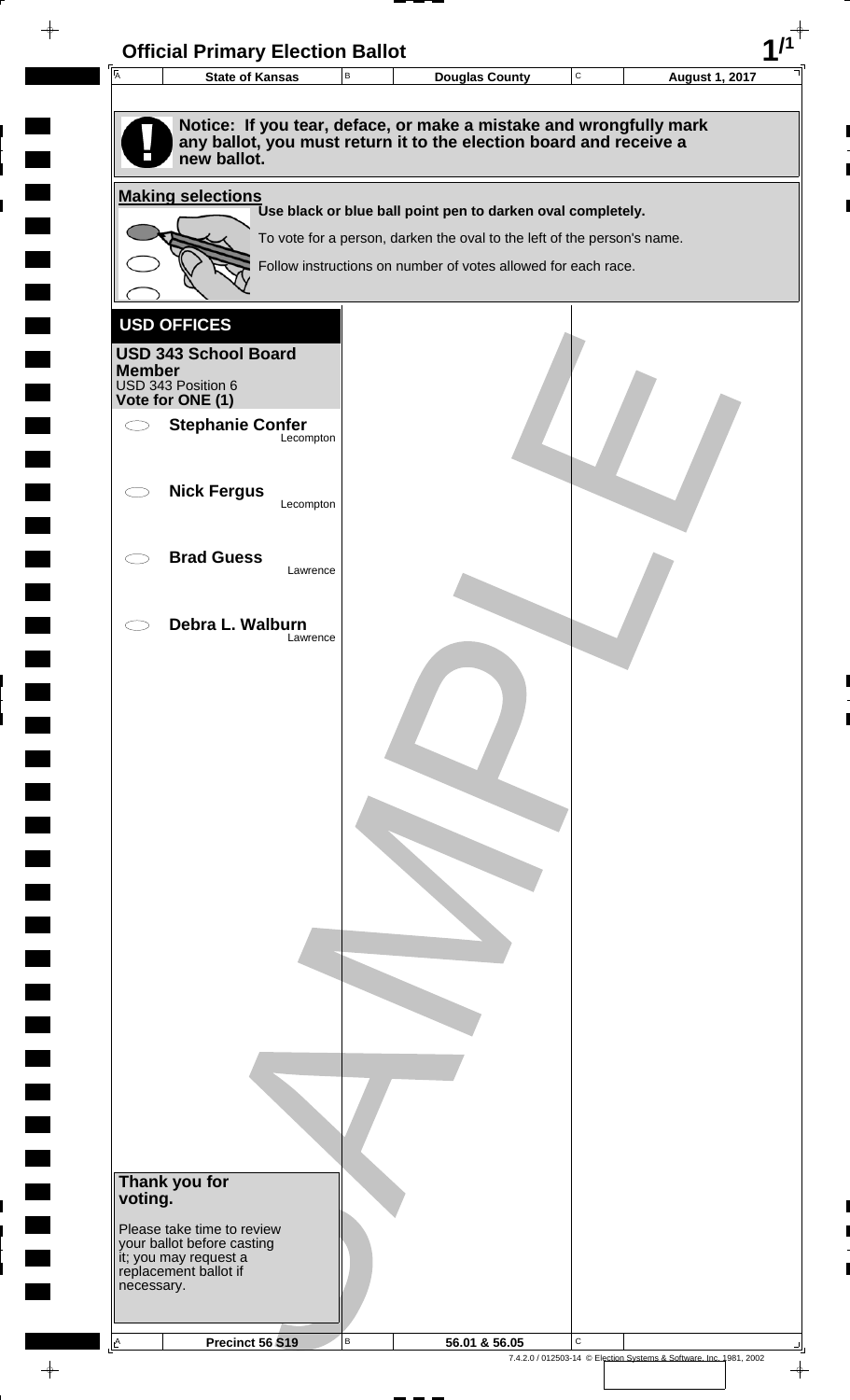| <b>I</b> A<br><b>State of Kansas</b>                                                                                                                    | В | <b>Douglas County</b>                                                   | $\mathtt{C}$ | <b>August 1, 2017</b> |
|---------------------------------------------------------------------------------------------------------------------------------------------------------|---|-------------------------------------------------------------------------|--------------|-----------------------|
|                                                                                                                                                         |   |                                                                         |              |                       |
| Notice: If you tear, deface, or make a mistake and wrongfully mark<br>any ballot, you must return it to the election board and receive a<br>new ballot. |   |                                                                         |              |                       |
| <b>Making selections</b>                                                                                                                                |   |                                                                         |              |                       |
|                                                                                                                                                         |   | Use black or blue ball point pen to darken oval completely.             |              |                       |
|                                                                                                                                                         |   | To vote for a person, darken the oval to the left of the person's name. |              |                       |
|                                                                                                                                                         |   | Follow instructions on number of votes allowed for each race.           |              |                       |
|                                                                                                                                                         |   |                                                                         |              |                       |
| <b>USD OFFICES</b>                                                                                                                                      |   |                                                                         |              |                       |
| <b>USD 343 School Board</b><br><b>Member</b>                                                                                                            |   |                                                                         |              |                       |
| USD 343 Position 6                                                                                                                                      |   |                                                                         |              |                       |
| Vote for ONE (1)<br><b>Nick Fergus</b><br>$\bigcirc$                                                                                                    |   |                                                                         |              |                       |
| Lecompton                                                                                                                                               |   |                                                                         |              |                       |
|                                                                                                                                                         |   |                                                                         |              |                       |
| <b>Brad Guess</b><br>Lawrence                                                                                                                           |   |                                                                         |              |                       |
|                                                                                                                                                         |   |                                                                         |              |                       |
| Debra L. Walburn                                                                                                                                        |   |                                                                         |              |                       |
| Lawrence                                                                                                                                                |   |                                                                         |              |                       |
|                                                                                                                                                         |   |                                                                         |              |                       |
| <b>Stephanie Confer</b><br>Lecompton                                                                                                                    |   |                                                                         |              |                       |
|                                                                                                                                                         |   |                                                                         |              |                       |
|                                                                                                                                                         |   |                                                                         |              |                       |
|                                                                                                                                                         |   |                                                                         |              |                       |
|                                                                                                                                                         |   |                                                                         |              |                       |
|                                                                                                                                                         |   |                                                                         |              |                       |
|                                                                                                                                                         |   |                                                                         |              |                       |
|                                                                                                                                                         |   |                                                                         |              |                       |
|                                                                                                                                                         |   |                                                                         |              |                       |
|                                                                                                                                                         |   |                                                                         |              |                       |
|                                                                                                                                                         |   |                                                                         |              |                       |
|                                                                                                                                                         |   |                                                                         |              |                       |
|                                                                                                                                                         |   |                                                                         |              |                       |
|                                                                                                                                                         |   |                                                                         |              |                       |
|                                                                                                                                                         |   |                                                                         |              |                       |
|                                                                                                                                                         |   |                                                                         |              |                       |
|                                                                                                                                                         |   |                                                                         |              |                       |
|                                                                                                                                                         |   |                                                                         |              |                       |
|                                                                                                                                                         |   |                                                                         |              |                       |
| Thank you for                                                                                                                                           |   |                                                                         |              |                       |
| voting.                                                                                                                                                 |   |                                                                         |              |                       |
| Please take time to review<br>your ballot before casting                                                                                                |   |                                                                         |              |                       |
| it; you may request a<br>replacement ballot if                                                                                                          |   |                                                                         |              |                       |
| necessary.                                                                                                                                              |   |                                                                         |              |                       |
|                                                                                                                                                         |   |                                                                         |              |                       |

 $\frac{1}{\sqrt{2}}$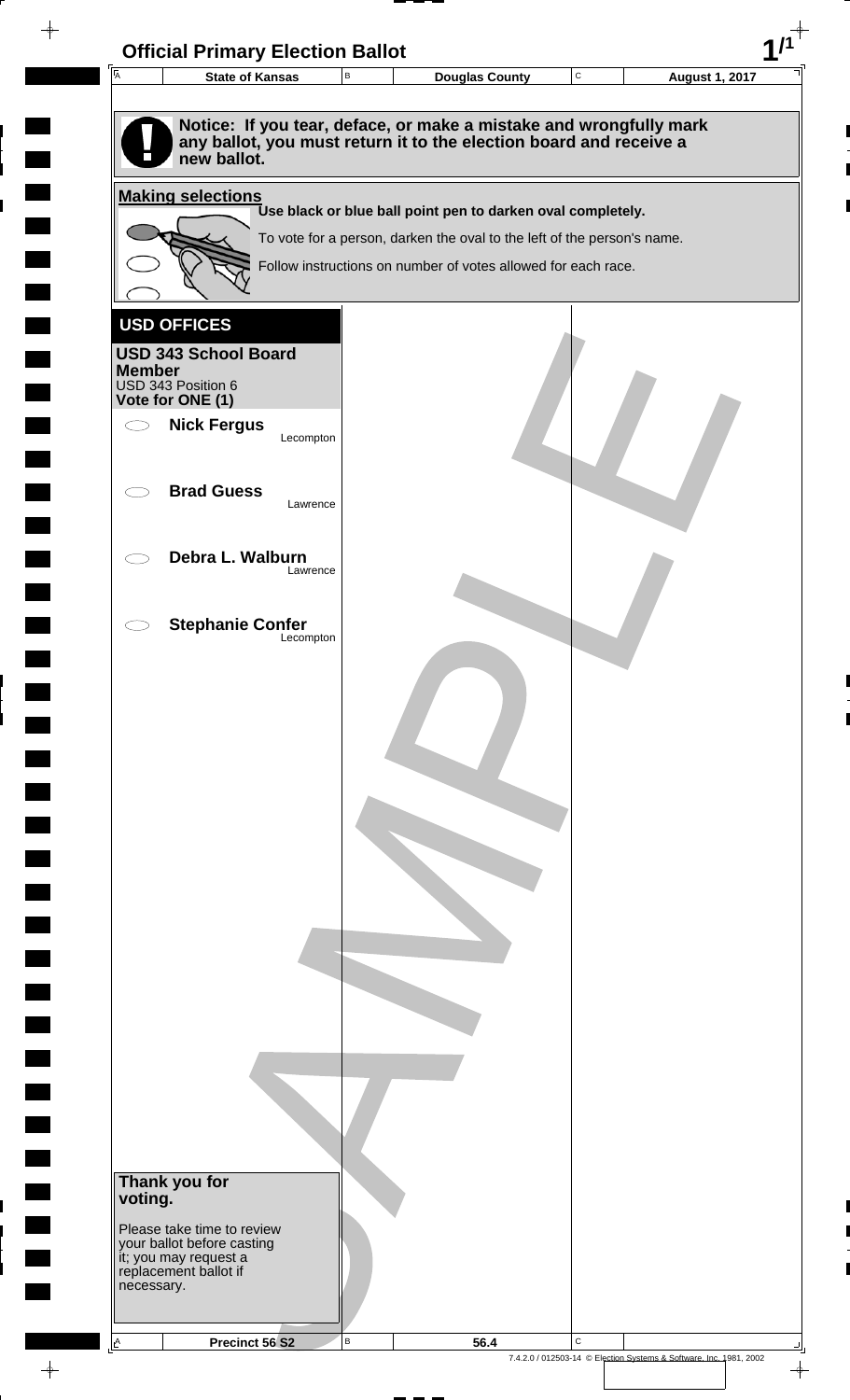| Ā<br><b>State of Kansas</b>                                                                                                                             | $\, {\bf B}$ | <b>Douglas County</b>                                                                                                                                                                                   | $\mathbf C$ | <b>August 1, 2017</b> |
|---------------------------------------------------------------------------------------------------------------------------------------------------------|--------------|---------------------------------------------------------------------------------------------------------------------------------------------------------------------------------------------------------|-------------|-----------------------|
|                                                                                                                                                         |              |                                                                                                                                                                                                         |             |                       |
| Notice: If you tear, deface, or make a mistake and wrongfully mark<br>any ballot, you must return it to the election board and receive a<br>new ballot. |              |                                                                                                                                                                                                         |             |                       |
| <b>Making selections</b>                                                                                                                                |              |                                                                                                                                                                                                         |             |                       |
|                                                                                                                                                         |              | Use black or blue ball point pen to darken oval completely.<br>To vote for a person, darken the oval to the left of the person's name.<br>Follow instructions on number of votes allowed for each race. |             |                       |
|                                                                                                                                                         |              |                                                                                                                                                                                                         |             |                       |
| <b>USD OFFICES</b>                                                                                                                                      |              |                                                                                                                                                                                                         |             |                       |
| <b>USD 343 School Board</b>                                                                                                                             |              |                                                                                                                                                                                                         |             |                       |
| <b>Member</b>                                                                                                                                           |              |                                                                                                                                                                                                         |             |                       |
| USD 343 Position 6<br>Vote for ONE (1)                                                                                                                  |              |                                                                                                                                                                                                         |             |                       |
| <b>Brad Guess</b><br>$\bigcirc$                                                                                                                         |              |                                                                                                                                                                                                         |             |                       |
| Lawrence                                                                                                                                                |              |                                                                                                                                                                                                         |             |                       |
|                                                                                                                                                         |              |                                                                                                                                                                                                         |             |                       |
| Debra L. Walburn<br>Lawrence                                                                                                                            |              |                                                                                                                                                                                                         |             |                       |
|                                                                                                                                                         |              |                                                                                                                                                                                                         |             |                       |
| <b>Stephanie Confer</b>                                                                                                                                 |              |                                                                                                                                                                                                         |             |                       |
| Lecompton                                                                                                                                               |              |                                                                                                                                                                                                         |             |                       |
|                                                                                                                                                         |              |                                                                                                                                                                                                         |             |                       |
| <b>Nick Fergus</b><br>Lecompton                                                                                                                         |              |                                                                                                                                                                                                         |             |                       |
|                                                                                                                                                         |              |                                                                                                                                                                                                         |             |                       |
|                                                                                                                                                         |              |                                                                                                                                                                                                         |             |                       |
|                                                                                                                                                         |              |                                                                                                                                                                                                         |             |                       |
|                                                                                                                                                         |              |                                                                                                                                                                                                         |             |                       |
|                                                                                                                                                         |              |                                                                                                                                                                                                         |             |                       |
|                                                                                                                                                         |              |                                                                                                                                                                                                         |             |                       |
|                                                                                                                                                         |              |                                                                                                                                                                                                         |             |                       |
|                                                                                                                                                         |              |                                                                                                                                                                                                         |             |                       |
|                                                                                                                                                         |              |                                                                                                                                                                                                         |             |                       |
|                                                                                                                                                         |              |                                                                                                                                                                                                         |             |                       |
|                                                                                                                                                         |              |                                                                                                                                                                                                         |             |                       |
|                                                                                                                                                         |              |                                                                                                                                                                                                         |             |                       |
|                                                                                                                                                         |              |                                                                                                                                                                                                         |             |                       |
|                                                                                                                                                         |              |                                                                                                                                                                                                         |             |                       |
|                                                                                                                                                         |              |                                                                                                                                                                                                         |             |                       |
|                                                                                                                                                         |              |                                                                                                                                                                                                         |             |                       |
|                                                                                                                                                         |              |                                                                                                                                                                                                         |             |                       |
|                                                                                                                                                         |              |                                                                                                                                                                                                         |             |                       |
|                                                                                                                                                         |              |                                                                                                                                                                                                         |             |                       |
| Thank you for                                                                                                                                           |              |                                                                                                                                                                                                         |             |                       |
| voting.                                                                                                                                                 |              |                                                                                                                                                                                                         |             |                       |
| Please take time to review<br>your ballot before casting                                                                                                |              |                                                                                                                                                                                                         |             |                       |
| it; you may request a<br>replacement ballot if                                                                                                          |              |                                                                                                                                                                                                         |             |                       |
| necessary.                                                                                                                                              |              |                                                                                                                                                                                                         |             |                       |
|                                                                                                                                                         |              |                                                                                                                                                                                                         |             |                       |

 $\frac{1}{\sqrt{2\pi}}$ 

 $\frac{1}{\sqrt{2}}$ 

 $\blacksquare$ 

 $\blacksquare$ 

 $\blacksquare$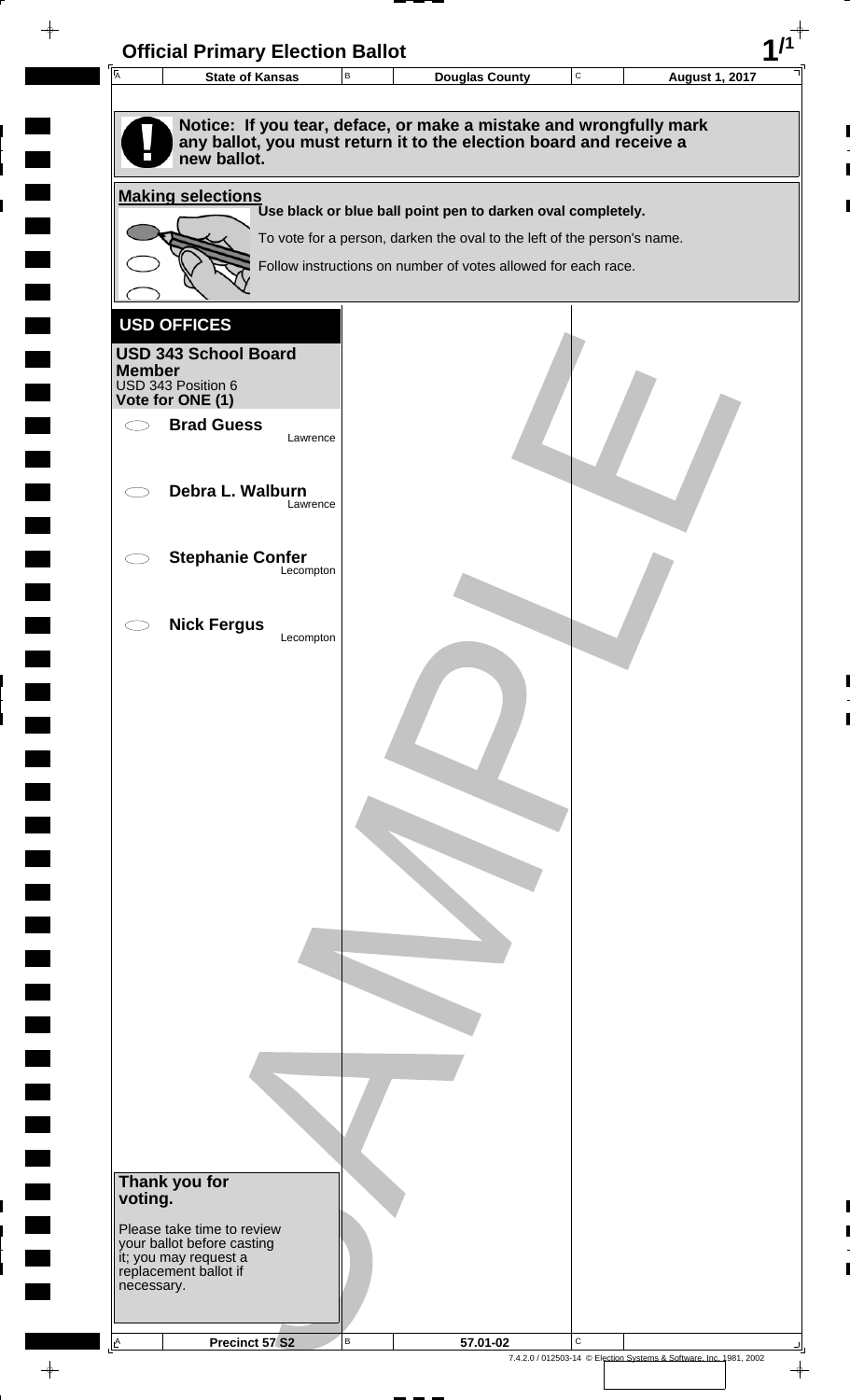| $\overline{A}$<br><b>State of Kansas</b>                                          | $\mathsf B$ | <b>Douglas County</b>                                                   | $\mathbf C$ | <b>August 1, 2017</b> |
|-----------------------------------------------------------------------------------|-------------|-------------------------------------------------------------------------|-------------|-----------------------|
|                                                                                   |             |                                                                         |             |                       |
| Notice: If you tear, deface, or make a mistake and wrongfully mark                |             |                                                                         |             |                       |
| any ballot, you must return it to the election board and receive a<br>new ballot. |             |                                                                         |             |                       |
|                                                                                   |             |                                                                         |             |                       |
| <b>Making selections</b>                                                          |             | Use black or blue ball point pen to darken oval completely.             |             |                       |
|                                                                                   |             | To vote for a person, darken the oval to the left of the person's name. |             |                       |
|                                                                                   |             | Follow instructions on number of votes allowed for each race.           |             |                       |
|                                                                                   |             |                                                                         |             |                       |
| <b>USD OFFICES</b>                                                                |             |                                                                         |             |                       |
| <b>USD 343 School Board</b>                                                       |             |                                                                         |             |                       |
| <b>Member</b>                                                                     |             |                                                                         |             |                       |
| USD 343 Position 6<br>Vote for ONE (1)                                            |             |                                                                         |             |                       |
| Debra L. Walburn<br>Ο                                                             |             |                                                                         |             |                       |
|                                                                                   | Lawrence    |                                                                         |             |                       |
| <b>Stephanie Confer</b>                                                           |             |                                                                         |             |                       |
|                                                                                   | Lecompton   |                                                                         |             |                       |
|                                                                                   |             |                                                                         |             |                       |
| <b>Nick Fergus</b>                                                                | Lecompton   |                                                                         |             |                       |
|                                                                                   |             |                                                                         |             |                       |
| <b>Brad Guess</b>                                                                 |             |                                                                         |             |                       |
|                                                                                   | Lawrence    |                                                                         |             |                       |
|                                                                                   |             |                                                                         |             |                       |
|                                                                                   |             |                                                                         |             |                       |
|                                                                                   |             |                                                                         |             |                       |
|                                                                                   |             |                                                                         |             |                       |
|                                                                                   |             |                                                                         |             |                       |
|                                                                                   |             |                                                                         |             |                       |
|                                                                                   |             |                                                                         |             |                       |
|                                                                                   |             |                                                                         |             |                       |
|                                                                                   |             |                                                                         |             |                       |
|                                                                                   |             |                                                                         |             |                       |
|                                                                                   |             |                                                                         |             |                       |
|                                                                                   |             |                                                                         |             |                       |
|                                                                                   |             |                                                                         |             |                       |
|                                                                                   |             |                                                                         |             |                       |
|                                                                                   |             |                                                                         |             |                       |
|                                                                                   |             |                                                                         |             |                       |
|                                                                                   |             |                                                                         |             |                       |
|                                                                                   |             |                                                                         |             |                       |
| Thank you for                                                                     |             |                                                                         |             |                       |
| voting.                                                                           |             |                                                                         |             |                       |
| Please take time to review                                                        |             |                                                                         |             |                       |
| your ballot before casting<br>it; you may request a<br>replacement ballot if      |             |                                                                         |             |                       |
| necessary.                                                                        |             |                                                                         |             |                       |
|                                                                                   |             |                                                                         |             |                       |

 $\frac{1}{\sqrt{2}}$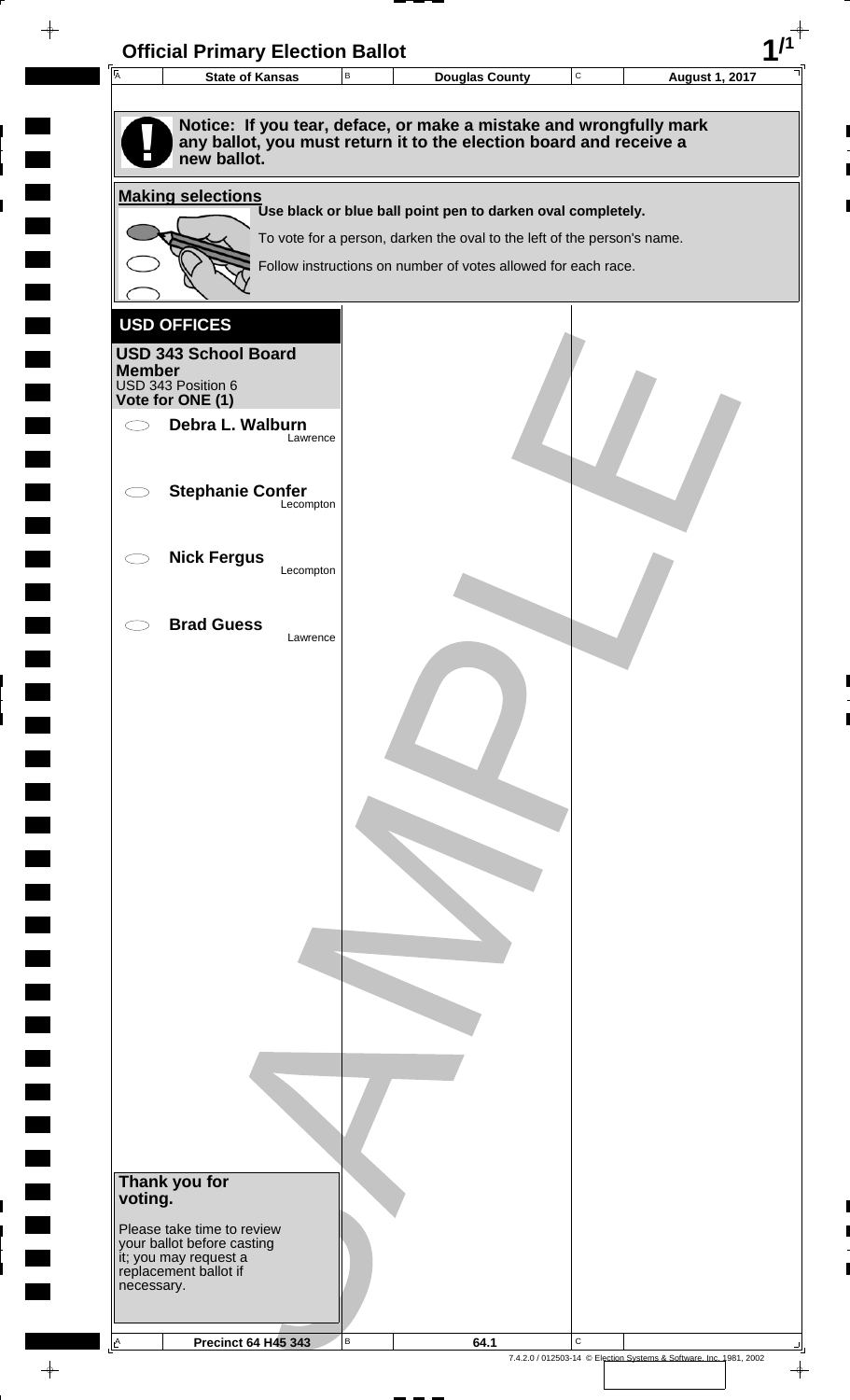| $\overline{\mathsf{A}}$ | <b>State of Kansas</b>                                                            | $\, {\bf B}$ | <b>Douglas County</b>                                                                                                                    | C           | <b>August 1, 2017</b> |
|-------------------------|-----------------------------------------------------------------------------------|--------------|------------------------------------------------------------------------------------------------------------------------------------------|-------------|-----------------------|
|                         | new ballot.                                                                       |              | Notice: If you tear, deface, or make a mistake and wrongfully mark<br>any ballot, you must return it to the election board and receive a |             |                       |
|                         | <b>Making selections</b>                                                          |              |                                                                                                                                          |             |                       |
|                         |                                                                                   |              | Use black or blue ball point pen to darken oval completely.<br>To vote for a person, darken the oval to the left of the person's name.   |             |                       |
|                         |                                                                                   |              | Follow instructions on number of votes allowed for each race.                                                                            |             |                       |
|                         |                                                                                   |              |                                                                                                                                          |             |                       |
|                         | <b>MUNICIPAL OFFICES</b>                                                          |              |                                                                                                                                          |             |                       |
|                         | <b>Lawrence City Commission</b><br>Vote for THREE(3) or FEWER                     |              |                                                                                                                                          |             |                       |
|                         |                                                                                   |              |                                                                                                                                          |             |                       |
|                         | <b>Bassem Chahine</b><br>Lawrence                                                 |              |                                                                                                                                          |             |                       |
|                         | <b>Ken Easthouse</b>                                                              |              |                                                                                                                                          |             |                       |
|                         | Lawrence                                                                          |              |                                                                                                                                          |             |                       |
|                         | <b>Matthew Herbert</b>                                                            |              |                                                                                                                                          |             |                       |
|                         | Lawrence                                                                          |              |                                                                                                                                          |             |                       |
|                         | <b>Lisa Larsen</b><br>Lawrence                                                    |              |                                                                                                                                          |             |                       |
|                         |                                                                                   |              |                                                                                                                                          |             |                       |
|                         | <b>Christian Lyche</b><br>Lawrence                                                |              |                                                                                                                                          |             |                       |
|                         |                                                                                   |              |                                                                                                                                          |             |                       |
|                         | <b>Dustin</b><br>Stumblingbear                                                    |              |                                                                                                                                          |             |                       |
|                         | Lawrence                                                                          |              |                                                                                                                                          |             |                       |
|                         | <b>Jennifer Ananda</b><br>Lawrence                                                |              |                                                                                                                                          |             |                       |
|                         | <b>Mike Anderson</b>                                                              |              |                                                                                                                                          |             |                       |
|                         | Lawrence                                                                          |              |                                                                                                                                          |             |                       |
|                         |                                                                                   |              |                                                                                                                                          |             |                       |
|                         |                                                                                   |              |                                                                                                                                          |             |                       |
|                         |                                                                                   |              |                                                                                                                                          |             |                       |
|                         |                                                                                   |              |                                                                                                                                          |             |                       |
|                         |                                                                                   |              |                                                                                                                                          |             |                       |
|                         |                                                                                   |              |                                                                                                                                          |             |                       |
|                         | Thank you for                                                                     |              |                                                                                                                                          |             |                       |
| voting.                 |                                                                                   |              |                                                                                                                                          |             |                       |
|                         | Please take time to review<br>your ballot before casting<br>it; you may request a |              |                                                                                                                                          |             |                       |
| necessary.              | replacement ballot if                                                             |              |                                                                                                                                          |             |                       |
|                         |                                                                                   |              |                                                                                                                                          |             |                       |
|                         | <b>Precinct 70</b>                                                                | $\, {\bf B}$ |                                                                                                                                          | $\mathsf C$ |                       |

 $\frac{1}{\sqrt{2\pi}}$ 

 $\overline{\phantom{a}}$ 

 $\blacksquare$ 

 $\blacksquare$ 

 $\begin{array}{c} \hline \end{array}$ 

 $\begin{array}{c} \hline \end{array}$ 

 $\blacksquare$ 

7.4.2.0 / 012503-14 © Election Systems & Software, Inc. 1981, 2002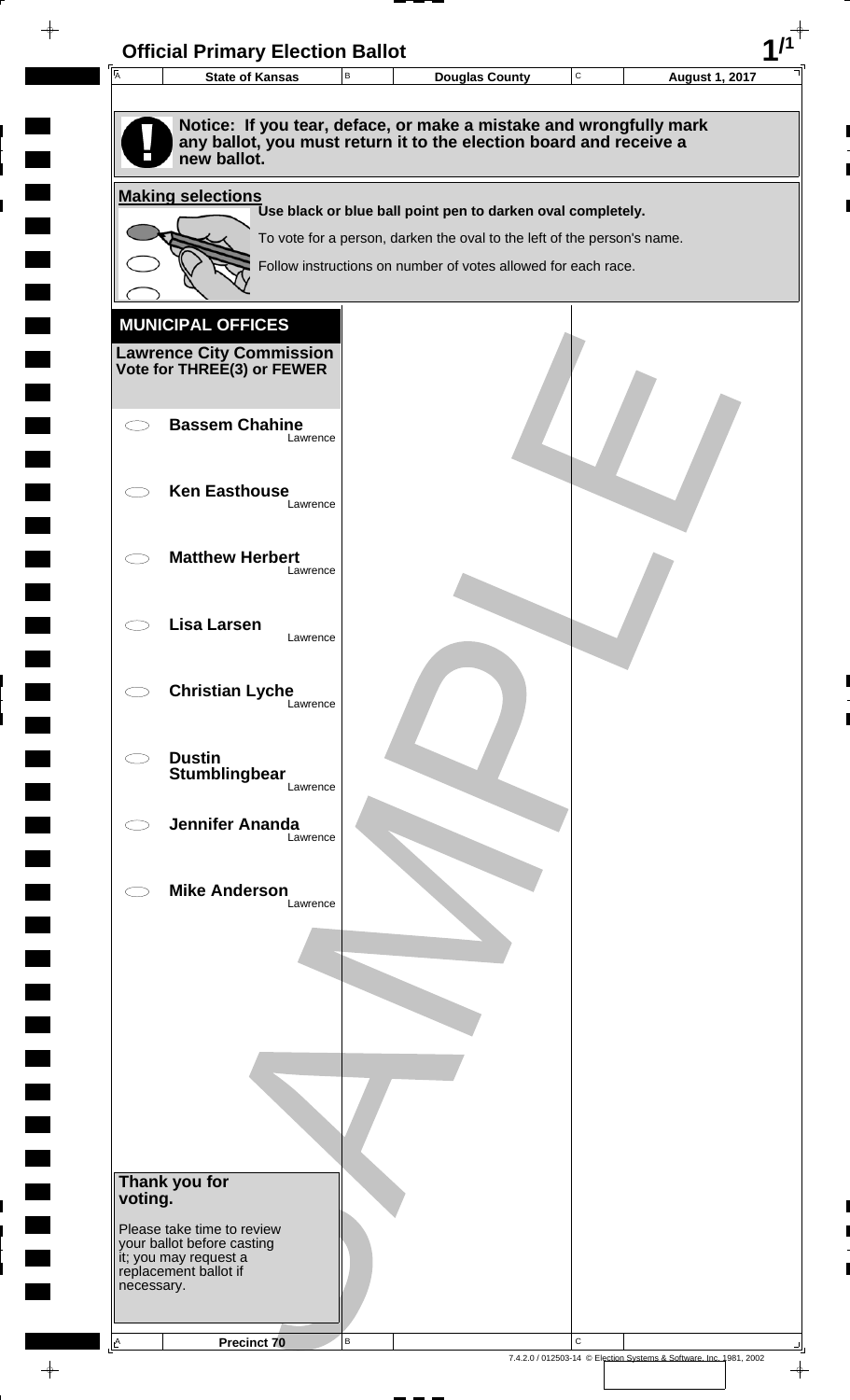

 $\overline{\phantom{a}}$ 

**Contract** 

 $\blacksquare$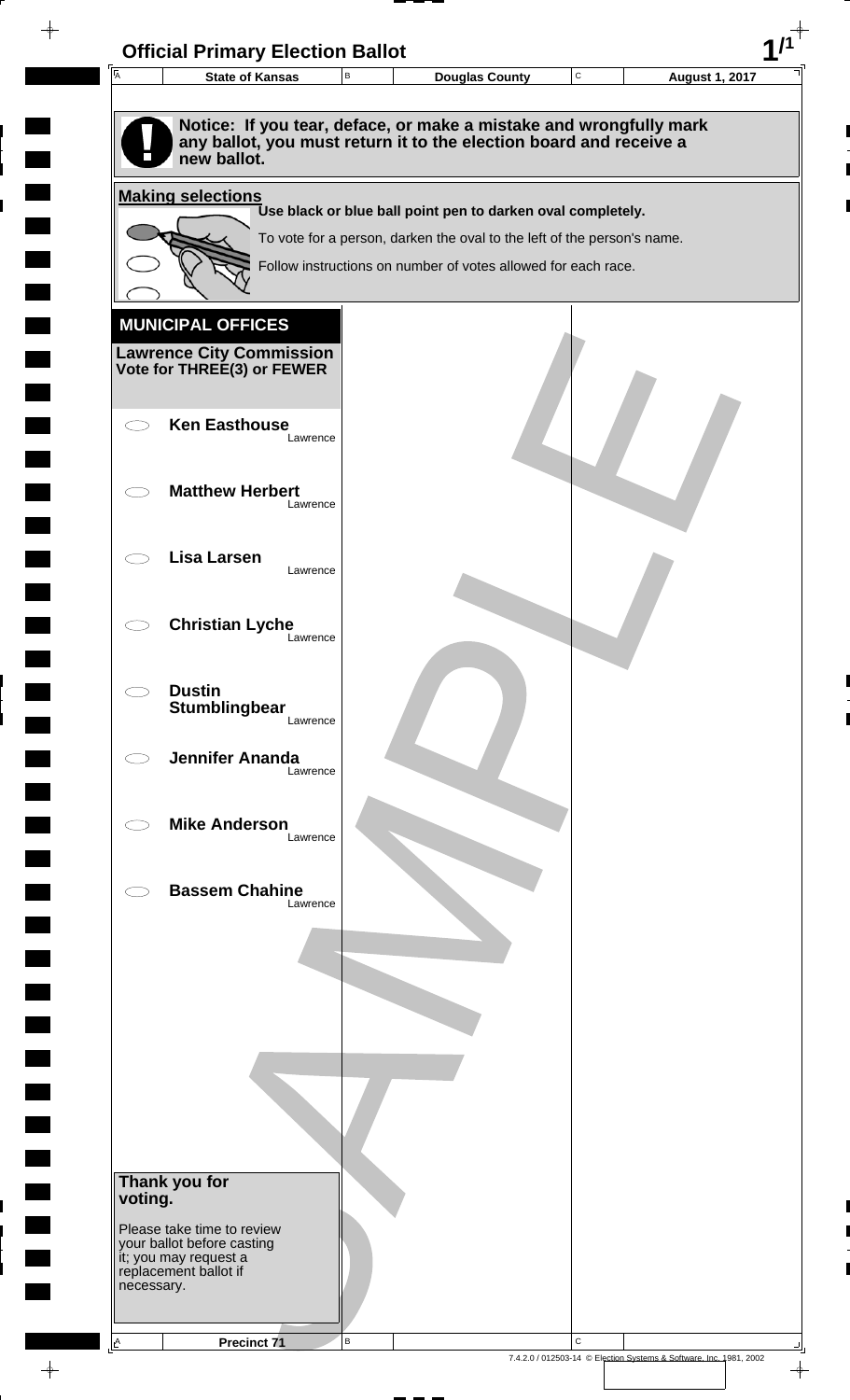| $\overline{A}$ | <b>State of Kansas</b>                                                                                                                   |          | В | Douglas County                                                                                                                           | $\mathbf C$ | <b>August 1, 2017</b> |
|----------------|------------------------------------------------------------------------------------------------------------------------------------------|----------|---|------------------------------------------------------------------------------------------------------------------------------------------|-------------|-----------------------|
|                |                                                                                                                                          |          |   |                                                                                                                                          |             |                       |
|                | Notice: If you tear, deface, or make a mistake and wrongfully mark<br>any ballot, you must return it to the election board and receive a |          |   |                                                                                                                                          |             |                       |
|                | new ballot.                                                                                                                              |          |   |                                                                                                                                          |             |                       |
|                | <b>Making selections</b>                                                                                                                 |          |   |                                                                                                                                          |             |                       |
|                |                                                                                                                                          |          |   | Use black or blue ball point pen to darken oval completely.                                                                              |             |                       |
|                |                                                                                                                                          |          |   | To vote for a person, darken the oval to the left of the person's name.<br>Follow instructions on number of votes allowed for each race. |             |                       |
|                |                                                                                                                                          |          |   |                                                                                                                                          |             |                       |
|                | <b>MUNICIPAL OFFICES</b>                                                                                                                 |          |   |                                                                                                                                          |             |                       |
|                |                                                                                                                                          |          |   |                                                                                                                                          |             |                       |
|                | <b>Lawrence City Commission Vote for THREE(3) or FEWER</b>                                                                               |          |   |                                                                                                                                          |             |                       |
|                |                                                                                                                                          |          |   |                                                                                                                                          |             |                       |
|                | <b>Matthew Herbert</b>                                                                                                                   | Lawrence |   |                                                                                                                                          |             |                       |
|                |                                                                                                                                          |          |   |                                                                                                                                          |             |                       |
|                | <b>Lisa Larsen</b>                                                                                                                       | Lawrence |   |                                                                                                                                          |             |                       |
|                |                                                                                                                                          |          |   |                                                                                                                                          |             |                       |
|                | <b>Christian Lyche</b>                                                                                                                   |          |   |                                                                                                                                          |             |                       |
|                |                                                                                                                                          | Lawrence |   |                                                                                                                                          |             |                       |
|                | <b>Dustin</b>                                                                                                                            |          |   |                                                                                                                                          |             |                       |
|                | Stumblingbear                                                                                                                            | Lawrence |   |                                                                                                                                          |             |                       |
|                |                                                                                                                                          |          |   |                                                                                                                                          |             |                       |
|                | <b>Jennifer Ananda</b>                                                                                                                   | Lawrence |   |                                                                                                                                          |             |                       |
|                |                                                                                                                                          |          |   |                                                                                                                                          |             |                       |
|                | <b>Mike Anderson</b>                                                                                                                     | Lawrence |   |                                                                                                                                          |             |                       |
|                |                                                                                                                                          |          |   |                                                                                                                                          |             |                       |
|                | <b>Bassem Chahine</b>                                                                                                                    | Lawrence |   |                                                                                                                                          |             |                       |
|                |                                                                                                                                          |          |   |                                                                                                                                          |             |                       |
|                | <b>Ken Easthouse</b>                                                                                                                     |          |   |                                                                                                                                          |             |                       |
|                |                                                                                                                                          | Lawrence |   |                                                                                                                                          |             |                       |
|                |                                                                                                                                          |          |   |                                                                                                                                          |             |                       |
|                |                                                                                                                                          |          |   |                                                                                                                                          |             |                       |
|                |                                                                                                                                          |          |   |                                                                                                                                          |             |                       |
|                |                                                                                                                                          |          |   |                                                                                                                                          |             |                       |
|                |                                                                                                                                          |          |   |                                                                                                                                          |             |                       |
|                |                                                                                                                                          |          |   |                                                                                                                                          |             |                       |
|                |                                                                                                                                          |          |   |                                                                                                                                          |             |                       |
|                |                                                                                                                                          |          |   |                                                                                                                                          |             |                       |
| voting.        | Thank you for                                                                                                                            |          |   |                                                                                                                                          |             |                       |
|                | Please take time to review                                                                                                               |          |   |                                                                                                                                          |             |                       |
|                | your ballot before casting<br>it; you may request a                                                                                      |          |   |                                                                                                                                          |             |                       |
| necessary.     | replacement ballot if                                                                                                                    |          |   |                                                                                                                                          |             |                       |

 $\blacksquare$ 

 $\blacksquare$ 

 $\begin{array}{c} \hline \end{array}$ 

 $\begin{array}{c} \hline \end{array}$ 

 $\blacksquare$ 

 $\frac{1}{\sqrt{2\pi}}\int_{0}^{\pi}\frac{1}{\sqrt{2\pi}}\left( \frac{1}{\sqrt{2\pi}}\right) \frac{d\mu}{d\mu}d\mu$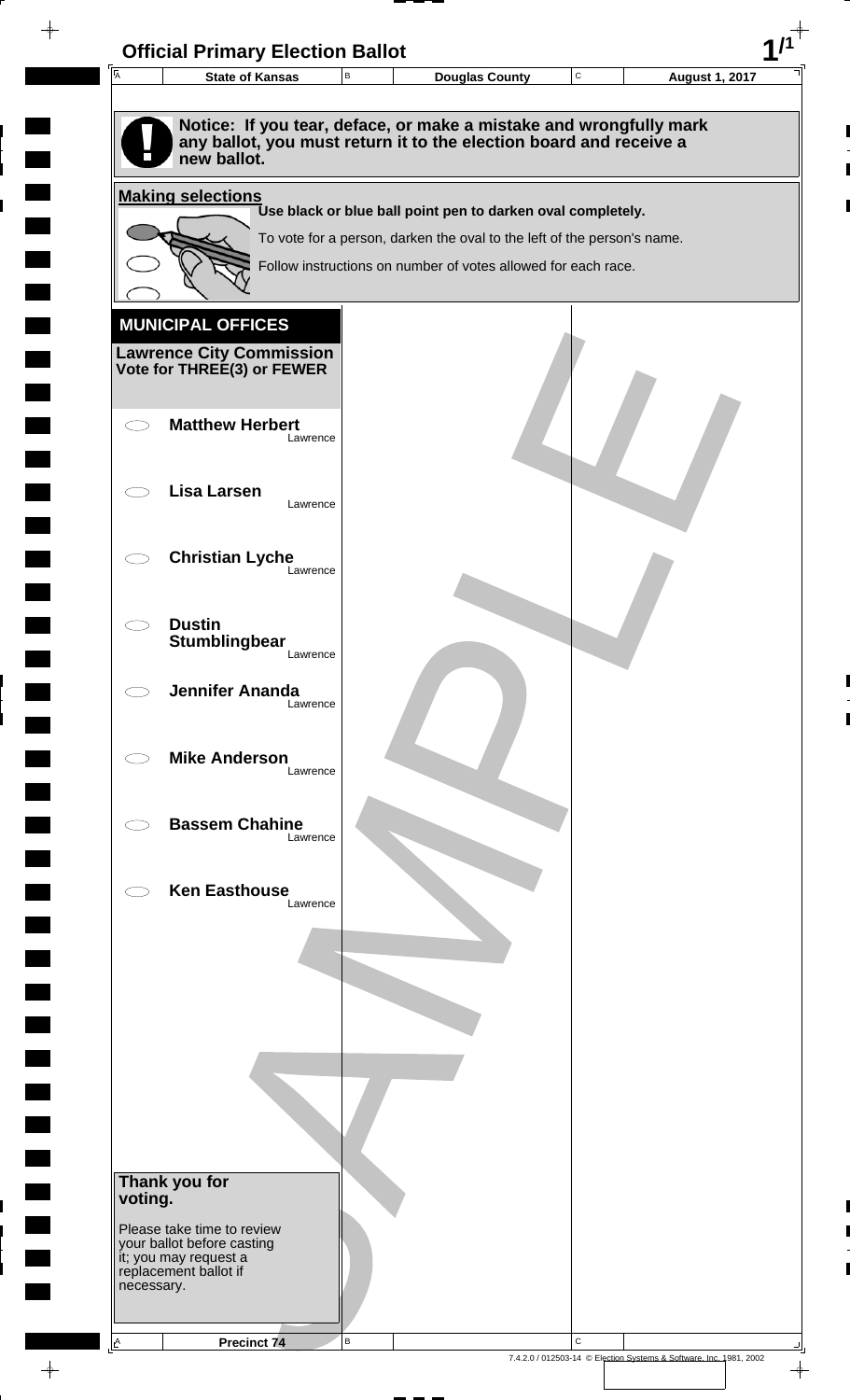